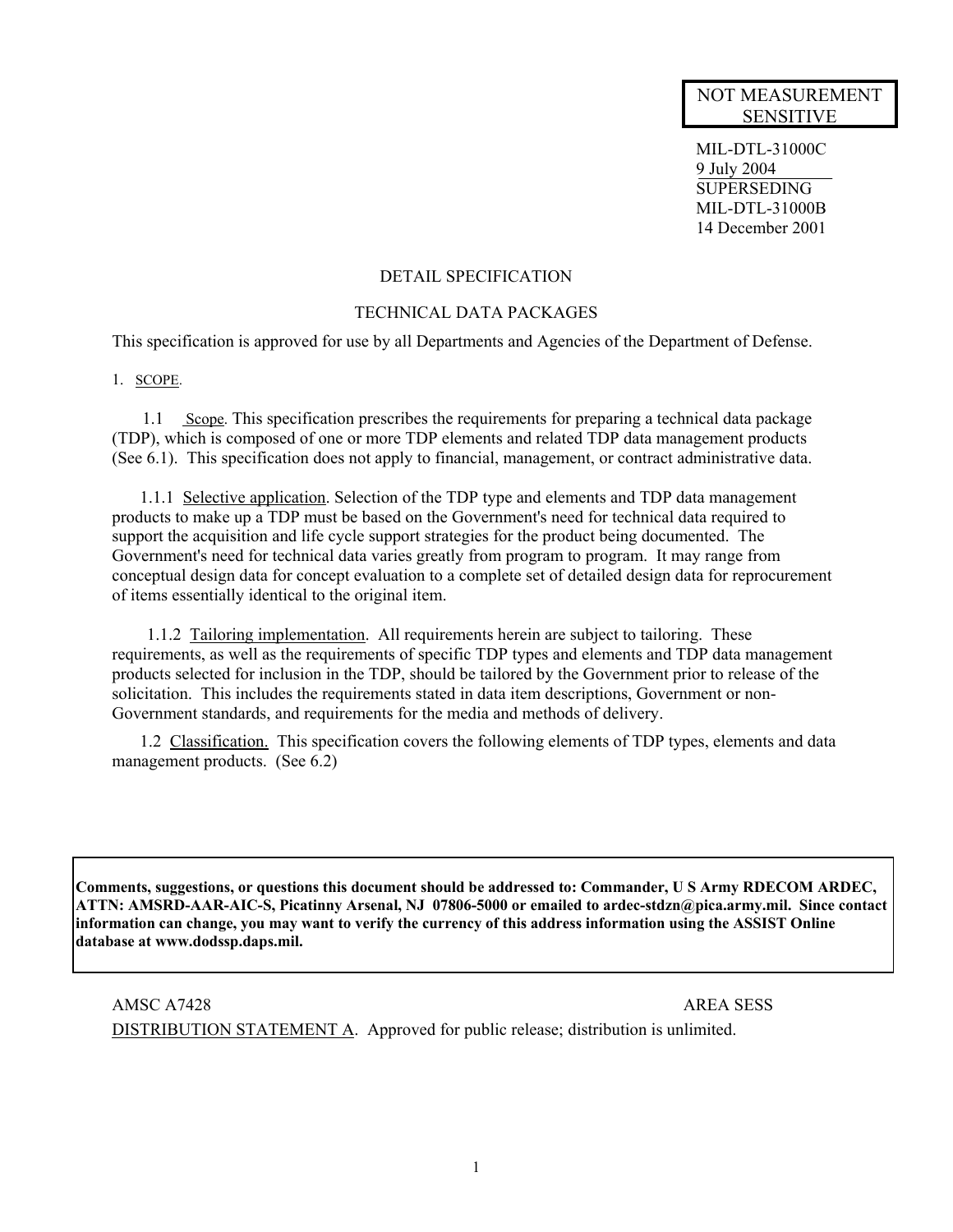# 1.2.1 TDP types.

Type 2D. 2-Dimensional(2D) Technical Data Package

Type 3D. 3-Dimensional(3D) Technical Data Package

## 1.2.2 TDP elements.

- a Conceptual design drawings.
- b. Developmental design drawings and associated lists.
- c. Product drawings and associated lists.
- d. Commercial drawings and associated lists.
- e. Special inspection equipment (SIE) drawings and associated lists.
- f. Special tooling (ST) drawings and associated lists.
- g. Specifications.
- h. Software documentation.
- i. Special packaging instructions (SPI) drawings/models and associated lists.

## 1.2.3 TDP data management products.

- a. Source control drawing approval request.
- b. Drawing number assignment report.
- c. Proposed critical manufacturing process description.

## 2. APPLICABLE DOCUMENTS.

2.1 General. The documents listed in this section are specified in sections 3 and 4 of this specification. This section does not include documents cited in other sections of this specification or recommended for additional information or as examples. While every effort has been made to ensure the completeness of this list, document users are cautioned that they must meet all specified requirements documents cited in sections 3 and 4 of this specification, whether or not they are listed.

## 2.2 Government documents.

2.2.1 Specifications, standards, and handbooks. The following specifications, standards, and handbooks form a part of this document to the extent specified herein. Unless otherwise specified, the issues of these documents are those cited in the solicitation or contract.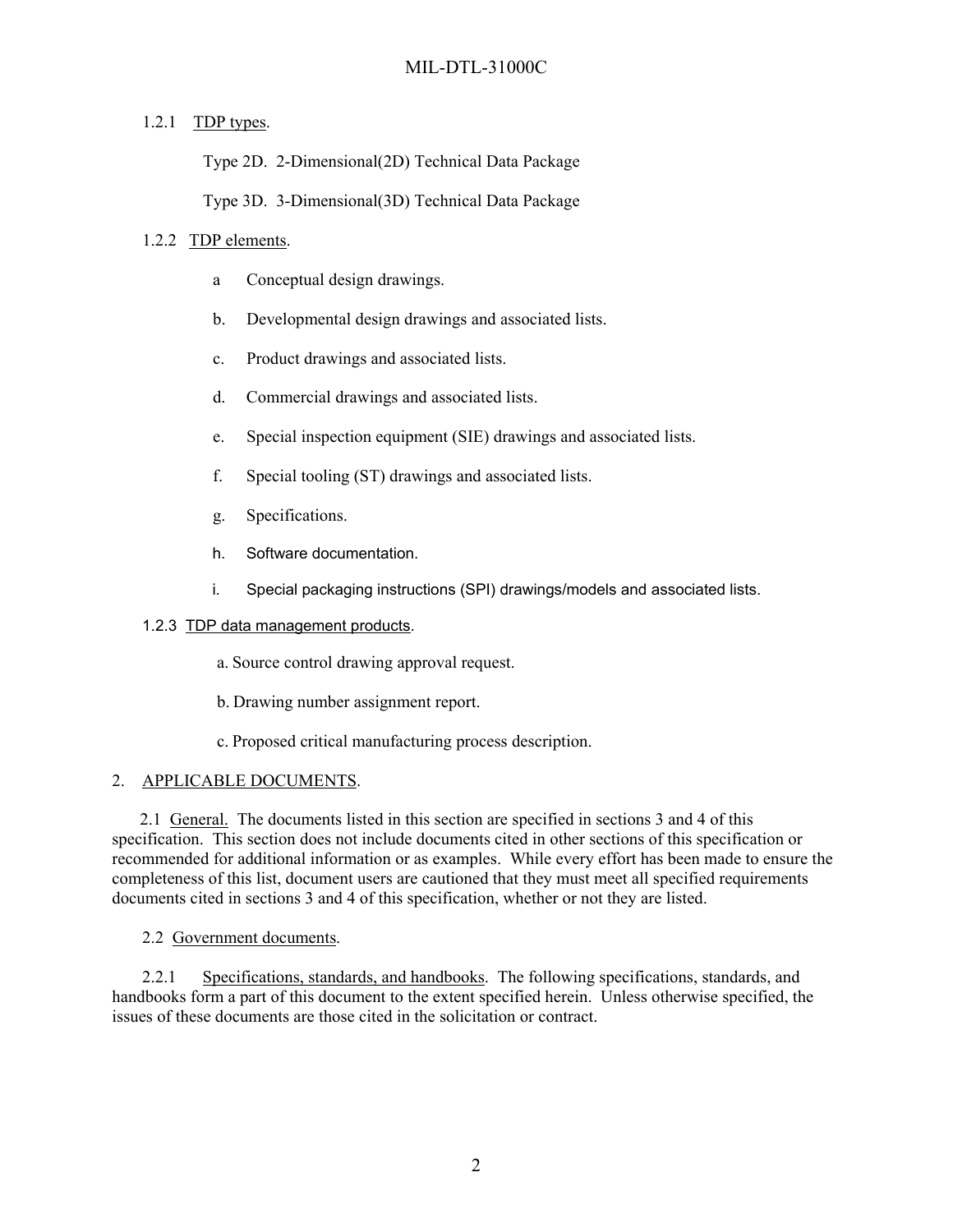FEDERAL STANDARDS

| FED-STD-376 | Preferred Metric Units for General Use by the Federal |
|-------------|-------------------------------------------------------|
|             | Government                                            |

DEPARTMENT OF DEFENSE STANDARDS

MIL-STD-961 Defense and Program-Unique Specifications Format and Content

(Copies of these documents are available online at <http://assist.daps.dla.mil/quick search/> or [www.dodssp.daps.mil](http://www.dodssp.daps.mil/) or from the Standardization Document Order Desk, Building 4D, 700 Robbins Avenue, Philadelphia, PA 19111-5094.)

2.2.2 Other Government documents and publications. The following other Government documents and publications form a part of this document to the extent specified herein. Unless otherwise specified, the issues are those cited in the solicitation or contract.

| DoD Manual $5220.22-M$    | Department of Defense Industrial Security Manual for<br>Safeguarding Classified Information. |
|---------------------------|----------------------------------------------------------------------------------------------|
| DoD Directive 5230 24     | <b>Distribution Statements on Technical Documents</b>                                        |
|                           | <b>Federal Standardization Manual</b>                                                        |
| <b>Federal Cataloging</b> | Commercial and Government Entity (CAGE)                                                      |
| Handbook H4/H8            | Publication                                                                                  |

(Applications for copies of DoD Manual 5220.22-M and DoD Directive 5230.24 should be addressed to the Superintendent of Documents, U.S. Government Printing Office, Washington, D.C. 20402-0001. Copies of the Cataloging Handbook H4/H8 are available from the Commander, Defense Logistics Services Center, and Battle Creek, MI 49017-3084. Copies of the Federal Standardization Manual are available from the General Services Administration, Centralized Mailing List Service (7CAFL), P. O. Box 6477, Ft. Worth, TX 76115.)

2.2.3 Non-Government publications. The following documents form a part of this specification to the extent specified herein. Unless otherwise specified, the issues of the documents are those cited in the solicitation.

AMERICAN SOCIETY OF MECHANICAL ENGINEERS (ASME)

ASME Y14.41 Digital Product Definition Data Practices

(Copies of these documents are available from ww[w.asme.org](http://www.asme.org/) or ASME information Central Orders/Inquiries, P.O. Box 2300, Fairfield**,** NJ 07007-2300)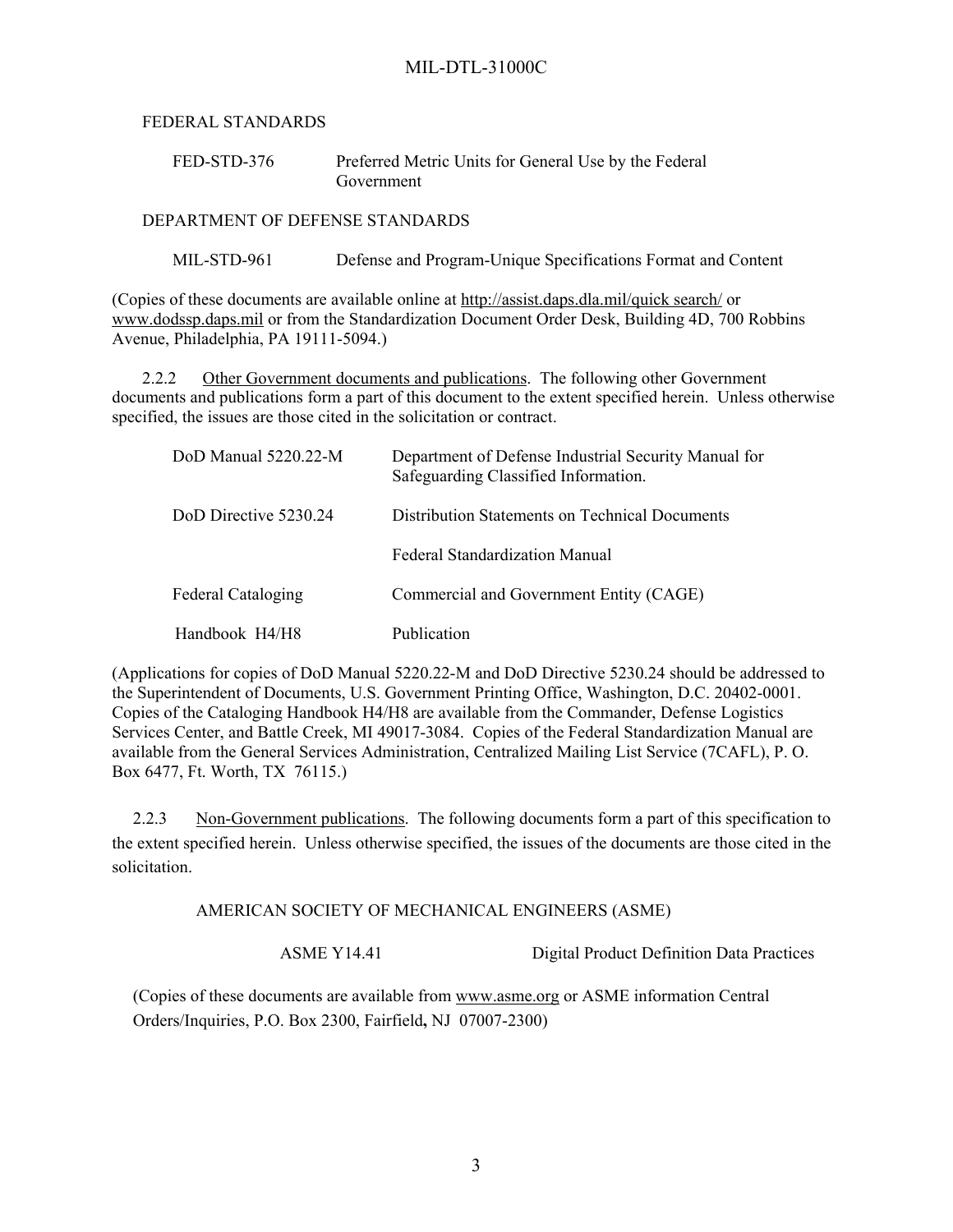### INSTITUTE OF ELECTRICAL AND ELECTRONICS ENGINEERS (IEEE)/ELECTRONIC INDUSTRIES ALLIANCE (EIA)

IEEE/EIA 12207 Standard for Information Technology – Software Lifecycle Processes

(Copies of this document are available from [www.ieee.org](http://www.ieee.org/) or IEEE Service Center, 445 Hoes Lane, P.O. Box 1331, Piscataway, NJ 08854-1331.)

#### US PRODUCT MODEL DATA ASSOCIATION

ISO 10303 STandard for the Exchange of Product model data (STEP)

(Application for copies should be sent to: <https://www.uspro.org/> or USPRO, Suite 204, 5300 International Boulevard, N. Charleston, SC 29418.)

2.3 Order of precedence. In the event of a conflict between the text of this document and the references cited herein, the text of this document takes precedence. Nothing in this document, however, supersedes applicable laws and regulations unless a specific exemption has been obtained.

#### 3. REQUIREMENTS.

3.1 General. TDP elements and TDP data management products shall be identified in accordance with this specification and applicable data item descriptions, as tailored and imposed through TDP Option Selection Worksheets (Figures 1 through 8) and contract data requirements lists (CDRL) in contracts, purchase orders, and Military Interdepartmental Procurement Requests (MIPRs). See Appendix A for guidance on selection of TDP elements and data management products. TDPs, except conceptual design and developmental design drawings/models, shall define the physical and functional characteristics of the approved, tested, and accepted configuration of the item and its subordinate assemblies, subassemblies, and parts thereof. These requirements apply to data prepared by either manual or automated methods, such as Computer Aided Design(CAD) and Computer Aided Manufacturing(CAM) systems, or combinations thereof. Furthermore, these requirements apply to data using either U. S. customary units of measurement, the International System of Units (SI), or combinations thereof.

3.1.2 General Requirements for 3D TDPs. When 3-dimensional solid models are the basis for the product data element, the solid models shall be complete, accurate, fully defined representations of the item and contain every feature the item being represented is intended to contain. All information necessary to adequately define the item shall be contained in the 3D solid model to include but not limited to materials, tolerances, geometric tolerances, drawing notes, revision data, etc.

 3.1.2.1 2D data based on 3D model. Data on 2D drawings based on the 3D solid models shall be sourced to the maximum extent possible from the 3D solid model. There shall be no conflict in data between the 3D solid model and its associated 2D drawing.

3.1.2.2 Format of 3D TDP. Format of the 3D TDP based solid models shall be as directed by the contractual documents. In general, solid models shall be in accordance with (ISO) 10303 STandard for the Exchange of Product model data (STEP), or in a native 3D CAD format capable of being exported to ISO 10303 STEP format. (See A3.2)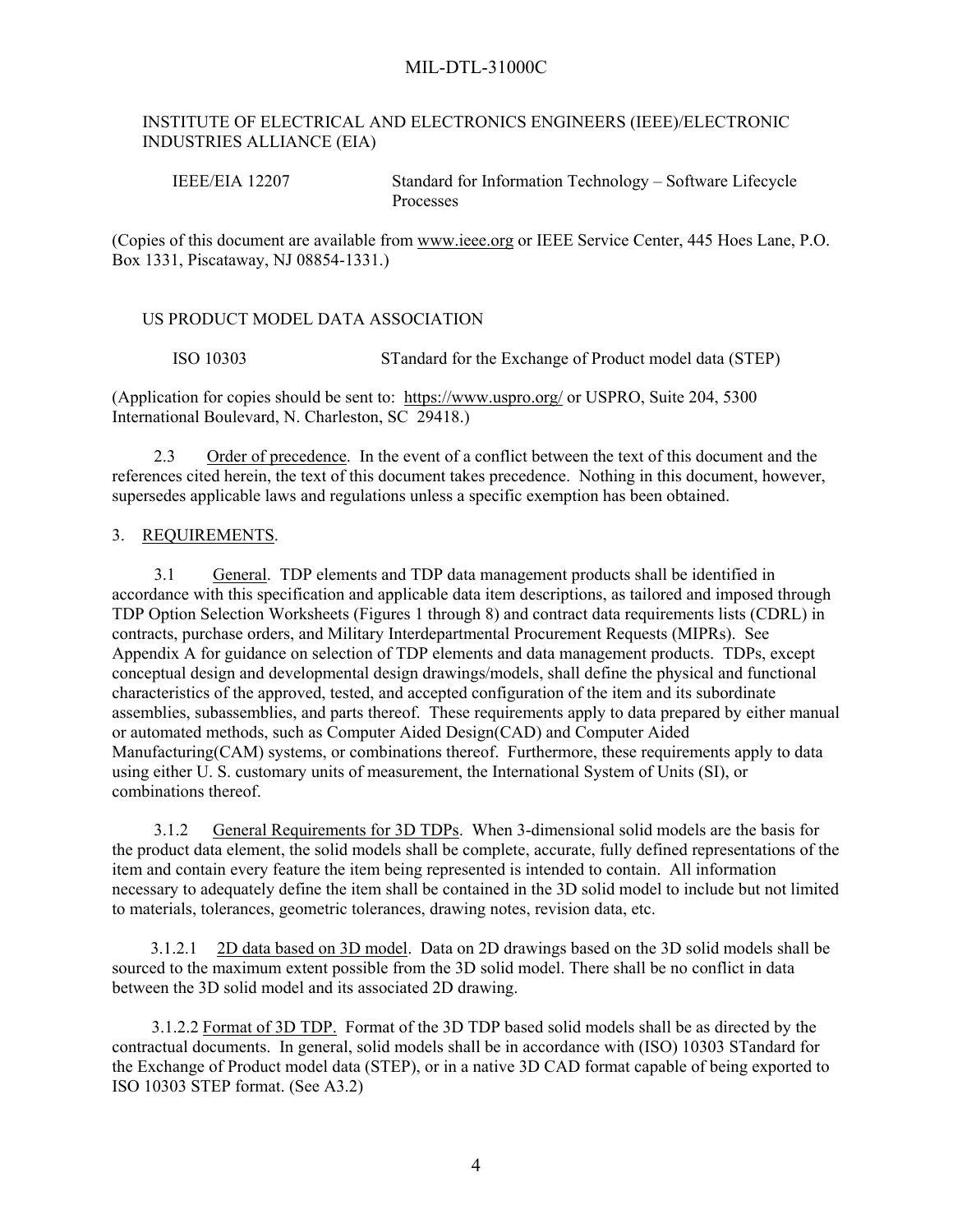## 3.2 Preparation and management.

3.2.1 Use of Government and non-Government standardization documents. TDP documents shall not be prepared or submitted to indicate document requirements, which are defined, by existing Government or non-Government standardization documents of the United States, or international standardization documents available in the Acquisition Streamlining and Standardization Information System (ASSIST) (http://assist.daps.dla.mil) or from the independent societies governing the documents. These requirements shall be specified by reference to the appropriate standardization document. When the requirements in such standardization documents do not completely fulfill the design or performance requirements of an item, TDP documents for the item may invoke the requirements of the standardization document and specify the variations necessary to fulfill the design or performance requirements.

3.2.1.1 Use of international and foreign standardization documents. International Standardization Organization / International Electrotechnical Commission (ISO/IEC) standardization documents adopted by the American National Standards Institute (ANSI) for use in the United States may be used to define requirements on TDP documents. National standardization documents of foreign countries and European Standards (NORMEs) (EN) shall not be used without the approval of the Government procuring activity. The use of international and foreign standardization documents in multinational programs subject to a memorandum of understanding between governments shall be governed by the terms of that agreement.

3.2.2 Reference documents. Except as specified in 3.2.2.1, documents referenced in a TDP element shall be furnished as an integral part of that element, when essential to meet the information content requirements of the TDP element. Technical manuals, procedural manuals, maintenance manuals, company drafting manuals, and management plans shall not be considered as reference documents. When information essential to meeting the information content requirements of a TDP element (such as default surface texture values) are contained in such documents, that information shall be delineated on the applicable TDP document or incorporated in a document acceptable for inclusion in the TDP element.

3.2.2.1 ASSIST and non-Government standardization documents Referenced documents available in ASSIST and non-Government standardization documents available from the issuing non-Government standards body, such as the American Society of Mechanical Engineers (ASME), shall not be submitted as part of a TDP or TDP element.

3.2.3 Existing data When existing data meets the following criteria, or can be modified or revised to meet the following criteria, it shall be used in lieu of preparing new data:

a. It is furnished with rights-in-data consistent with the contract stipulations regarding data rights;

b. It is furnished at a cost to the Government equal to or less than the cost of preparing new data;

c. It meets the legibility and reproducibility requirements for the TDP element of which it is to be a part;

d. It meets the information content requirements of the TDP element of which it is to be a part;

e. It is identified by a Commercial and Government Entity (CAGE) Code, document number, title, and applicable contract number(s).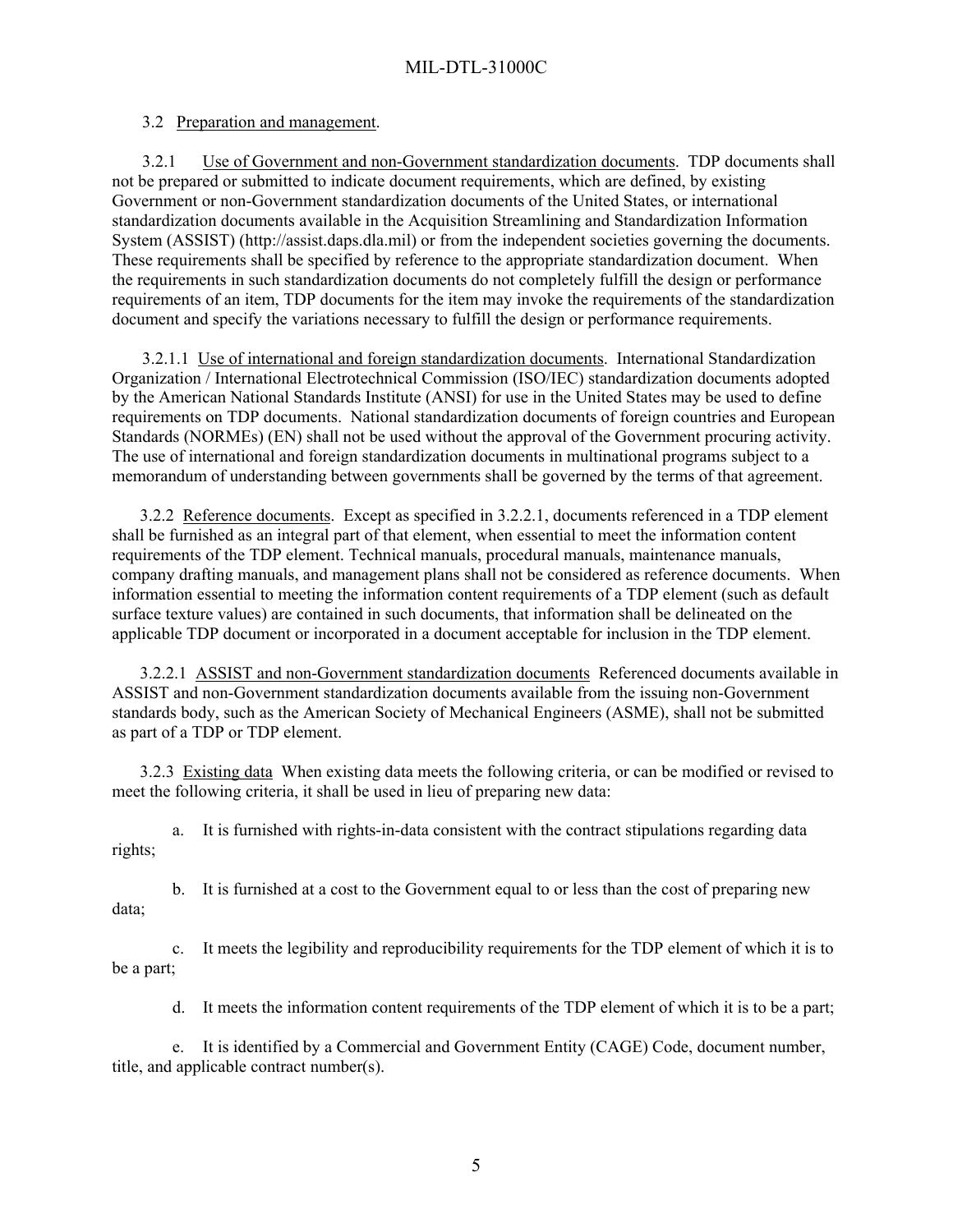f. Any nonstandard symbols, drawing or documentation practices used are explained in the document or in a document referenced on the document containing the nonstandard symbol or practice.

g. It meets the language and clarity requirements of 3.2.4.

h. Any revisions to the existing data are made in accordance with one of the following:

(1) The revisions are made using the same preparation guidelines as were used in preparing the existing data, or

(2) All existing characteristics of the existing data are updated to the new preparation guidelines used in making the revisions.

3.2.3.1 Company standards When the use of company standards is permitted by the contract or purchase order, company standards shall meet the requirements of 3.2.3 for existing data plus the following (See 6.8):

a. If the company standard defines a vendor item, the standard shall provide the same information as a vendor item control drawing (or specification control drawing) for the identification and procurement of an interchangeable item, and

b. All documents referenced in the standard shall also be supplied as required by 3.2.1 and 3.2.2, and shall meet the same requirements as a company standard.

3.2.3.2 Exemption for commercial drawings/models Commercial drawings/models and associated lists are exempt from the requirements of 3.2.3 and 3.2.3.1.

3.2.4 Language and clarity. Unless otherwise specified by a multinational agreement, TDP documents shall be in the English language. Requirements, including explanations of non-standard practices or symbols, shall be delineated clearly, concisely, and without ambiguity so that their correct interpretation is readily discernible by people knowledgeable in the subject matter presented.

3.2.5 Automated document preparation. TDP documentation, regardless of the method of preparation (for example computer, plotter, or photosetter), shall satisfy the format and content requirements of specifications and standards controlling those documents as invoked and tailored in the contract or purchase order. Hard copy deliverable of such documents shall be human readable without additional interpretation. Digital deliverables shall be human readable when processed by appropriate digital interpretation programs. Variations from the controlling specifications and standards that do not adversely affect the legibility and reproducibility of deliverable media or the integrity of the data content are permitted, unless otherwise prohibited by the contract or purchase order.

3.3 Protecting classified information. TDPs or parts thereof, containing classified information shall be protected and marked in accordance with the Department of Defense Industrial Security Manual for Safeguarding Classified Information, DOD Manual 5220.22-M. When 3D TDP data is used, the solid models shall display classification marking clearly visible when the solid model is first opened.

3.4 Protecting information with restrictions TDPs or parts thereof, containing information subject to restrictions shall be protected in accordance with the appropriate guidance, contract, or agreement. Requirements for the restriction of access, availability, proprietary data, or use of all TDP documents prepared by or for the DoD shall be marked by inclusion of the appropriate restriction statements. Examples of restriction statements include: the rights-in-data legends in accordance with Defense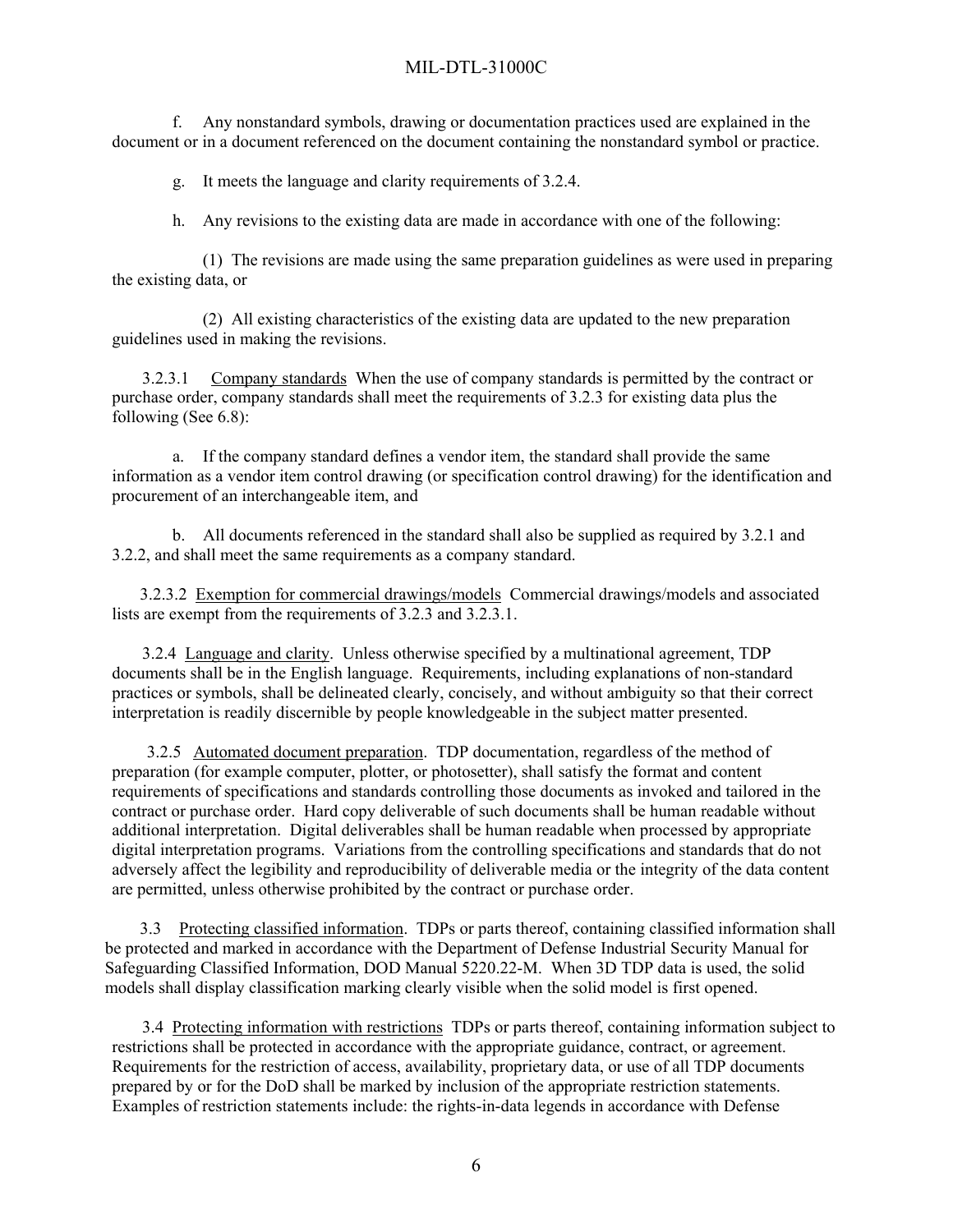Acquisition Regulation Supplement (DFARS) Part 252, Solicitation Provisions and Contract Clauses 252.227-7013 and 7014; a distribution statement in accordance with DoD Directive 5230.24; and export control notice. Care must be exercised to match the appropriate rights-in-data legend with the appropriate distribution statement. When 3D TDP data is used, the solid models shall display applicable restriction markings, legends, and statements clearly visible when the solid model is first opened.

3.5 Contract numbers and contractor identification. When required by the contract, purchase order or applicable data item description TDP documents shall identify the contractor and contract number under which the document is prepared or delivered, or both. See 6.2.

3.5.1 Application of contract numbers and contractor identification. When contract numbers and contract identifications are required on TDP documents they shall meet the legibility and reproducibility requirements applicable to the document and be within the prescribed borders or margins of the document. See 6.2.

3.5.2 Contract numbers in data rights legends. The requirements of 3.5 and 3.5.1 do not alter current Defense Federal Acquisition Regulation Supplement (DFARS) requirements for identifying contractors and prime contract numbers in rights-in-data legends. Furthermore, contractor identifications and contract numbers in rights-in-data legends do not satisfy the requirements of 3.5 and 3.5.1.

3.6 TDP types and elements. TDPs shall consist of one or more of the following TDP types and elements as specified in the contract or purchase order and TDP Option Selection Worksheet. Only the TDP elements that are listed on the DD Form 1423, Contract Data Requirements List of the contract or purchase order are required to be delivered to the Government. See 6.2.

### 3.6.1 TDP Types.

3.6.1.1 Type 2D: 2-Dimensional Technical Data Package (2D TDP) – A 2D TDP shall be of detail or content sufficient for the support production, and engineering and logistics support based on 2D engineering drawings. 2D engineering drawings can be manually generated, or generated in a digital form with or without a 3D model.

 3.6.1.2 Type 3D: 3-Dimensional Technical Data Package (3D TDP)- A 3D TDP shall be of detail and content sufficient for the support of production, engineering and logistics support, and be based on fully parametric, computer based solid model and capable of generating, when specified, 2D engineering drawings.

## 3.6.2 TDP elements.

3.6.2.1 Conceptual design drawings/models. Conceptual design data shall be prepared to define design concepts in graphic form, and include appropriate textual information required for analysis and evaluation of those concepts.

3.6.2.2 Developmental design drawings/models and associated lists Developmental design drawings/models and associated lists shall be prepared to provide sufficient data to support the analysis of a specific design approach and the fabrication of prototype materiel for test or experimentation. Data and lists required to present a design approach may vary from simple sketches to complex drawings, or may be a combination of both.

3.6.2.3 Product drawings/models and associated lists. Product drawings/models and associated lists shall be prepared to provide the design, engineering, manufacturing, and quality assurance requirements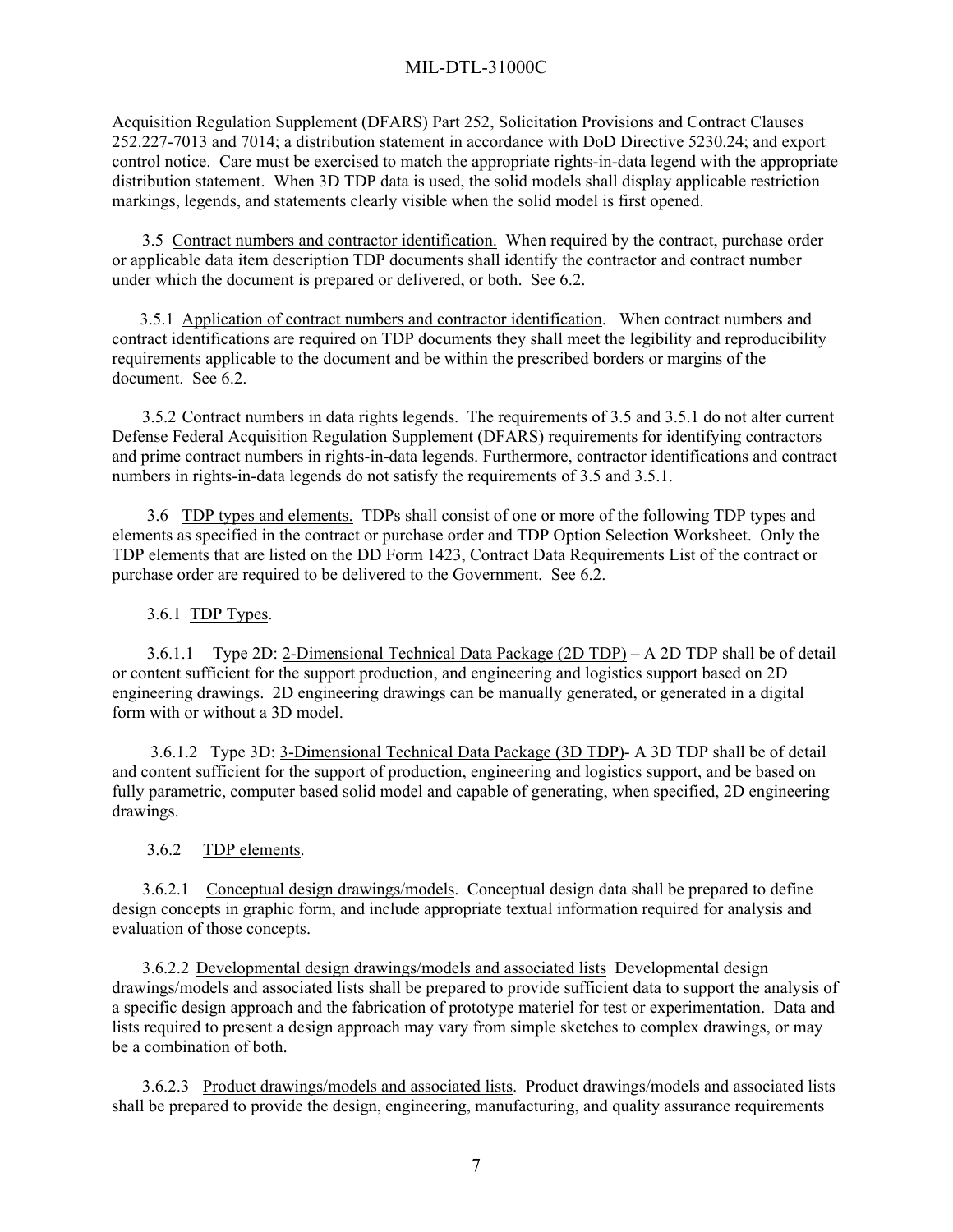information necessary to enable the procurement or manufacture of an item essentially identical to the original item. The product shall be defined to the extent necessary for a competent manufacturer to produce an item, which duplicates the physical, interface, and functional characteristics of the original product, without additional design engineering effort or recourse to the current design activity. Product data shall reflect the approved, tested, and accepted configuration of the defined delivered item.

3.6.2.4 Commercial drawings/models and associated lists. Commercial drawings/models and associated lists provide engineering and technical information in support of end products, or designated portions thereof, which are commercially developed items, commercial off-the-shelf items (COTS), or items not developed at Government expense. These data and lists shall be in accordance with the commercial design documentation practices of the contractor or supplier of the item.

3.6.2.5 Special inspection equipment (SIE) drawings/models and associated lists. SIE drawings/models and associated lists shall be prepared to provide the data required to manufacture or assemble SIE, which is mandatory to successfully, produce the item. The SIE shall be defined in detail to the extent necessary for a competent manufacturer to manufacture or assemble SIE, which duplicates the performance characteristics of the original SIE. SIE is also known as special test equipment.

3.6.2.6 Special tooling drawings/models and associated lists. Special tooling drawings/models and associated lists shall be prepared to provide the data required to manufacture special tooling which is mandatory to successfully produce the item. The special tooling shall be defined in detail to the extent necessary for a competent manufacturer to produce tooling which duplicates the performance characteristics of the original tooling.

3.6.2.7 Specifications. Specifications shall be prepared as performance specifications or detail specifications as required in the contract or purchase order.

3.6.2.7.1 Defense specifications. Defense specifications, performance or detail, shall be prepared in accordance with MIL-STD-961 as coordinated, limited coordinated or "USED IN LIEU OF" limited coordinated specifications.

3.6.2.7.2 Program-unique specifications. Program-unique specifications, performance or detail, shall be prepared in accordance with MIL-STD-961 as item, material, process, software, item or system specifications.

3.6.2.7.3 Commercial item descriptions (CIDs). CIDs shall be prepared in accordance with the Federal Standardization Manual to describe, by functional, performance, or essential physical requirements, available commercial products or services.

3.6.2.8 Software documentation. Documentation for software imbedded imbedded in the hardware defined in the TDP or special inspection equipment related to the hardware shall be prepared in accordance with IEEE/EIA 12207.

3.6.2.9 Special packaging instructions (SPI) drawings/models and associated lists. Packaging requirements and data shall be as specified in the contract or order. Special packaging instructions, drawings/models and associated lists shall be prepared to provide the data required to manufacture special packaging which is mandatory to successfully produce and transport the item. The special packaging shall be defined in detail to the extent necessary for a competent manufacturer to produce packaging which duplicates the performance characteristics of the original packaging.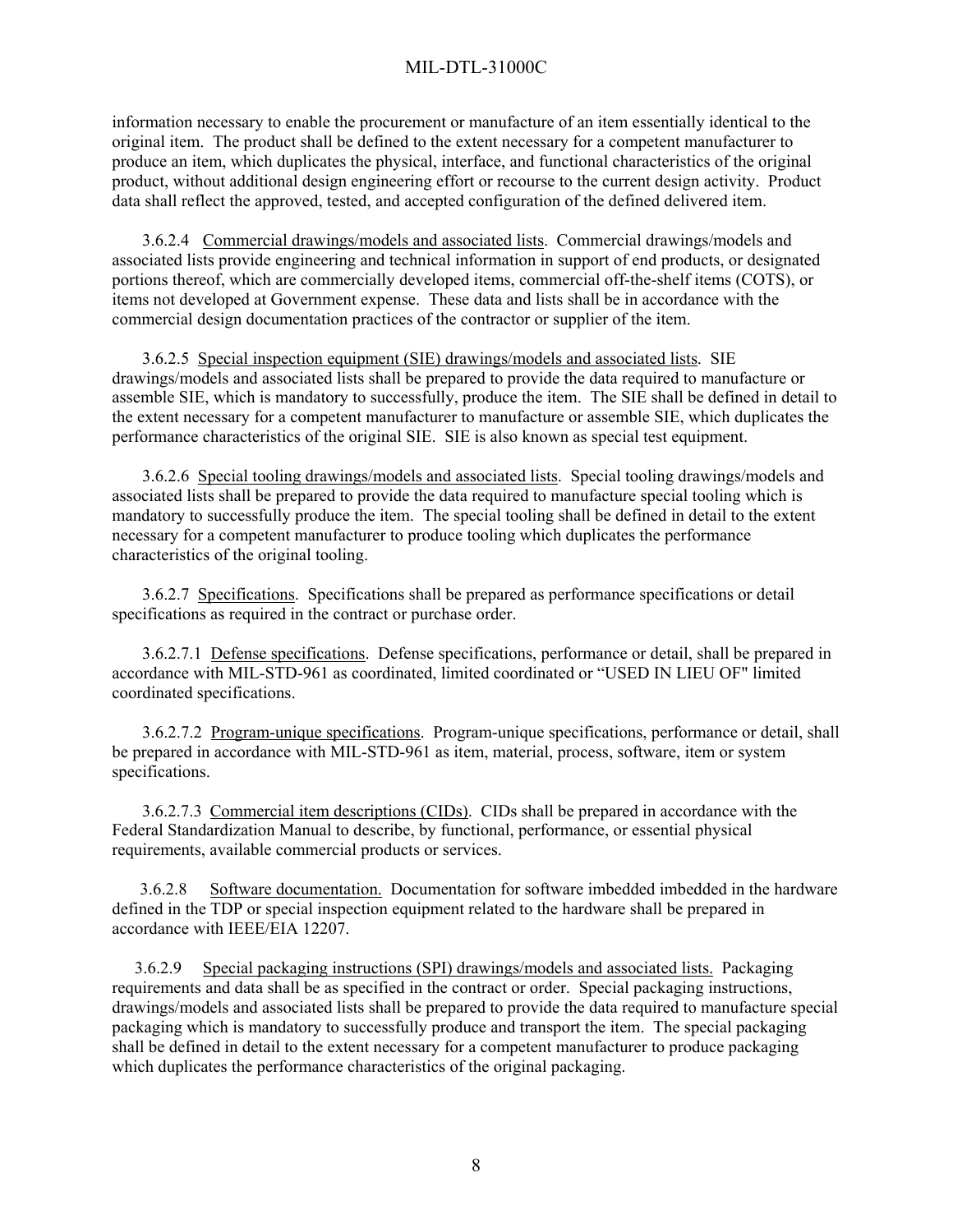3.7 TDP data management products. When specified in the contract or purchase order, the following data management products related to the management and control of TDPs shall be prepared. Only the TDP data management products that are listed on the DD Form 1423, Contract Data Requirements List (CDRL) of the contract or purchase order are required to be delivered to the Government. See 6.2.

3.7.1 Source control drawing approval request. Source control drawing approval requests shall be prepared and submitted to the cognizant Government activity specified in the contract or purchase order as having approval authority. Each potential source control item shall be approved by the Government activity having source control drawing approval authority prior to inclusion of the source control drawing in the TDP. See 6.3. When a 3D TDP is provided, and the source control item is a subset of a fully defined assembly, a solid model of the source control item shall be provided. The source control item's solid model need not be fully defined, but shall be sufficient to provide interface characteristics, accurate weight and center of gravity information as required.

3.7.2 Drawing number assignment report. A drawing number assignment report shall be prepared to identify and describe the use of Government drawing numbers by the contractor. See 6.3.

3.7.3 Proposed critical manufacturing process description. Proposed critical manufacturing process descriptions shall be prepared to describe manufacturing processes, which are critical to meeting the design requirements of the item. The process shall be approved as critical by the Government activity cited in the contract or purchase order as having approval authority before it is designated as mandatory in TDP documents. See 6.3 and 6.5.9.

3.8 Legibility and reproducibility. All documents prepared or submitted shall meet the legibility and reproducibility requirements of the specification or standard controlling the media in which the data is to be delivered. As a minimum, all lines, symbols, letters, and numerals shall be readable even if no other legibility or reproducibility requirements are specified in the contract or purchase order.

3.9 Commercial and Government Entity (CAGE) Codes. When CAGE Codes are to be applied to documents used in TDPs and TDP elements, the valid codes identified in Federal Cataloging Handbook H4/H8 shall be used.

3.9.1 Sources of supply. Type "A" codes shall be used to identify design activities and vendors' part or identifying numbers and sources of supply except when industry marketing customs dictate otherwise. When the design activity or vendor of a specific item customarily licenses a distributor to perform the final steps of manufacture exclusively, the Type F code for the distributor may be used.

3.9.2 Old terms for CAGE Code. References on existing documents or preprinted document forms using the terms "FSCM" or "Code Ident." need not be revised for the sole purpose of conversion to "CAGEC" or "CAGE Code". Such conversion, if required, should be made concurrently with other needed changes. See 6.9.

3.10 Metric documents. When the contract or purchase order specifies the use of the metric system (SI), TDP documents shall be identified as metric documents and conform to FED-STD-376. .

3.11 Digital approval systems. TDP elements subject to approval may use signature or approval indicators. Approval indicators may be applied by a Digital Approval System. Digital Approval Systems shall satisfy the contracting activity requirements for uniqueness, verifiability, and sole control.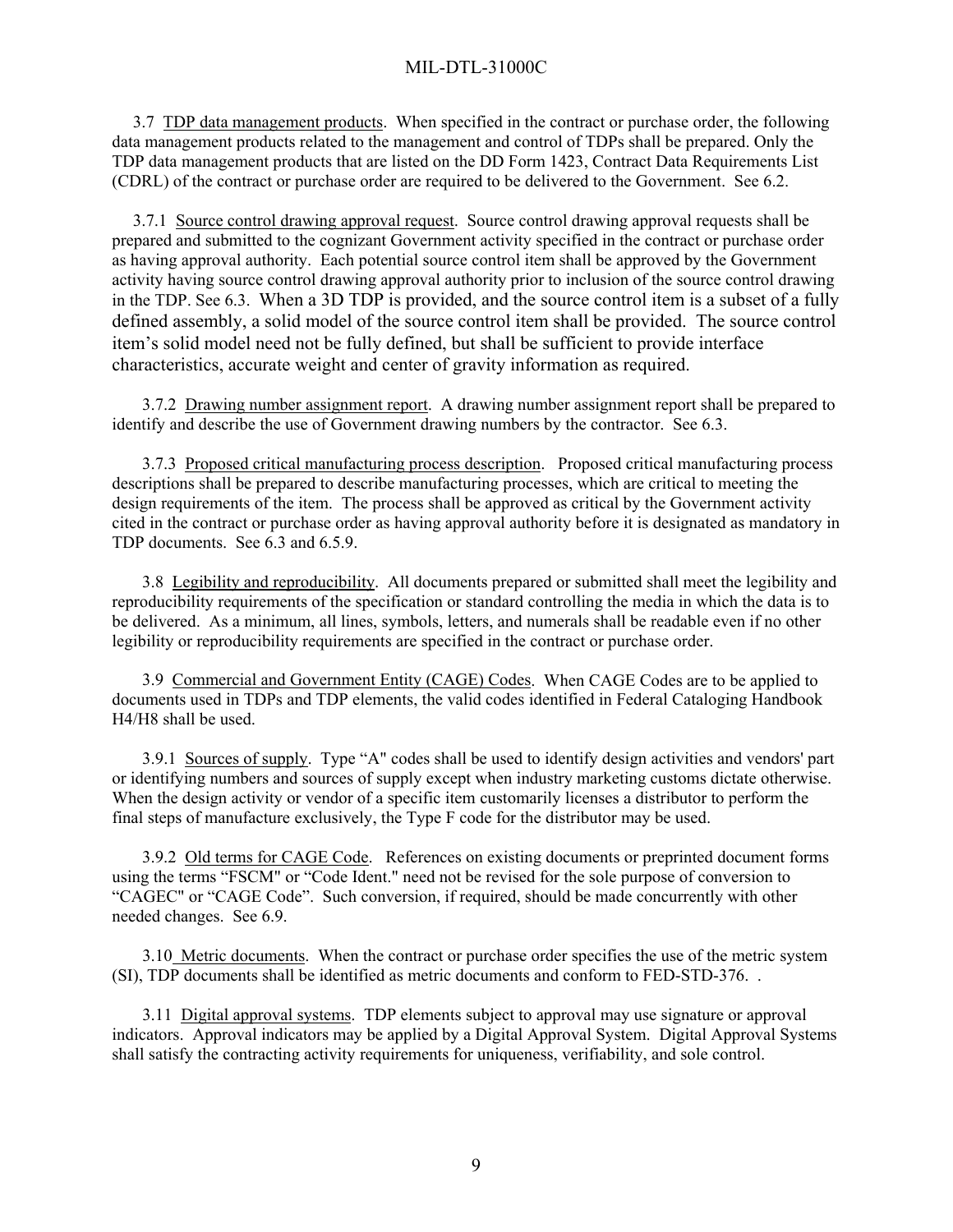### 4. VERIFICATION.

4.1 Inspection of TDP. TDP type and elements including TDP documents prepared by subcontractors, shall be inspected for the following:

a. Compliance with the requirements of this specification and applicable data item descriptions as tailored in the contract or purchase order.

b. Inclusion of all documents, including sub-tier references, required to meet the information content requirements of the TDP element except those identified in 3.2.2.1.

c. Accuracy of the assignment and identification of security markings, restriction statements ( for example distribution statements), export control notices, rights-in-data legends, and other special markings.

d. Inclusion of contract numbers and contractor identifications.

e. Legibility and reproducibility.

f. TDP components have not been prepared for requirements, which could be met by existing standardization documents.

g. References to standardization documents are in compliance with 3.2.1.

h. Completeness and accuracy of the TDP documents, including required quality assurance information, in describing the design of the item, its subassemblies, and component parts. The design to be described by the TDP documents is that configuration of the item the Government has approved, tested, or accepted. .

i. Both Type 2D and Type 3D TDPs shall open in the appropriate software without regeneration errors or warnings.

4.2. Inspection of TDP data management products. TDP data management products and the components thereof, including documents prepared by subcontractors, shall be inspected for the following:

a. Compliance with the requirements of this specification and applicable data item descriptions as tailored in the contract or purchase order.

b. Inclusion of all documents, including sub-tier references, required to meet the information disclosure requirements of the TDP data management product.

c. Accuracy of the assignment and identification of security markings, distribution statements, export control notices, rights-in-data legends, and other special markings.

d. Inclusion of contract numbers and contractor identifications, when applicable.

d. Legibility and reproducibility.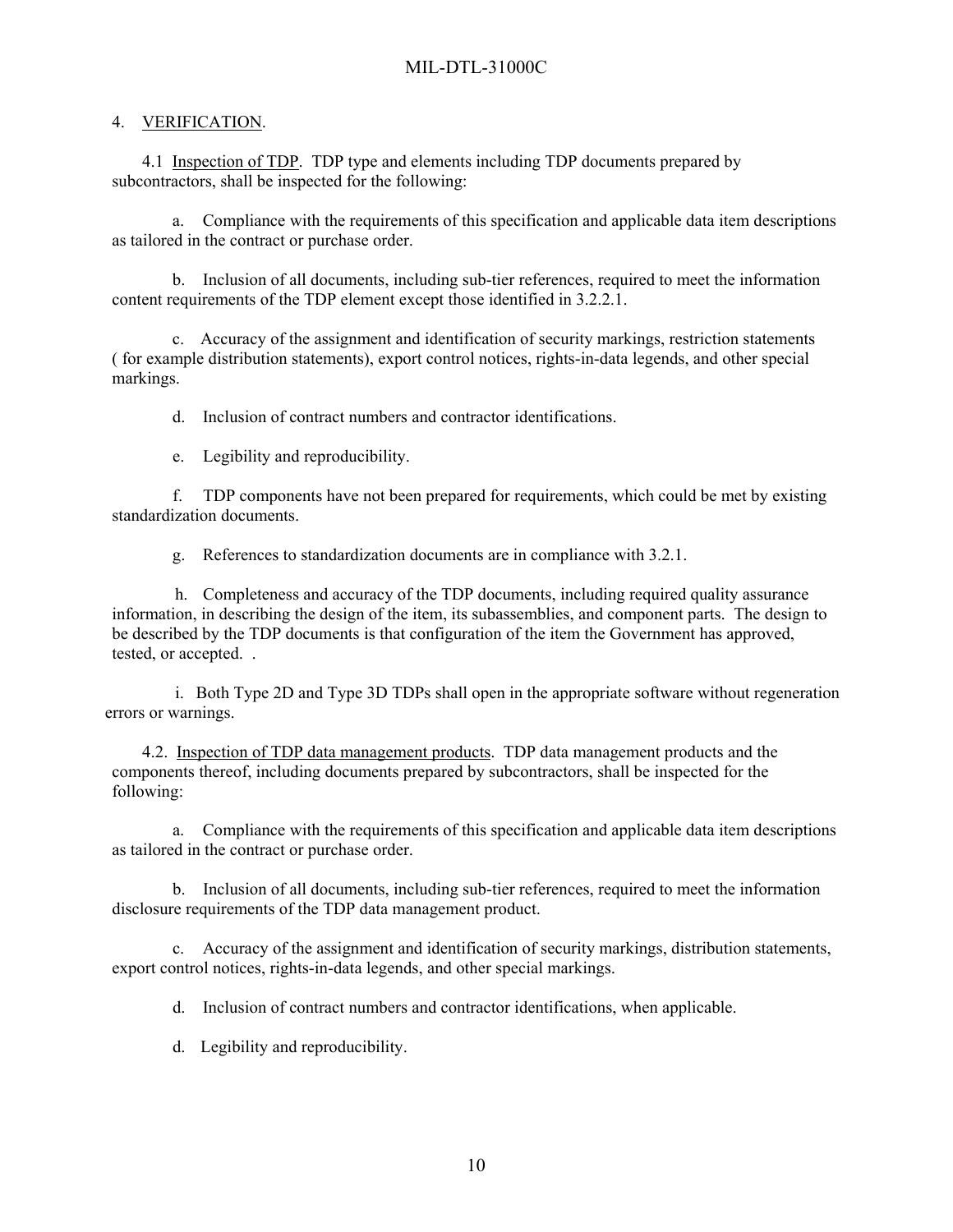## 5. PACKAGING.

For acquisition purposes, the packaging requirements shall be as specified in the contract or order (see 6.2).

## 6. NOTES.

(This section contains information of a general or explanatory nature, which may be helpful, but is not mandatory.)

6.1 Intended use. TDP elements procurable under this specification are intended for use in a wide variety of functions in the life cycle of materiel developed or procured by or for the Department of Defense. Some examples of these functions are design evaluation, design development, provisioning, procurement (competitive and non-competitive), manufacture, transportation, installation, maintenance, modification, and engineering and logistics support. TDP data management products are intended for use by the acquiring activity in ensuring that TDP elements acquired under this specification conform to contractual requirements.

6.2 Acquisition requirements. Acquisition documents must specify the following:

a. Title, number, and date of this specification.

b. If required, the specific issue of individual documents referenced. (See 2.2.1)

c. The TDP type and elements to be supplied. (See 1.2.1, 1.2.2 and 3.6)

d. The TDP data management products to be supplied. (See 1.2.3, 3.7 and Appendix A)

e. Whether or not company standards are permitted. (See 3.2.3.1)

f. A completed TDP Option Selection Worksheet for models, drawings and associated lists (conceptual, developmental, product, commercial, special inspection equipment, special packaging instructions and special tooling) and specifications. See figures 1 through 8. The TDP Option Selection Worksheets are used to specify options and tailoring for models, drawings and specifications being acquired as TDP elements.

g. Whether or not subcontractor identifications and subcontract numbers are required in accordance with 3.5; and if so, the location and method of application.

h. Any restrictions on the use of variations allowed by 3.2.5.

6.3 Data requirements. This specification has been assigned an Acquisition Management Systems Control number authorizing it as the source document for the following DIDs. When it is necessary to obtain the data, the applicable DIDs must be listed on the Contract Data Requirements List (DD Form 1423).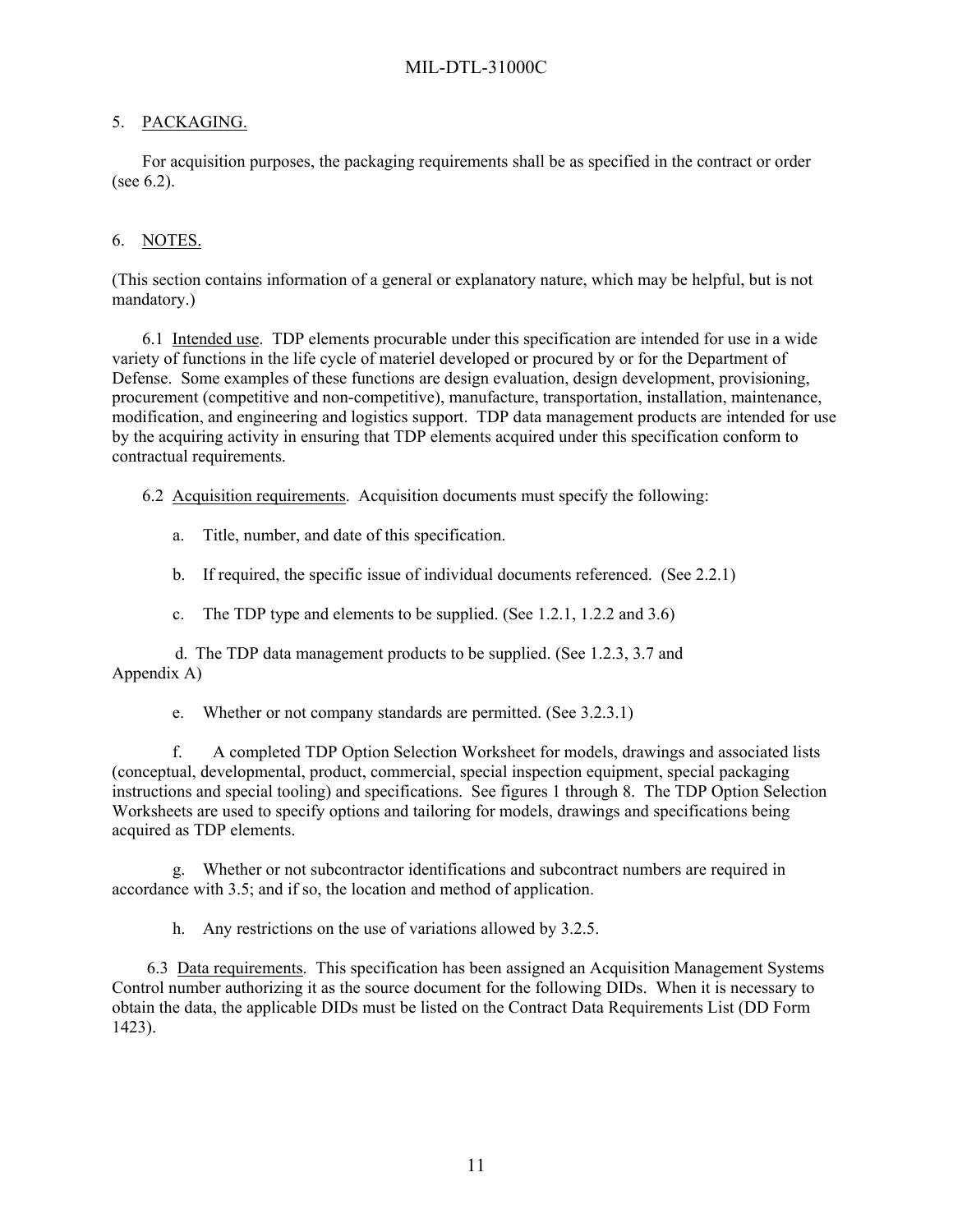| Reference<br><u>Paragraph</u> | <b>DID</b> Number | <b>DID</b> Title                                                       | Suggested<br>Tailoring |
|-------------------------------|-------------------|------------------------------------------------------------------------|------------------------|
| 3.6.2.1                       | DI-SESS-81001C    | Conceptual Design Drawings/Models                                      | Appendix A             |
| 3.6.2.2                       | DI-SESS-81002C    | Developmental Design Drawings/Models and<br><b>Associated Lists</b>    | Appendix A             |
| 3.6.2.3                       | DI-SESS-81000C    | Product Drawings/Models and Associated<br>Lists                        | Appendix A             |
| 3.6.2.4                       | DI-SESS-81003C    | Commercial Drawings/Models and Associated<br>Lists                     | Appendix A             |
| 3.6.2.5                       | DI-SESS-81004C    | Special Inspection Equipment Draw-<br>ings/Models and Associated Lists | Appendix A             |
| 3.6.2.6                       | DI-SESS-81008C    | Special Tooling Drawings/Models and Asso-<br>ciated Lists              | Appendix A             |
| 3.7.1                         | DI-SESS-81010C    | Source Control Drawing Approval<br>Request                             | Appendix A             |
| 3.7.2                         | DI-SESS-81011C    | Drawing Number Assignment Report                                       | Appendix A             |
| 3.7.3                         | DI-SESS-81012C    | Proposed Critical Manufacturing<br><b>Process Description</b>          | Appendix A             |

The above DID's were current as of the date of this specification. The ASSIST database should be researched at <http://assist.daps.dla.mil/quicksearch/> or [www.dodssp.daps.mil](http://www.dodssp.daps.mil/) to ensure that only current and approved DID's are cited on DD Form 1423.

DIDs for specifications. Applicable DIDs and tailoring instructions for acquiring performance, detailed, and program-unique specifications are specified in MIL-STD-961.

6.3.2 DIDs for software documentation. Applicable "Information items" (a commercial equivalent to a DID) for acquiring software documentation (also known as software lifecycle data) are specified in IEEE/EIA 12207.

6.3.2 DIDs for packaging data. Applicable DIDs and tailoring instructions for acquiring packaging data are specified in MIL-STD-2073-1.

6.4 Supersession history. MIL-T-31000, dated 15 December 1989 replaced DOD-D-1000B dated 28 October 1977; MIL-T-47500(MI) dated 24 March 1989; MIL-T-47500/1(MI) dated 24 March 1989; MIL-T-47500/2(MI) dated 24 March 1989; MIL-T-47500/3(MI) dated 24 March 1989; MIL-T-47500/4(MI) dated 24 March 1989; MIL-T-47500/5(MI) dated 24 March 1989; and MIL-T-47500/6(MI) dated 24 March 1989.

6.4.1 Follow-on procurements for existing programs. Programs which passed acquisition Milestone 1 (or an equivalent point) prior to 1 July 1990 (see DOD 5000.2-R) may continue to use DoD-D-1000B or the MIL-T-47500 series documents for follow-on procurements if doing so is cost effective.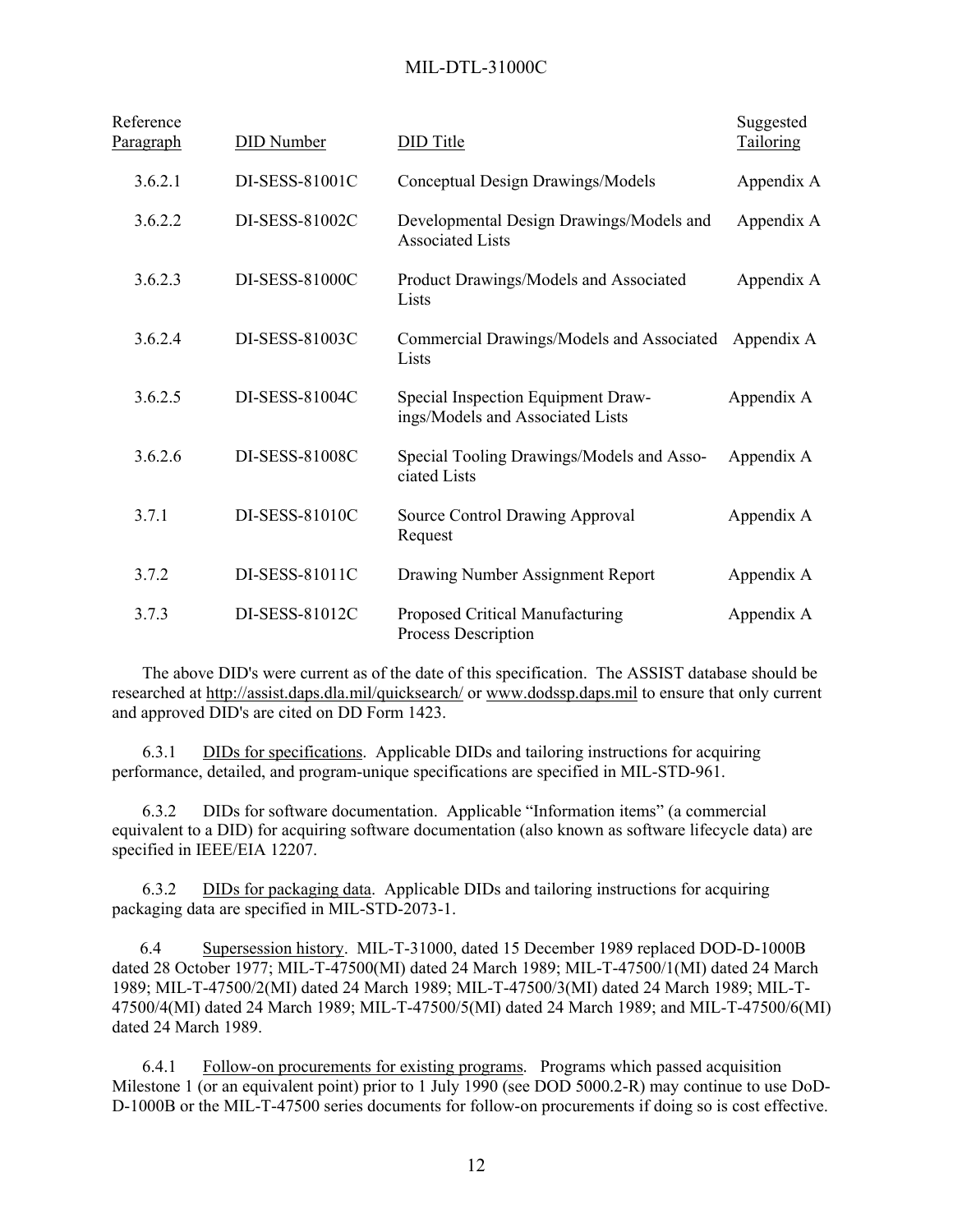However, acquiring activities should consider an orderly transition to MIL-DTL-31000 on those programs that are still in the early phases of the acquisition cycle.

6.4.2 Transition considerations. The decision as to whether or not to transition an existing program to MIL-DTL-31000 requirements must take into consideration the impact on the contractor. Changes to existing contracts will require negotiation with the contractor. Follow-on procurements awarded to the same contractor may also result in cost impacts to the program. However, continuing to use obsolete specifications will have cost impacts later in the acquisition cycle. Follow-on procurements that are to be awarded competitively or placed with a new contractor should cite MIL-DTL-31000.

6.4.3 Basic Engineering Drawing Practices. The inclusion of Appendices in ASME Y14.100 has allowed the cancellation of MIL-STD-100. Accordingly, basic engineering drawing practices for commercial applications are invoked through reference to ASME Y14.100, and for other than strictly commercial applications, for example DoD design activities, reference must be made to ASME Y14.100 and associated Appendices B through E, as applicable. Application of ASME Y14.100, with or without Appendices, for contractual purposes will necessitate extensive tailoring to exclude unnecessary requirements. Such tailoring should carefully consider the contractual objectives and the logistics intent. A tailoring guide, Appendix A, is included in ASME Y14.100 to facilitate the tailoring process.

6.4.3.1 Y14.100 Appendices are as follows:

- a. Appendix A Tailoring
- b. Appendix B Non-Commercial Drawing Practices
- c. Appendix  $C$  Drawing Titles
- d. Appendix D Numbering, Coding and Identification
- e. Appendix E Markings on Engineering Drawings

6.4.3.2 Interdependent standards. ASME Y14.100 is not a stand-alone document for the purpose of addressing basic engineering drawing practices. For the purpose of addressing basic engineering drawing practices, ASME Y14.100, ASME Y14.24, ASME Y14.34M and, ASME Y14.35M should be regarded as a closely interdependent set of ASME standards.

6.4.4 Reference to non-Government standards. MIL-STD-100 has been canceled in its entirety and incorporated into the non-Government standard ASME Y14.100. Every effort was made to harmonize the availability of the applicable NGSs to the requirements of the various TDP elements obtainable through MIL-DTL-31000C. However, users of this specification, may find that some needed NGSs are not available or fail to support basic document preparation requirements. In order to overcome this condition, the user should be prepared to detail the needed documentation practice directly in the statement of work. Past issues of documents, such as the various revisions to MIL-STD-100, may be used in attempting to establish the needed detail for entry into the statement of work.

6.4.5 Digital product definition data. ISO 10303 provides content and format for the exchange of digital TDPs and 3 dimension product model data in a neutral file format. The decision as to whether or not to transition an existing hard copy or 2 dimension drawing to digital TDPs and 3 dimension product model data requirements must take into consideration the impact on the contractor. Changes to existing contracts will require negotiation with the contractor. Follow-on procurements awarded to the same contractor may also result in cost impacts to the program. However, continuing to use hard copy or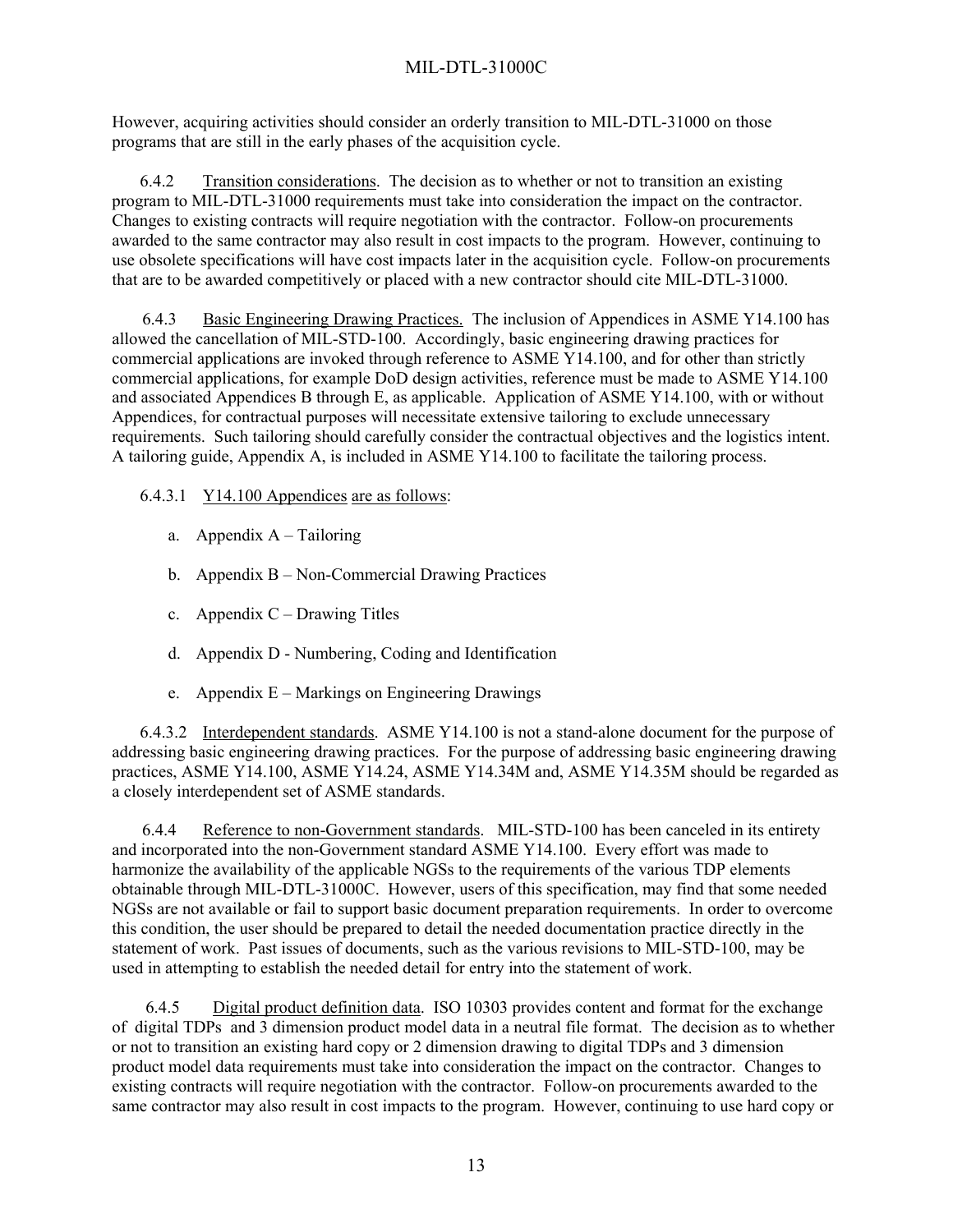2 dimensional drawings will have cost impacts later in the acquisition cycle. Follow-on procurements that are to be awarded competitively or placed with a new contractor should cite ISO 10303 and/or a specific native CAD format as a minimum. The orderer should specify the required STEP application Protocol(s) (AP) in the Option Selection Worksheet based on the intended uses.

6.5 Definitions. For the purposes of this specification, the following definitions apply:

 6.5.1 Associated list. A tabulation of engineering information pertaining to an item depicted on an engineering drawing or on a set of drawings. For example: parts list, data list, and index list. (See ASME Y14.34M).

6.5.2 Commercial and Government Entity code. A five character code listed in Cataloging Handbook H4/H8, Commercial and Government Entity (CAGE) Code, which is assigned to commercial and Government activities that manufacture or develop items, or provide services or supplies for the Government. When used with a drawing number or part number, the CAGE Code designates the design activity from whose series the drawing or PIN is assigned. The CAGE Code was previously called manufacturer's code, code identification number or Federal Supply Code for Manufacturers (FSCM).

 6.5.3 Commercial drawings. Drawings prepared by a commercial design activity, in accordance with that activity's documentation standards and practices, to support the development and manufacture of a commercially developed product.

 6.5.4 Commercial Item. A product**,** material, code**,** component, subsystem, or system sold or traded to the general public in the course of normal business operations at prices based on established catalog or market prices. (FAR 11.001)

 6.5.5 Company standard. A company document, which establishes engineering and technical limitations and applications for items, materials, processes, methods, design**s** and engineering practices unique to that company. (NOTE: Company standards are not considered to be non-Government standards.)

6.5.6 Competent manufacturer. A manufacturer that has demonstrated the capability to produce similar products at the same state of the art in the same or similar lines of technology.

6.5.7 Computer software. Computer programs, source code, source code listings, object code listings, design details, algorithms, processes, flow charts, formulae and related material that would enable the software to be reproduced, recreated, or recompiled. Computer software does not include computer data bases or computer software documentation. (DFARS Part 252.227-7014)

6.5.8 Computer software documentation. Owners manuals, user's manuals, installation instructions, operating instructions, and other similar items, regardless of storage medium, that explain the capabilities of the computer software or provide instructions for using the software. (DFARS Part 252.227-7014) IEEE/EIA Standard 12207 uses the term "software life cycle data" to address software documentation.

6.5.9 Conceptual design data. Data such as drawings or 3D solid models, which describe the engineering concepts on which a proposed technology or design approach is based.

6.5.10 Cosmetic solid model. A Computer Aided Design (CAD) 3-Dimensional solid model sufficiently defined to provide a visual understanding of the item, but not fully defined in all respects.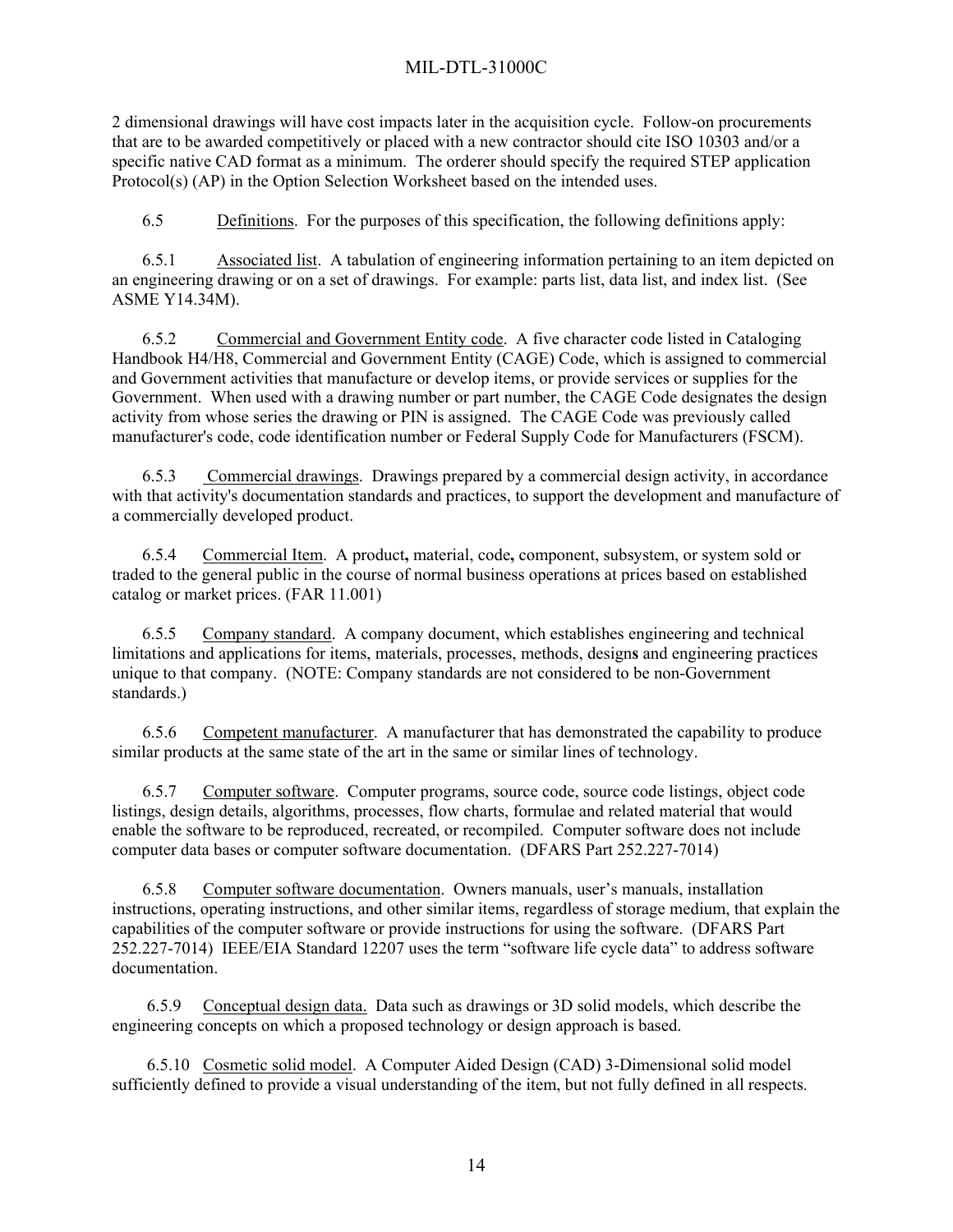6.5.11 Critical manufacturing process. A process is critical if it is the only known method, which will result in the production of an acceptable item.

 6.5.12 Design maturity. The extent to which the final design or configuration of an item has been defined by the engineering process. For example, the design of a sheet metal cover having all holes in its mounting hole pattern fully dimensioned and toleranced for final size, location and orientation would be considered to be more mature than the design of a similar cover having its mounting hole pattern defined as "Drill at assembly".

6.5.13 Detailed design data. Technical data that describes the physical configuration and performance characteristics of an item or component in sufficient detail to ensure that an item or component produced in accordance with the technical data will be essentially identical to the original item or component. (DFARS, Part 227).

6.5.14 Detail specification. A specification that specifies design requirements, such as material to be used, how a requirement is to be achieved, or how an item is to be fabricated or constructed. A specification that contains both performance and detailed requirements is still considered a detail specification. (MIL-STD-961)

6.5.15 Developmental design drawings. Drawings which describe the physical and functional characteristics of a specific design approach to the extent necessary to permit the analytical evaluation of the ability of the design approach to meet specified requirements and enable the development, manufacture and testing of prototype or experimental materiel.

 6.5.16 Drawing. An engineering document or digital data file(s) that discloses (directly or by reference), by means of graphic or textual presentations, or by combinations of both, the physical or functional requirements of an item. (ASME Y14.100)

6.5.17 Drawing form. A sheet of drafting material displaying the basic format features such as title block, general tolerance blocks and margins in accordance with ASME Y14.1 or ASME Y14.1M.

6.5.18 Drawing format. The arrangement and organization of information or content within a drawing is called drawing format. This includes such features as the size and arrangement of blocks, notes, lists, revision information, and the use of optional or supplemental blocks.

6.5.19 End product. An end product is an item, such as an individual part or assembly, in its final or completed state. (ASME Y14.24). An end product is also known as an end item.

6.5.20 Non-Government standardization document. A standardization document developed by a private sector association, organization or technical society which plans, develops, establishes or coordinates standards, specifications, handbooks or related documents. Company standards are not considered as non-Government standardization documents.

6.5.21 Performance specification. A performance specification is a specification that states requirements in terms of the desired results with criteria for verifying compliance, but without stating the methods for achieving the required results. A performance specification defines the functional requirements for the item, the environment in which it must operate, and interface and interchangeability characteristics. (MIL-STD-961)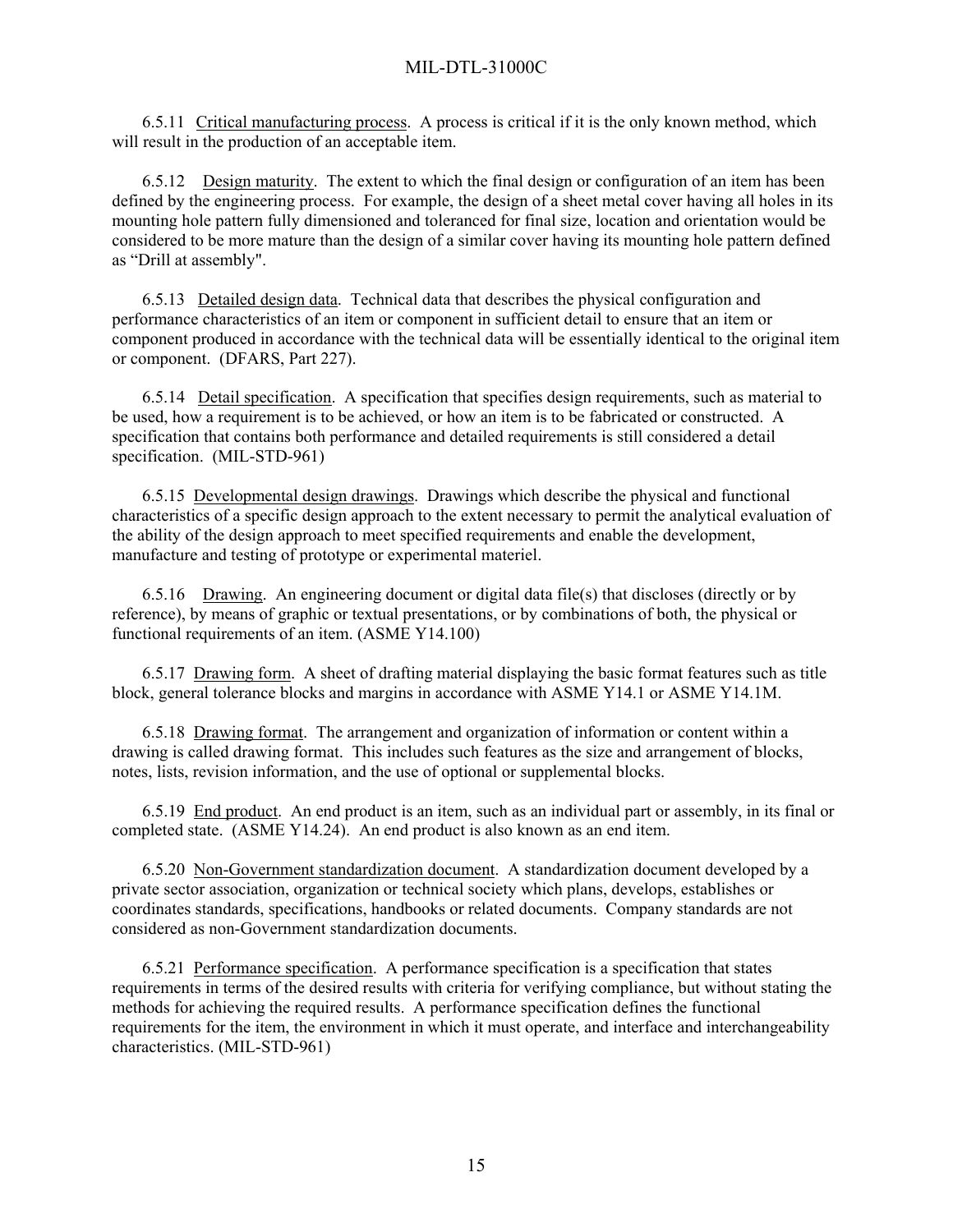6.5.22 Physical configuration audit (PCA). This audit is a formal examination of the "as-built" configuration of a configuration item against its technical documentation to establish or verify the configuration item's product baseline.

6.5.23 Product drawings. Engineering drawings which provide the design, engineering, manufacturing and quality support information necessary to permit a competent manufacturer to produce an interchangeable item which duplicates the physical and performance characteristics of the original design without additional design engineering or recourse to the design activity

6.5.24 Product model data. A three dimensional (3D) geometric representation of a design that includes digital information.required for full product definition. Additional attributes are provided to enable digital sharing, exchange and archiving of design, analysis, manufacturing, maintenance, repair, and reprocurement information.

6.5.25 Reference documents. Documents referred to in a TDP element, which contain information necessary to meet the information content requirements of that TDP element.

6.5.26 Special inspection equipment (SIE). Either single or multi-purpose integrated test units engineered, designed, fabricated or modified to perform special purpose testing of an item in the manufacturing process. It consists of items or assemblies of equipment that are interconnected and interdependent so as to become a new functional entity for inspection or testing purposes. SIE is also known as special test equipment.

6.5.27 Special Packaging Instruction (SPI). An item is considered special if drawings, sketches, illustrations, models, narrative type instructions or specialized containers are required to specify packaging details or requirements. Items with peculiar characteristics such as weight, configuration, fragility, or other considerations that cannot be classified as common or selective are considered special group items. When an item has been determined to be in the special group category, a Special Packaging Instruction shall be required and prepared in accordance with Appendix E of MIL-STD-2073-1 and as specified in the contract and Contract Data requirements List.

6.5.28 Special tooling. Unique tooling which is mandatory to the manufacture of an acceptable item. It differs from tooling designed to increase manufacturing efficiency in that the use of the special tool imparts some characteristic to the item which is necessary for satisfactory performance and cannot be duplicated through other generally available manufacturing methods. Examples of special tooling would be jigs, dies, fixtures, molds, patterns and other equipment or manufacturing aids that absolutely must be used in order to produce a satisfactory item.

6.5.29 Specification. A document prepared to support acquisition that describes essential technical requirements for materiel and the criteria for determining whether those requirements are met. (MIL-STD-961)

6.5.30 Standardization document. A document, such as a specification, standard or handbook, developed for the purpose of standardizing items, materials, processes or procedures.

6.5.31 Standard Microcircuit Drawing. A Government unique drawing type used to define the physical and performance characteristics of commercial microcircuits in Federal Supply Class 5962 used in military applications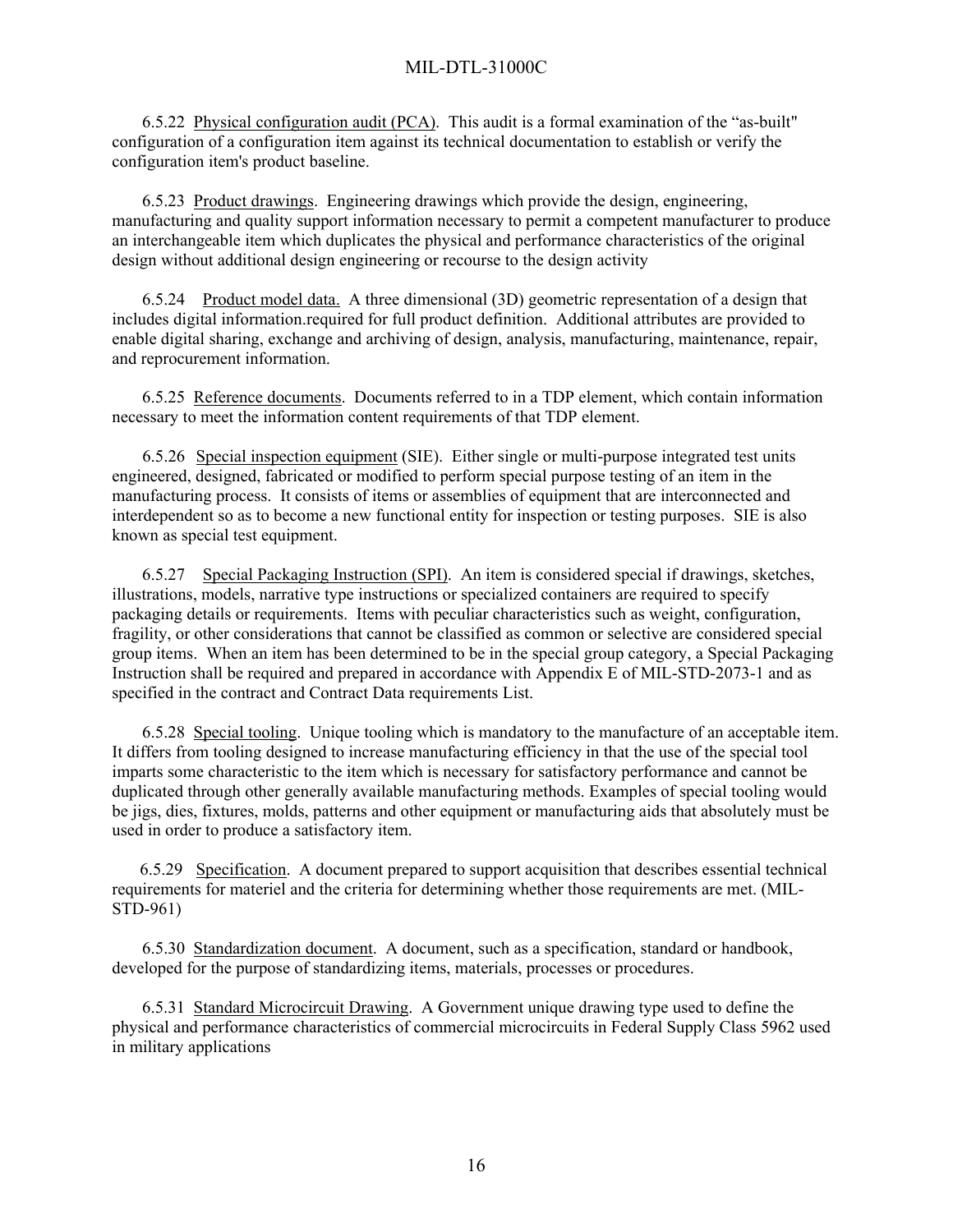6.5.32 Start Part or Template. An initial 3D solid model containing basic model formatting information such as attributes, parameters, datum planes, notes, etc. required in each 3D solid model.

6.5.33 Technical data. Recorded information, regardless of the form or method of the recording of a scientific or technical nature (including computer software documentation). The term does not include computer software or data incidental to contract administration, such as financial or management information. (DFARS Part 252.227-7013).

6.5.34 Technical data package (TDP). A technical description of an item adequate for supporting an acquisition strategy, production, and engineering and logistics support. The description defines the required design configuration or performance requirements, and procedures required to ensure adequacy of item performance. It consists of applicable technical data such as models, drawings, associated lists, specifications, standards, performance requirements, quality assurance requirements, software documentation and packaging details.

6.5.35 Technical data package document. A document that is part of a TDP element.

6.5.36 Technical data package element. A data product that is an actual component of the TDP. A TDP element provides all or part of the information necessary to define the item being documented by the TDP.

6.5.37 Technical data package data management product. A data product that is used to monitor and control the development and maintenance of the TDP. A TDP data management product contains information about the TDP rather than the item being documented.

6.5.38 Verification. All examinations, tests and inspections necessary to verify that an item meets the physical and functional requirements for which it was designed, to verify that a component, part or subassembly will perform satisfactorily in its intended application, or that an item conforms to specified requirements.

6.6 Commercial drawings. The acquisition of commercial drawings almost always involves rights in data and intellectual property issues. These issues must be clearly defined in the contract or purchase order in accordance with DFARS Part 211 and Part 227. This specification and its related data item descriptions will not be used to circumvent the DFARS requirements.

6.7 Special inspection equipment (SIE). To be considered mandatory to the manufacture of an item, the SIE must be the only known inspection equipment that can be used to test or inspect parameters that cannot be inspected effectively with commercially available equipment. (See 3.6.5)

6.8 Contractors specifications. A contractor's specifications for such things as materials or processes are considered company standards. See 3.2.3.1 and 6.5.5.

6.9 FSCM and Code Ident. Although it is not mandatory to update the terms "FSCM" or "Code Ident." it is recommended that the new terminology be integrated into TDP documents and pre-printed forms when practical.

6.10 Changes from previous issue. Marginal notations are not used in this revision to identify changes with respect to the previous issue due to the extensiveness of the changes.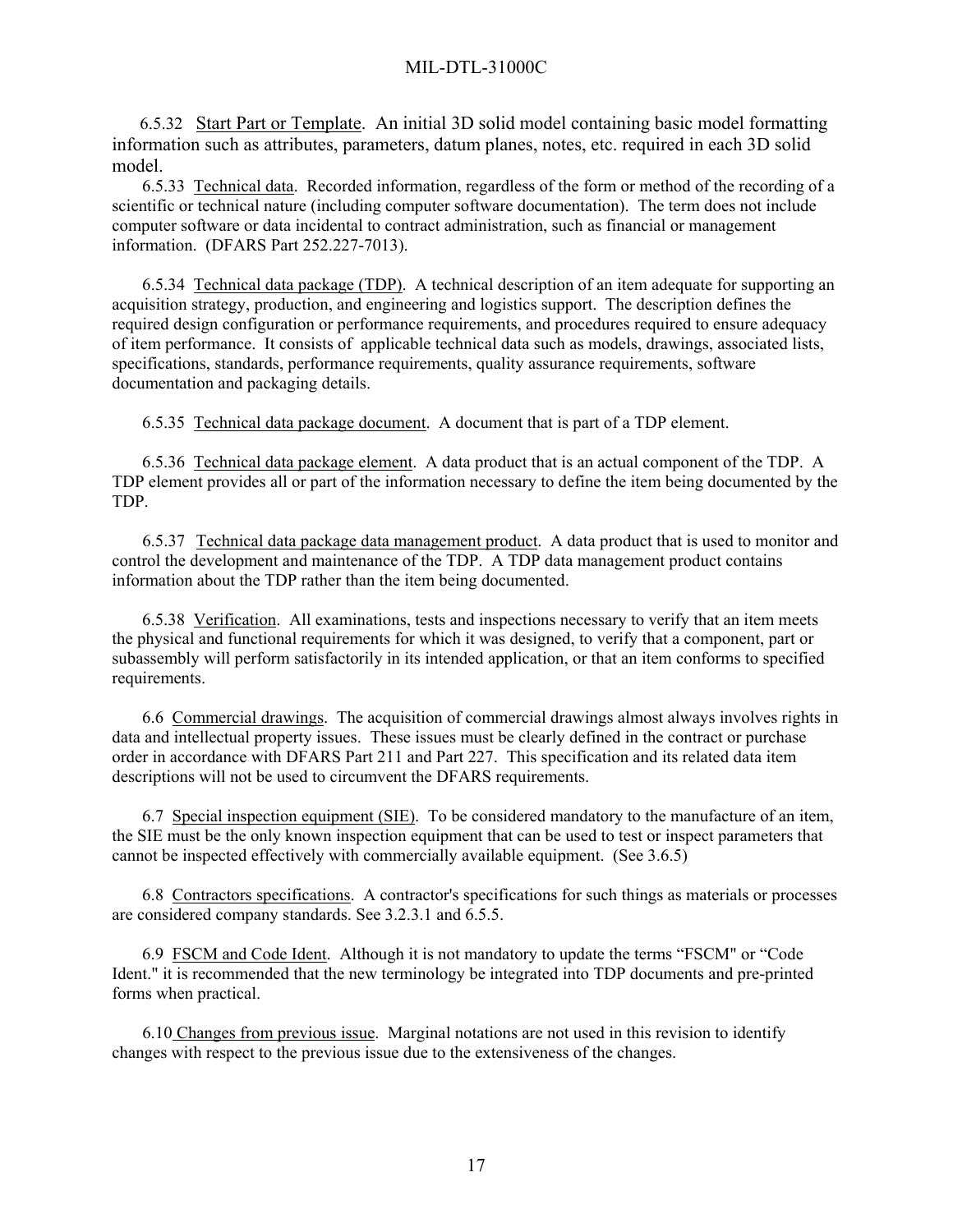# 6.11 Subject term (keyword) listing.

Drawings and associated lists Drawing number assignment report Packaging data Product model data Proposed critical manufacturing process description SIE descriptive documentation Source control drawing approval request Special tooling drawings **Specifications** Test requirements document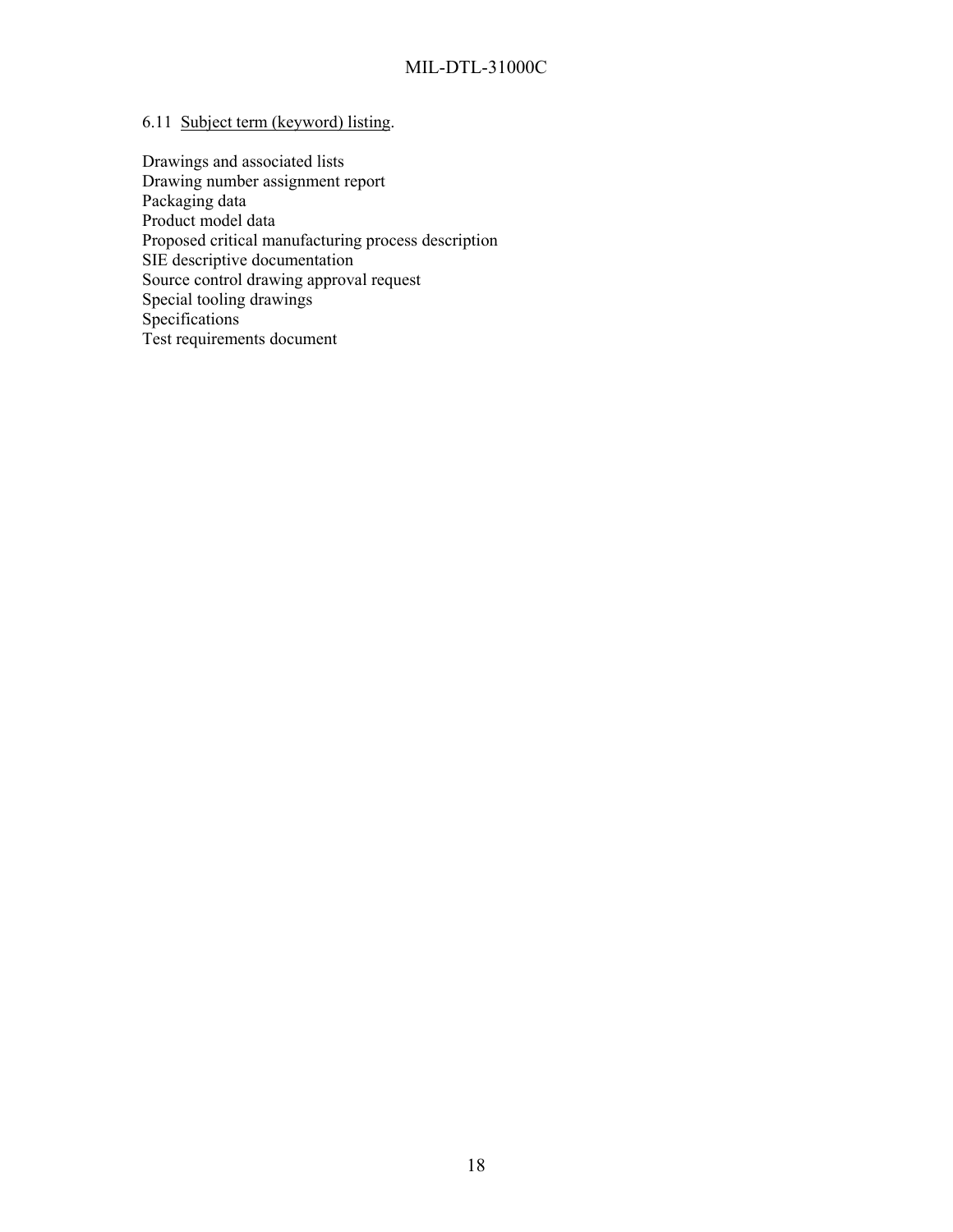| <b>TDP OPTION SELECTION WORKSHEET</b><br><b>PRODUCT DRAWINGS AND ASSOCIATED LISTS</b>                                                       |                                      |                                                                                        |                                           |                       |  |  |  |
|---------------------------------------------------------------------------------------------------------------------------------------------|--------------------------------------|----------------------------------------------------------------------------------------|-------------------------------------------|-----------------------|--|--|--|
| A. CONTRACT NO.                                                                                                                             | B. EXHIBIT/ATTACHMENT NO.            |                                                                                        | C. CLIN                                   | D. CDRL DATA ITEM NO. |  |  |  |
|                                                                                                                                             |                                      |                                                                                        |                                           |                       |  |  |  |
| 1. DELIVERABLE PRODUCT (X and complete as applicable .)                                                                                     |                                      |                                                                                        |                                           |                       |  |  |  |
| a. ORIGINALS (Specify current design activity's full size reproducible drawing or digital data file(s) on which is kept the revision record |                                      |                                                                                        |                                           |                       |  |  |  |
| recognized as official) (Identify specification, type, grade and class, etc.)                                                               |                                      |                                                                                        |                                           |                       |  |  |  |
| b. REPRODUCTIONS (Identify specifications, type, grade and class, etc., and quantity of each)                                               |                                      |                                                                                        |                                           |                       |  |  |  |
|                                                                                                                                             |                                      |                                                                                        |                                           |                       |  |  |  |
| c. DIGITAL DATA (Identify specification, exchange media, etc. and specify original (master) or copy)                                        |                                      |                                                                                        |                                           |                       |  |  |  |
|                                                                                                                                             |                                      |                                                                                        |                                           |                       |  |  |  |
| 2. CAGE CODE AND DOCUMENT NUMBERS (X ONE)                                                                                                   |                                      |                                                                                        |                                           |                       |  |  |  |
| a. CONTRACTOR                                                                                                                               |                                      |                                                                                        |                                           |                       |  |  |  |
| b. GOVERNMENT Complete (1) and (2) or (3)                                                                                                   |                                      |                                                                                        |                                           |                       |  |  |  |
|                                                                                                                                             |                                      |                                                                                        |                                           |                       |  |  |  |
| (1) Use CAGE Code                                                                                                                           | (2) Use Document Numbers             |                                                                                        | (3) To Be Assigned By:                    |                       |  |  |  |
| 3. DRAWING FORMATS AND DRAWING FORMS (X one and complete as applicable)                                                                     |                                      |                                                                                        |                                           |                       |  |  |  |
| a. CONTRACTOR FORMATS. Forms to be supplied by contractor.                                                                                  |                                      |                                                                                        |                                           |                       |  |  |  |
| b. GOVERNMENT FORMATS. Forms to be supplied by contractor.                                                                                  |                                      |                                                                                        |                                           |                       |  |  |  |
| Samples supplied by (Specify)<br>c. GOVERNMENT FORMATS. Forms to be supplied as                                                             |                                      |                                                                                        |                                           |                       |  |  |  |
| Government Furnished Material by (Specify)                                                                                                  |                                      |                                                                                        |                                           |                       |  |  |  |
| 4. TYPES OF DRAWINGS SELECTION (X one)                                                                                                      |                                      |                                                                                        |                                           |                       |  |  |  |
| a. CONTRACTOR SELECTS                                                                                                                       |                                      |                                                                                        | b. GOVERNMENT SELECTS (Specify in Item 8) |                       |  |  |  |
| 5. ASSOCIATED LISTS (X and complete as applicable)                                                                                          |                                      |                                                                                        |                                           |                       |  |  |  |
| a. PARTS LISTS (X one)                                                                                                                      | (1) Integral                         |                                                                                        | (2) Separate                              |                       |  |  |  |
| b. DATA LISTS (X one)                                                                                                                       | (1) Not Required                     |                                                                                        | (2) Required (Specify levels of assembly) |                       |  |  |  |
| c. INDEX LISTS (X one)                                                                                                                      | (1) Not Required                     |                                                                                        | (2) Required (Specify levels of assembly) |                       |  |  |  |
| d. WIRING LISTS (X one)<br>e. INDENTURED DATA LISTS                                                                                         | (1) Not Required<br>(1) Not Required | (2) Required (Specify levels of assembly)<br>(2) Required (Specify levels of assembly) |                                           |                       |  |  |  |
| $(X \text{ one})$                                                                                                                           |                                      |                                                                                        |                                           |                       |  |  |  |
| f. APPLICATION LISTS (X one)                                                                                                                | (1) Not Required                     |                                                                                        | (2) Required (Specify levels of assembly) |                       |  |  |  |
| 6. DETAILS (X one)                                                                                                                          |                                      |                                                                                        |                                           |                       |  |  |  |
| a. MULTIDETAIL DRAWINGS PERMITTED                                                                                                           |                                      |                                                                                        | <b>b. MONODETAIL DRAWINGS MANDATORY</b>   |                       |  |  |  |
|                                                                                                                                             |                                      |                                                                                        |                                           |                       |  |  |  |
|                                                                                                                                             |                                      |                                                                                        |                                           |                       |  |  |  |
| 7. APPLICABILITY OF STANDARDS. The following Standards apply: (X as applicable)<br>  a. ASME Y14.100, $\qquad \qquad$ b. ASME Y14.100,      |                                      |                                                                                        | c. ASME Y14.34                            | d. EXISTING           |  |  |  |
| В.<br><b>ENGINEERING</b>                                                                                                                    | <b>WITH APPENDICES</b>               |                                                                                        | <b>ASSOCIATED LISTS</b>                   | <b>STANDARDS</b>      |  |  |  |
| <b>DRAWING</b>                                                                                                                              | B, C, D, E                           |                                                                                        |                                           | DO NOT APPLY          |  |  |  |
| $C$ .<br><b>PRACTICES</b>                                                                                                                   |                                      |                                                                                        |                                           |                       |  |  |  |
| (COMMERCIAL)                                                                                                                                |                                      |                                                                                        |                                           |                       |  |  |  |
|                                                                                                                                             | D.                                   |                                                                                        |                                           |                       |  |  |  |
|                                                                                                                                             |                                      |                                                                                        |                                           |                       |  |  |  |
| Ε.                                                                                                                                          |                                      |                                                                                        |                                           |                       |  |  |  |
| 8. OTHER TAILORING (Attach additional sheets as necessary)                                                                                  |                                      |                                                                                        |                                           |                       |  |  |  |
|                                                                                                                                             |                                      |                                                                                        |                                           |                       |  |  |  |
|                                                                                                                                             |                                      |                                                                                        |                                           |                       |  |  |  |

FIGURE 1. TDP Option Selection Worksheet-Product Drawings and Associated List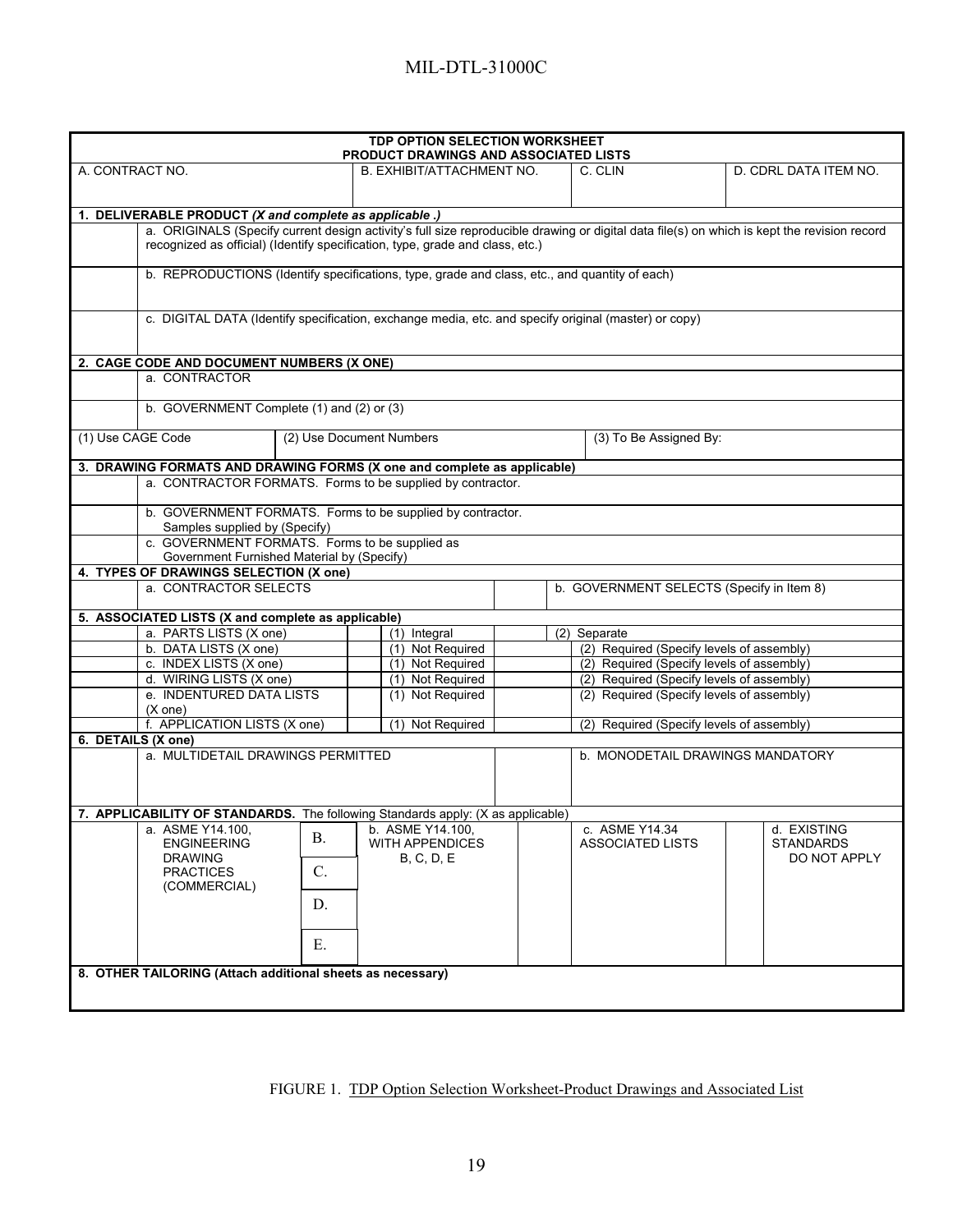|                                                       | TDP OPTION SELECTION WORKSHEET<br><b>PRODUCT SOLID MODELS</b>                                                                                                                                                |         |                                                                                                                              |
|-------------------------------------------------------|--------------------------------------------------------------------------------------------------------------------------------------------------------------------------------------------------------------|---------|------------------------------------------------------------------------------------------------------------------------------|
| A. CONTRACT NO.                                       | B. EXHIBIT/ATTACHMENT NO.                                                                                                                                                                                    | C. CLIN | D. CDRL DATA ITEM NO.                                                                                                        |
|                                                       | 1. DELIVERABLE PRODUCT (and complete X as applicable.)                                                                                                                                                       |         |                                                                                                                              |
|                                                       | a. 3-DIMENSIONAL SOLID MODELS (Specify format(s) (Native CAD, STEP, AP, IGES, etc.)                                                                                                                          |         |                                                                                                                              |
|                                                       | b.3-D SOLID MODELS ASSOCIATED DRAWINGS (If 2-D drawings based on 3-D solid models are required, indicate here and fill<br>out TDPOPTION SELECTION WORKSHEET-PRODUCT DRAWINGS AND ASSOCIATED LIST (FIGURE 1.) |         |                                                                                                                              |
| 2. CAGE CODE AND DOCUMENT NUMBERS (X ONE)             |                                                                                                                                                                                                              |         |                                                                                                                              |
| a. CONTRACTOR                                         |                                                                                                                                                                                                              |         |                                                                                                                              |
| $\mathbf b$ . GOVERNMENT (Complete (1) and (2) or (3) |                                                                                                                                                                                                              |         |                                                                                                                              |
| (1) Use CAGE Code                                     | (2) Use Document Numbers                                                                                                                                                                                     |         | (3) To Be Assigned By:                                                                                                       |
|                                                       | 3. 3-D SOLID MODEL REQUIREMENTS (X one and complete as applicable)                                                                                                                                           |         |                                                                                                                              |
| la.                                                   | CONTRACTOR FORMAT. Models built to contractor requirements.                                                                                                                                                  |         |                                                                                                                              |
| specifications or SOW paragraphs.)                    |                                                                                                                                                                                                              |         | b. GOVERNMENT FORMAT. 3-D solid models built to government requirements and formats. (Specify government modeling applicable |
|                                                       | 4. APPLICABILITY OF STANDARDS (Apply an X as applicable)                                                                                                                                                     |         |                                                                                                                              |
|                                                       | a. ASME Y14.41, Digital Product Definition Data Practices                                                                                                                                                    |         | b. Existing Standards Do Not Apply                                                                                           |
|                                                       | 5. OTHER TAILORING (Attach additional sheets as necessary)                                                                                                                                                   |         |                                                                                                                              |
|                                                       |                                                                                                                                                                                                              |         |                                                                                                                              |
|                                                       |                                                                                                                                                                                                              |         |                                                                                                                              |
|                                                       |                                                                                                                                                                                                              |         |                                                                                                                              |
|                                                       |                                                                                                                                                                                                              |         |                                                                                                                              |
|                                                       |                                                                                                                                                                                                              |         |                                                                                                                              |
|                                                       |                                                                                                                                                                                                              |         |                                                                                                                              |
|                                                       |                                                                                                                                                                                                              |         |                                                                                                                              |
|                                                       |                                                                                                                                                                                                              |         |                                                                                                                              |
|                                                       |                                                                                                                                                                                                              |         |                                                                                                                              |

FIGURE 1a. TDP Option Selection Worksheet-Product Solid Models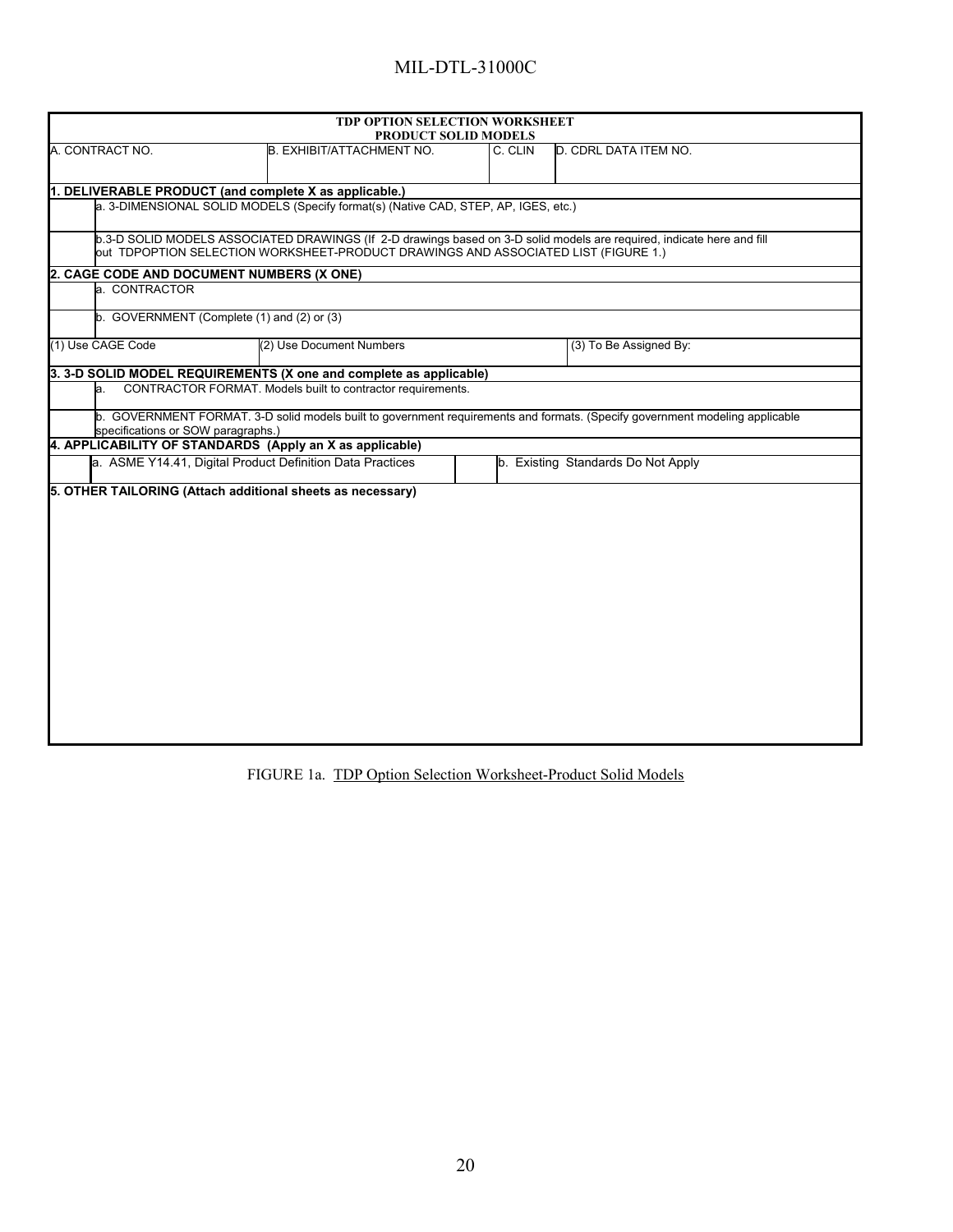| <b>TDP OPTION SELECTION WORKSHEET</b><br><b>CONCEPTUAL DESIGN DRAWINGS</b> |                                                                                  |                           |                                                                                                      |  |                |                         |                                                                                                                                      |  |  |
|----------------------------------------------------------------------------|----------------------------------------------------------------------------------|---------------------------|------------------------------------------------------------------------------------------------------|--|----------------|-------------------------|--------------------------------------------------------------------------------------------------------------------------------------|--|--|
|                                                                            | B. EXHIBIT/ATTACHMENT NO.<br>C. CLIN<br>D. CDRL DATA ITEM NO.<br>A. CONTRACT NO. |                           |                                                                                                      |  |                |                         |                                                                                                                                      |  |  |
|                                                                            |                                                                                  |                           | 1. DELIVERABLE PRODUCT (and complete X as applicable .)                                              |  |                |                         |                                                                                                                                      |  |  |
|                                                                            |                                                                                  |                           | record recognized as official) (Identify specification, type, grade and class, etc.)                 |  |                |                         | a. ORIGINALS (Specify current design activity's full size reproducible drawing or digital data file(s) on which is kept the revision |  |  |
|                                                                            |                                                                                  |                           | b. REPRODUCTIONS (Identify specifications, type, grade and class, etc., and quantity of each)        |  |                |                         |                                                                                                                                      |  |  |
|                                                                            |                                                                                  |                           | c. DIGITAL DATA (Identify specification, exchange media, etc. and specify original (master) or copy) |  |                |                         |                                                                                                                                      |  |  |
|                                                                            | 2. CAGE CODE AND DOCUMENT NUMBERS (X ONE)                                        |                           |                                                                                                      |  |                |                         |                                                                                                                                      |  |  |
|                                                                            | a. CONTRACTOR                                                                    |                           |                                                                                                      |  |                |                         |                                                                                                                                      |  |  |
|                                                                            |                                                                                  |                           | b. GOVERNMENT (Complete (1) and (2) or (3)                                                           |  |                |                         |                                                                                                                                      |  |  |
| (1) Use CAGE Code                                                          |                                                                                  |                           | (2) Use Document Numbers                                                                             |  |                | (3) To Be Assigned By:  |                                                                                                                                      |  |  |
|                                                                            |                                                                                  |                           | 3. DRAWING FORMATS AND DRAWING FORMS (X one and complete as applicable)                              |  |                |                         |                                                                                                                                      |  |  |
|                                                                            |                                                                                  |                           | a. CONTRACTOR FORMATS. Forms to be supplied by contractor.                                           |  |                |                         |                                                                                                                                      |  |  |
|                                                                            | Samples supplied by (Specify)                                                    |                           | b. GOVERNMENT FORMATS. Forms to be supplied by contractor.                                           |  |                |                         |                                                                                                                                      |  |  |
|                                                                            |                                                                                  |                           | c. GOVERNMENT FORMATS. Forms to be supplied as<br>Government Furnished Material by (Specify)         |  |                |                         |                                                                                                                                      |  |  |
|                                                                            | 4. TYPES OF DRAWINGS SELECTION (X one)                                           |                           |                                                                                                      |  |                |                         |                                                                                                                                      |  |  |
|                                                                            | $a_{\cdot}$                                                                      | <b>CONTRACTOR SELECTS</b> |                                                                                                      |  |                |                         | b. GOVERNMENT SELECTS (Specify in Item 8)                                                                                            |  |  |
|                                                                            |                                                                                  |                           | 5. APPLICABILITY OF STANDARDS. The following Standards apply: (X as applicable)                      |  |                |                         |                                                                                                                                      |  |  |
|                                                                            | a. ASME Y14.100,<br><b>ENGINEERING</b>                                           | <b>B.</b>                 | b. ASME Y14.100,<br><b>WITH APPENDICES</b>                                                           |  | c. ASME Y14.34 | <b>ASSOCIATED LISTS</b> | d. EXISTING STANDARDS<br>DO NOT APPLY                                                                                                |  |  |
|                                                                            | <b>DRAWING</b><br><b>PRACTICES</b>                                               | $\mathcal{C}$ .           | <b>B, C, D, E</b>                                                                                    |  |                |                         |                                                                                                                                      |  |  |
|                                                                            | (COMMERCIAL)                                                                     | D.                        |                                                                                                      |  |                |                         |                                                                                                                                      |  |  |
|                                                                            |                                                                                  |                           |                                                                                                      |  |                |                         |                                                                                                                                      |  |  |
|                                                                            |                                                                                  | Е.                        |                                                                                                      |  |                |                         |                                                                                                                                      |  |  |
|                                                                            |                                                                                  |                           | 6. OTHER TAILORING (Attach additional sheets as necessary)                                           |  |                |                         |                                                                                                                                      |  |  |
|                                                                            |                                                                                  |                           |                                                                                                      |  |                |                         |                                                                                                                                      |  |  |
|                                                                            |                                                                                  |                           |                                                                                                      |  |                |                         |                                                                                                                                      |  |  |
|                                                                            |                                                                                  |                           |                                                                                                      |  |                |                         |                                                                                                                                      |  |  |
|                                                                            |                                                                                  |                           |                                                                                                      |  |                |                         |                                                                                                                                      |  |  |
|                                                                            |                                                                                  |                           |                                                                                                      |  |                |                         |                                                                                                                                      |  |  |
|                                                                            |                                                                                  |                           |                                                                                                      |  |                |                         |                                                                                                                                      |  |  |
|                                                                            |                                                                                  |                           |                                                                                                      |  |                |                         |                                                                                                                                      |  |  |
|                                                                            |                                                                                  |                           |                                                                                                      |  |                |                         |                                                                                                                                      |  |  |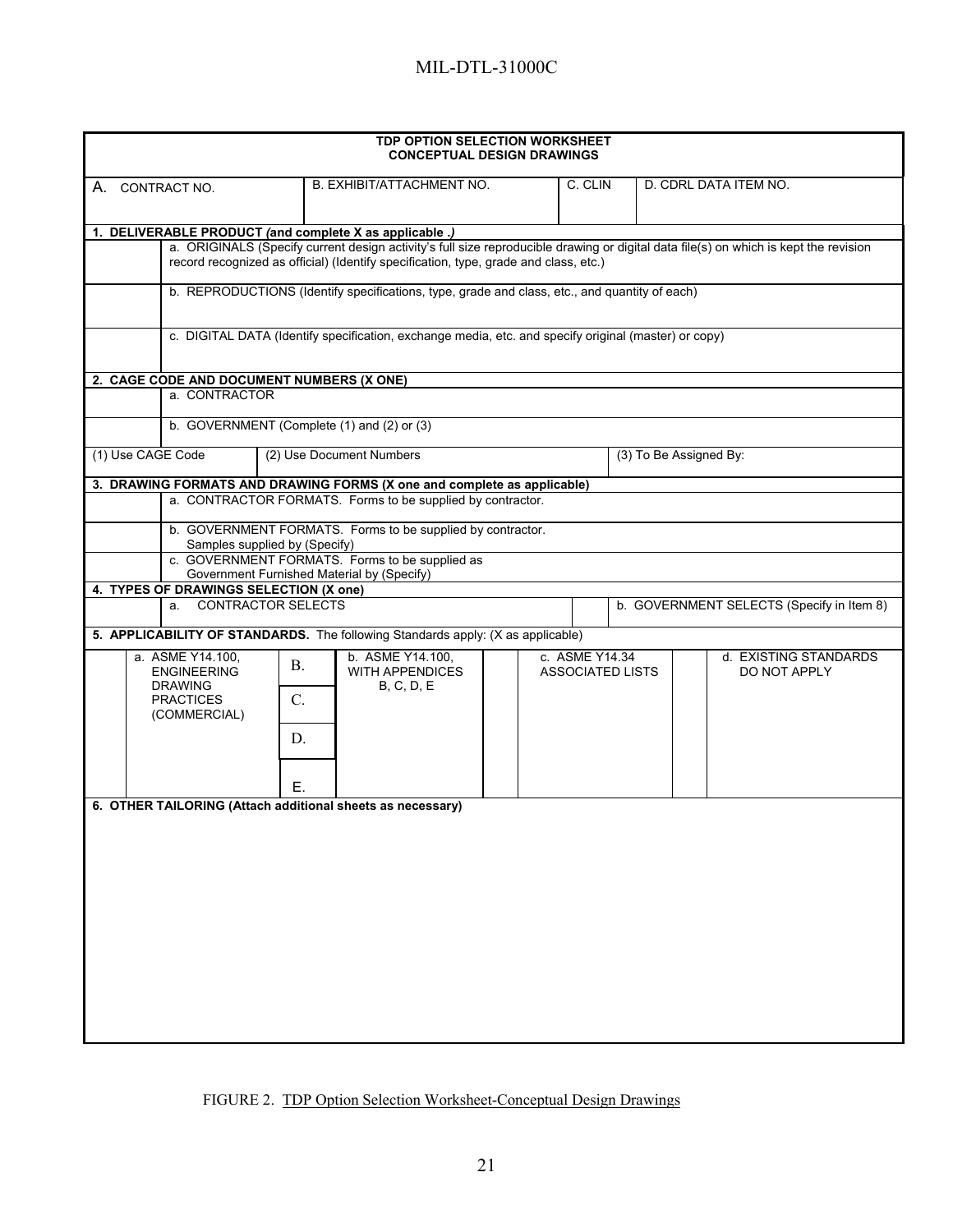| <b>TDP OPTION SELECTION WORKSHEET</b><br><b>CONCEPTUAL DESIGN SOLID MODELS</b> |  |                                                                                     |  |         |                                                                                                                                                                                                                         |  |  |  |
|--------------------------------------------------------------------------------|--|-------------------------------------------------------------------------------------|--|---------|-------------------------------------------------------------------------------------------------------------------------------------------------------------------------------------------------------------------------|--|--|--|
| A. CONTRACT NO.                                                                |  | B. EXHIBIT/ATTACHMENT NO.                                                           |  | C. CLIN | D. CDRL DATA ITEM NO.                                                                                                                                                                                                   |  |  |  |
|                                                                                |  |                                                                                     |  |         |                                                                                                                                                                                                                         |  |  |  |
|                                                                                |  | 1. DELIVERABLE PRODUCT (and complete X as applicable.)                              |  |         |                                                                                                                                                                                                                         |  |  |  |
|                                                                                |  | a. 3-DIMENSIONAL SOLID MODELS (Specify format(s) (Native CAD, STEP, AP, IGES, etc.) |  |         |                                                                                                                                                                                                                         |  |  |  |
|                                                                                |  |                                                                                     |  |         | b.3-D SOLID MODELS ASSOCIATED DRAWINGS (If 2-D drawings based on 3-D solid models are required, indicate here and fill<br>out TDPOPTION SELECTION WORKSHEET- CONCEPTUAL DESIGN DRAWINGS AND ASSOCIATED LIST (FIGURE 2.) |  |  |  |
| 2. CAGE CODE AND DOCUMENT NUMBERS (X ONE)                                      |  |                                                                                     |  |         |                                                                                                                                                                                                                         |  |  |  |
| a. CONTRACTOR                                                                  |  |                                                                                     |  |         |                                                                                                                                                                                                                         |  |  |  |
| b. GOVERNMENT (Complete (1) and (2) or (3)                                     |  |                                                                                     |  |         |                                                                                                                                                                                                                         |  |  |  |
| (1) Use CAGE Code                                                              |  | (2) Use Document Numbers                                                            |  |         | (3) To Be Assigned By:                                                                                                                                                                                                  |  |  |  |
|                                                                                |  | 3.3-D SOLID MODEL REQUIREMENTS (X one and complete as applicable)                   |  |         |                                                                                                                                                                                                                         |  |  |  |
|                                                                                |  | a. CONTRACTOR FORMAT. Models built to contractor requirements.                      |  |         |                                                                                                                                                                                                                         |  |  |  |
| specifications or SOW paragraphs.)                                             |  |                                                                                     |  |         | b. GOVERNMENT FORMAT. 3-D solid models built to government requirements and formats. (Specify government modeling applicable                                                                                            |  |  |  |
|                                                                                |  | 4. APPLICABILITY OF STANDARDS. (Apply an X as applicable)                           |  |         |                                                                                                                                                                                                                         |  |  |  |
|                                                                                |  | a. ASME Y14.41, Digital Product Definition Data Practices                           |  |         | b. Existing Standards Do Not Apply                                                                                                                                                                                      |  |  |  |
|                                                                                |  | 5. OTHER TAILORING (Attach additional sheets as necessary)                          |  |         |                                                                                                                                                                                                                         |  |  |  |
|                                                                                |  |                                                                                     |  |         |                                                                                                                                                                                                                         |  |  |  |
|                                                                                |  |                                                                                     |  |         |                                                                                                                                                                                                                         |  |  |  |
|                                                                                |  |                                                                                     |  |         |                                                                                                                                                                                                                         |  |  |  |
|                                                                                |  |                                                                                     |  |         |                                                                                                                                                                                                                         |  |  |  |
|                                                                                |  |                                                                                     |  |         |                                                                                                                                                                                                                         |  |  |  |
|                                                                                |  |                                                                                     |  |         |                                                                                                                                                                                                                         |  |  |  |
|                                                                                |  |                                                                                     |  |         |                                                                                                                                                                                                                         |  |  |  |
|                                                                                |  |                                                                                     |  |         |                                                                                                                                                                                                                         |  |  |  |
|                                                                                |  |                                                                                     |  |         |                                                                                                                                                                                                                         |  |  |  |
|                                                                                |  |                                                                                     |  |         |                                                                                                                                                                                                                         |  |  |  |
|                                                                                |  |                                                                                     |  |         |                                                                                                                                                                                                                         |  |  |  |
|                                                                                |  |                                                                                     |  |         |                                                                                                                                                                                                                         |  |  |  |
|                                                                                |  |                                                                                     |  |         |                                                                                                                                                                                                                         |  |  |  |
|                                                                                |  |                                                                                     |  |         |                                                                                                                                                                                                                         |  |  |  |

FIGURE 2a. TDP Option Selection Worksheet-Conceptual Design Solid Models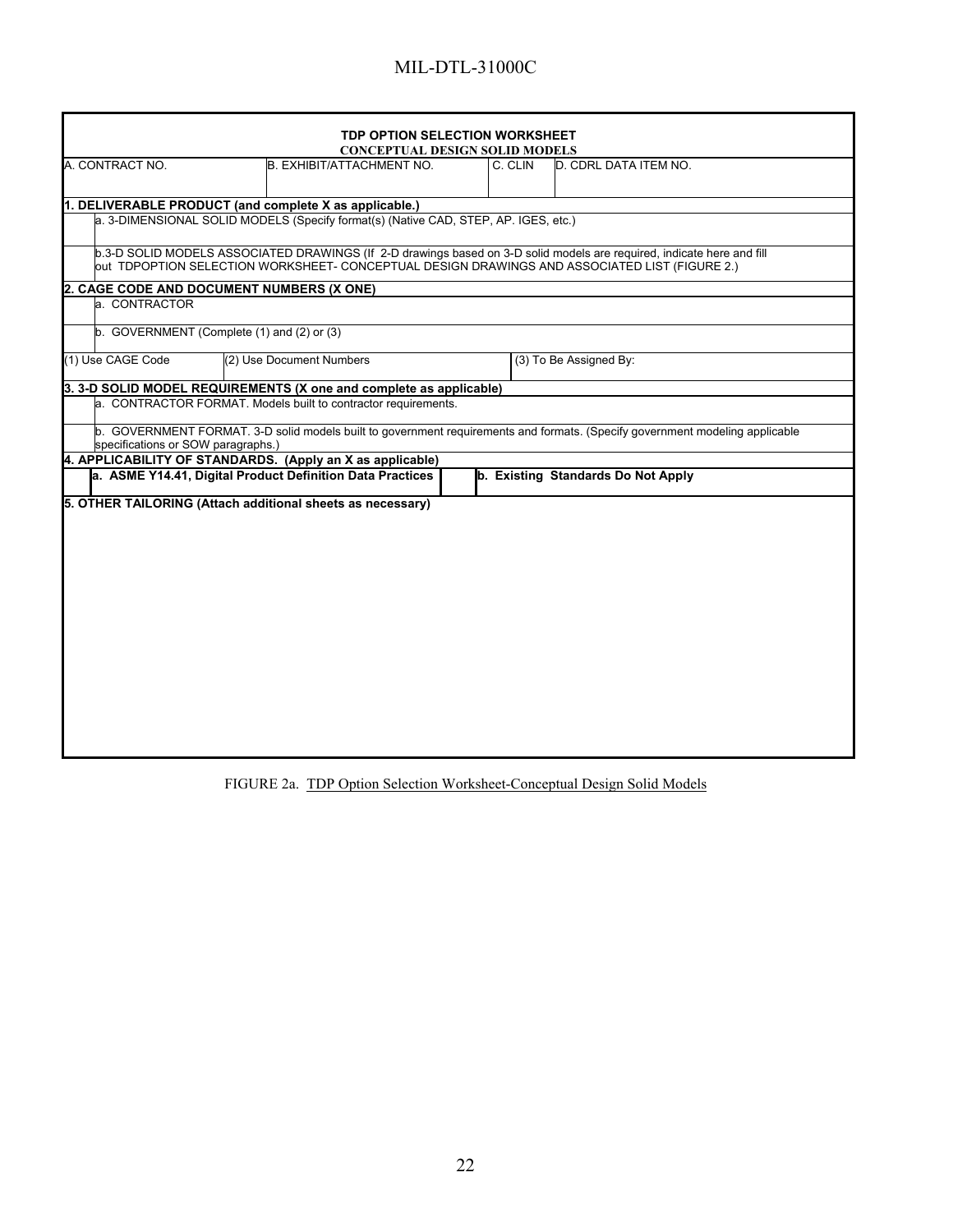| TDP OPTION SELECTION WORKSHEET<br>DEVELOPMENTAL DESIGN DRAWINGS AND ASSOCIATED LISTS |                                                                                                      |                                  |                                                                                                                                      |  |  |  |
|--------------------------------------------------------------------------------------|------------------------------------------------------------------------------------------------------|----------------------------------|--------------------------------------------------------------------------------------------------------------------------------------|--|--|--|
| A. CONTRACT NO.                                                                      | <b>B. EXHIBIT/ATTACHMENT NO.</b>                                                                     | C. CLIN                          | D. CDRL DATA ITEM NO.                                                                                                                |  |  |  |
|                                                                                      |                                                                                                      |                                  |                                                                                                                                      |  |  |  |
| 1. DELIVERABLE PRODUCT (and complete X as applicable .)                              |                                                                                                      |                                  |                                                                                                                                      |  |  |  |
|                                                                                      |                                                                                                      |                                  | a. ORIGINALS (Specify current design activity's full size reproducible drawing or digital data file(s) on which is kept the revision |  |  |  |
|                                                                                      | record recognized as official) (Identify specification, type, grade and class, etc.)                 |                                  |                                                                                                                                      |  |  |  |
|                                                                                      | b. REPRODUCTIONS (Identify specifications, type, grade and class, etc., and quantity of each)        |                                  |                                                                                                                                      |  |  |  |
|                                                                                      |                                                                                                      |                                  |                                                                                                                                      |  |  |  |
|                                                                                      | c. DIGITAL DATA (Identify specification, exchange media, etc. and specify original (master) or copy) |                                  |                                                                                                                                      |  |  |  |
|                                                                                      |                                                                                                      |                                  |                                                                                                                                      |  |  |  |
| 2. CAGE CODE AND DOCUMENT NUMBERS (X ONE)                                            |                                                                                                      |                                  |                                                                                                                                      |  |  |  |
| a. CONTRACTOR                                                                        |                                                                                                      |                                  |                                                                                                                                      |  |  |  |
| b. GOVERNMENT (Complete (1) and (2) or (3)                                           |                                                                                                      |                                  |                                                                                                                                      |  |  |  |
| (1) Use CAGE Code                                                                    | (2) Use Document Numbers                                                                             | (3) To Be Assigned By:           |                                                                                                                                      |  |  |  |
| 3. DRAWING FORMATS AND DRAWING FORMS (X one and complete as applicable)              |                                                                                                      |                                  |                                                                                                                                      |  |  |  |
|                                                                                      | a. CONTRACTOR FORMATS. Forms to be supplied by contractor.                                           |                                  |                                                                                                                                      |  |  |  |
|                                                                                      | b. GOVERNMENT FORMATS. Forms to be supplied by contractor.                                           |                                  |                                                                                                                                      |  |  |  |
| Samples supplied by (Specify)<br>c. GOVERNMENT FORMATS. Forms to be supplied as      |                                                                                                      |                                  |                                                                                                                                      |  |  |  |
| Government Furnished Material by (Specify)                                           |                                                                                                      |                                  |                                                                                                                                      |  |  |  |
| 4. TYPES OF DRAWINGS SELECTION (X one)                                               |                                                                                                      |                                  |                                                                                                                                      |  |  |  |
| a. CONTRACTOR SELECTS                                                                |                                                                                                      |                                  | b. GOVERNMENT SELECTS (Specify in Item 8)                                                                                            |  |  |  |
|                                                                                      |                                                                                                      |                                  |                                                                                                                                      |  |  |  |
| 5. ASSOCIATED LISTS (X and complete as applicable)<br>a. PARTS LISTS (X one)         | $(1)$ Integral                                                                                       | (2) Separate                     | (3) Contractor's Option                                                                                                              |  |  |  |
|                                                                                      |                                                                                                      |                                  |                                                                                                                                      |  |  |  |
| b. DATA LISTS (X one)                                                                | (1) Not Required                                                                                     | (2)                              | Required (Specify levels of assembly)                                                                                                |  |  |  |
| c. INDEX LISTS (X one)                                                               | (1) Not Required                                                                                     | (2)                              | Required (Specify levels of assembly)                                                                                                |  |  |  |
| d. WIRING LISTS (X one)                                                              | (1) Not Required                                                                                     | (2)                              | Required (Specify levels of assembly)                                                                                                |  |  |  |
| e. INDENTURED DATA LISTS<br>$(X \text{ one})$                                        | (1) Not Required                                                                                     | (2)                              | Required (Specify levels of assembly)                                                                                                |  |  |  |
| f. APPLICATION LISTS (X one)                                                         | (1) Not Required                                                                                     | (2)                              | Required (Specify levels of assembly)                                                                                                |  |  |  |
| 6. DETAILS (X one)                                                                   |                                                                                                      |                                  |                                                                                                                                      |  |  |  |
| a. MULTIDETAIL DRAWINGS PERMITTED                                                    |                                                                                                      | b. MONODETAIL DRAWINGS MANDATORY |                                                                                                                                      |  |  |  |
| 7. APPLICABILITY OF STANDARDS. The following Standards apply: (X as applicable)      |                                                                                                      |                                  |                                                                                                                                      |  |  |  |
| a. ASME Y14.100,<br>В.                                                               | b. ASME Y14.100.                                                                                     | c. ASME Y14.34                   | d. EXISTING STANDARDS                                                                                                                |  |  |  |
| <b>ENGINEERING</b>                                                                   | WITH APPENDICES                                                                                      | <b>ASSOCIATED LISTS</b>          | DO NOT APPLY                                                                                                                         |  |  |  |
| <b>DRAWING</b><br>C.<br><b>PRACTICES</b>                                             | <b>B. C. D. E</b>                                                                                    |                                  |                                                                                                                                      |  |  |  |
| (COMMERCIAL)                                                                         |                                                                                                      |                                  |                                                                                                                                      |  |  |  |
| D.                                                                                   |                                                                                                      |                                  |                                                                                                                                      |  |  |  |
|                                                                                      |                                                                                                      |                                  |                                                                                                                                      |  |  |  |
| E.                                                                                   |                                                                                                      |                                  |                                                                                                                                      |  |  |  |
| <b>OTHER TAILORING (Attach additional sheets as necessary)</b><br>8.                 |                                                                                                      |                                  |                                                                                                                                      |  |  |  |
|                                                                                      |                                                                                                      |                                  |                                                                                                                                      |  |  |  |
|                                                                                      |                                                                                                      |                                  |                                                                                                                                      |  |  |  |

FIGURE 3. TDP Option Selection Worksheet-Developmental Design Drawings and Associated Lists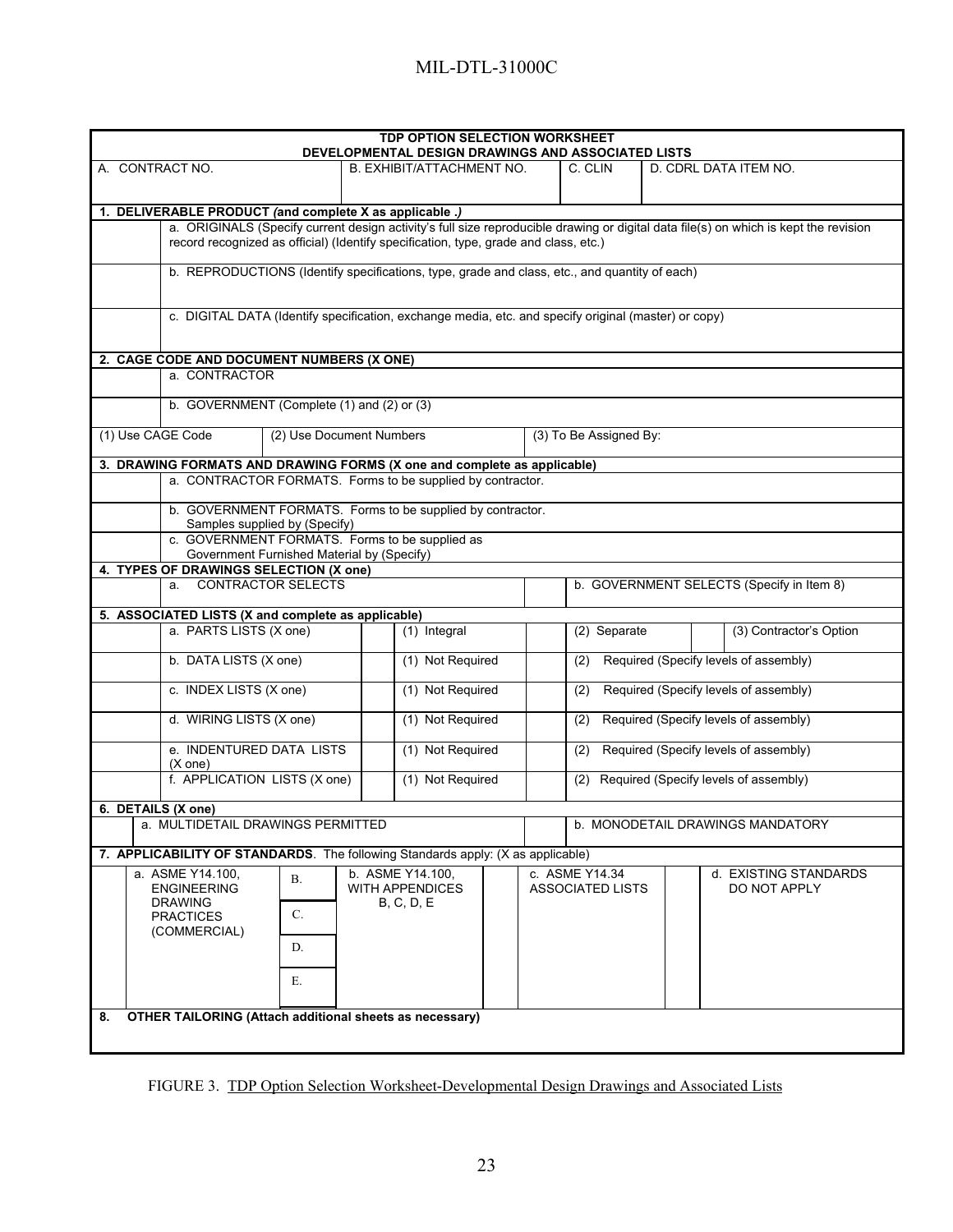| <b>TDP OPTION SELECTION WORKSHEET</b><br>DEVELOPMENTAL DESIGN SOLID MODELS                                                                                                                                                |                           |         |                                                                                                                                                |  |  |  |  |  |
|---------------------------------------------------------------------------------------------------------------------------------------------------------------------------------------------------------------------------|---------------------------|---------|------------------------------------------------------------------------------------------------------------------------------------------------|--|--|--|--|--|
| A. CONTRACT NO.                                                                                                                                                                                                           | B. EXHIBIT/ATTACHMENT NO  | C. CLIN | D. CDRL DATA ITEM NO.                                                                                                                          |  |  |  |  |  |
| 1. DELIVERABLE PRODUCT (and complete X as applicable.)                                                                                                                                                                    |                           |         |                                                                                                                                                |  |  |  |  |  |
| a. 3-DIMENSIONAL SOLID MODELS (Specify format(s) (Native CAD, STEP, AP, IGES, etc.)                                                                                                                                       |                           |         |                                                                                                                                                |  |  |  |  |  |
| b.3-D SOLID MODELS ASSOCIATED DRAWINGS (If 2-D drawings based on 3-D solid models are required, indicate here and fill<br>out TDPOPTION SELECTION WORKSHEET-DEVELOPMENTAL DESIGN DRAWINGS AND ASSOCIATED LIST (FIGURE 3.) |                           |         |                                                                                                                                                |  |  |  |  |  |
| 2. CAGE CODE AND DOCUMENT NUMBERS (X ONE)                                                                                                                                                                                 |                           |         |                                                                                                                                                |  |  |  |  |  |
| a. CONTRACTOR                                                                                                                                                                                                             |                           |         |                                                                                                                                                |  |  |  |  |  |
| b. GOVERNMENT (Complete (1) and (2) or (3)                                                                                                                                                                                |                           |         |                                                                                                                                                |  |  |  |  |  |
| (1) Use CAGE Code:                                                                                                                                                                                                        | (2) Use Document Numbers: |         | (3) To Be Assigned By:                                                                                                                         |  |  |  |  |  |
| 3. 3-D SOLID MODEL REQUIREMENTS (X one and complete as applicable)                                                                                                                                                        |                           |         |                                                                                                                                                |  |  |  |  |  |
| a. CONTRACTOR FORMAT. Models built to contractor requirements.                                                                                                                                                            |                           |         |                                                                                                                                                |  |  |  |  |  |
| SOW paragraphs.)                                                                                                                                                                                                          |                           |         | b. GOVERNMENT FORMAT. 3-D solid models built to government requirements and formats. (Specify government modeling applicable specifications or |  |  |  |  |  |
| 4. APPLICABILITY OF STANDARDS (Apply an X as Applicable)                                                                                                                                                                  |                           |         |                                                                                                                                                |  |  |  |  |  |
| <b>ASME Y14.41, Digital Product Definition Data Practices</b>                                                                                                                                                             |                           |         | <b>Existing Standards Do Not Apply</b>                                                                                                         |  |  |  |  |  |
| 5. OTHER TAILORING (Attach additional sheets as necessary)                                                                                                                                                                |                           |         |                                                                                                                                                |  |  |  |  |  |

FIGURE 3a. TDP Option Selection Worksheet-Developmental Design Solid Models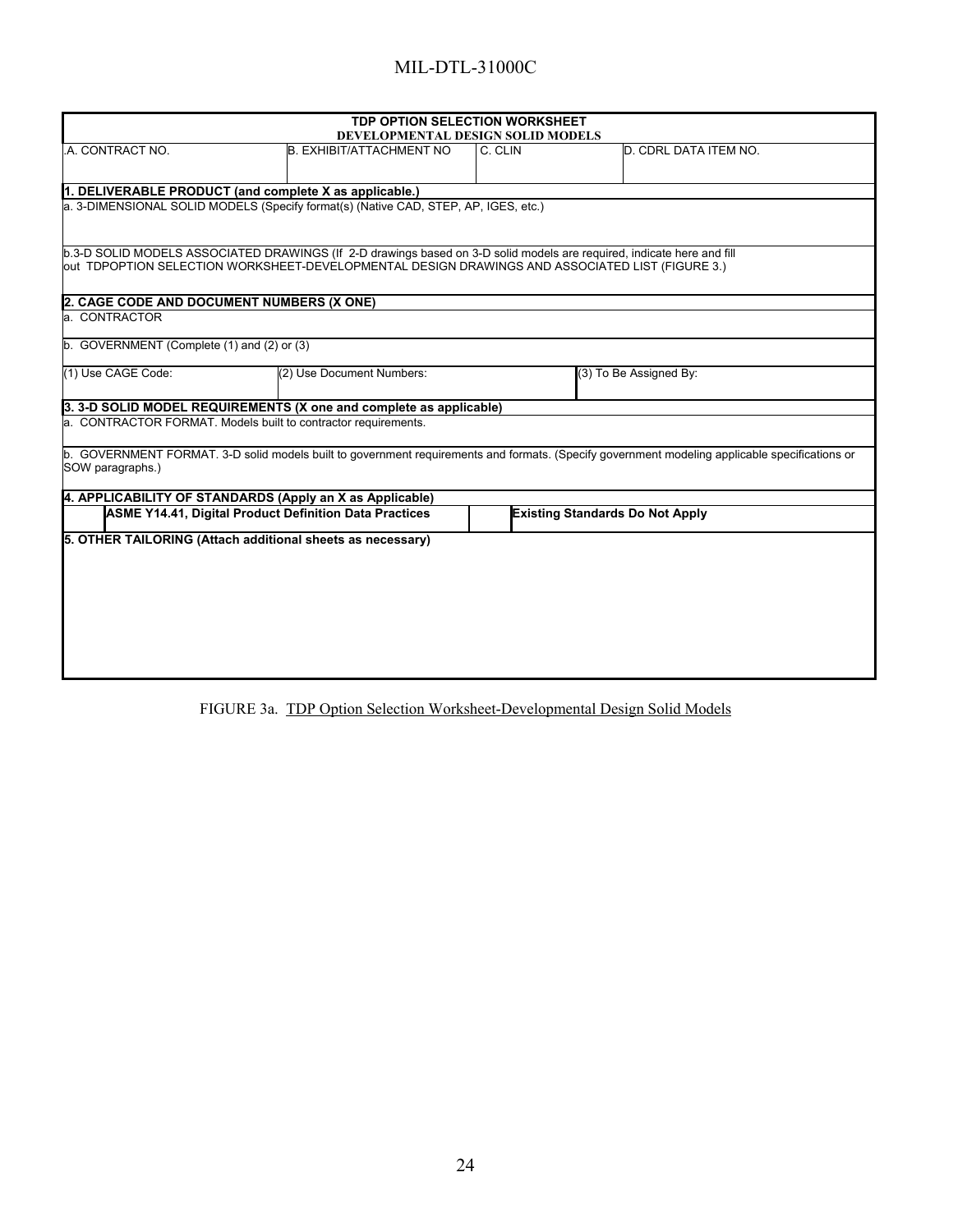|                 |                       | TDP OPTION SELECTION WORKSHEET<br><b>COMMERCIAL DRAWINGS/MODELS AND ASSOCIATED LISTS</b>               |         |                                                                                                                                               |
|-----------------|-----------------------|--------------------------------------------------------------------------------------------------------|---------|-----------------------------------------------------------------------------------------------------------------------------------------------|
| A. CONTRACT NO. |                       | B. EXHIBIT/ATTACHMENT NO.                                                                              | C. CLIN | D. CDRL DATA ITEM NO.                                                                                                                         |
|                 |                       | 1. DELIVERABLE PRODUCT (and complete X as applicable .)                                                |         |                                                                                                                                               |
|                 | a. MODEL PRODUCT DATA |                                                                                                        |         |                                                                                                                                               |
|                 |                       |                                                                                                        |         |                                                                                                                                               |
|                 |                       | (1) MODELS (Specify formats) (Native CAD, STEP, AP, IGES, etc.)                                        |         |                                                                                                                                               |
|                 |                       | (2) MODELS WITH DRAWINGS (Identify specification type, grade, and class, etc.)                         |         |                                                                                                                                               |
|                 | b. 2D                 |                                                                                                        |         |                                                                                                                                               |
|                 |                       | recognized as official) (Identify specification, type, grade and class, etc.)                          |         | (1). ORIGINALS (Specify current design activity's full size reproducible drawing or digital data file(s) on which is kept the revision record |
|                 |                       | (2). REPRODUCTIONS (Identify specifications, type, grade and class, etc., and quantity of each)        |         |                                                                                                                                               |
|                 |                       | (3). DIGITAL DATA (Identify specification, exchange media, etc. and specify original (master) or copy) |         |                                                                                                                                               |
|                 |                       | 2. OTHER TAILORING (Attach additional sheets as necessary.                                             |         |                                                                                                                                               |
|                 |                       |                                                                                                        |         |                                                                                                                                               |
|                 |                       |                                                                                                        |         |                                                                                                                                               |
|                 |                       |                                                                                                        |         |                                                                                                                                               |
|                 |                       |                                                                                                        |         |                                                                                                                                               |
|                 |                       |                                                                                                        |         |                                                                                                                                               |
|                 |                       |                                                                                                        |         |                                                                                                                                               |
|                 |                       |                                                                                                        |         |                                                                                                                                               |

# FIGURE 4. TDP Option Selection Worksheet – Commercial drawings and Associated Lists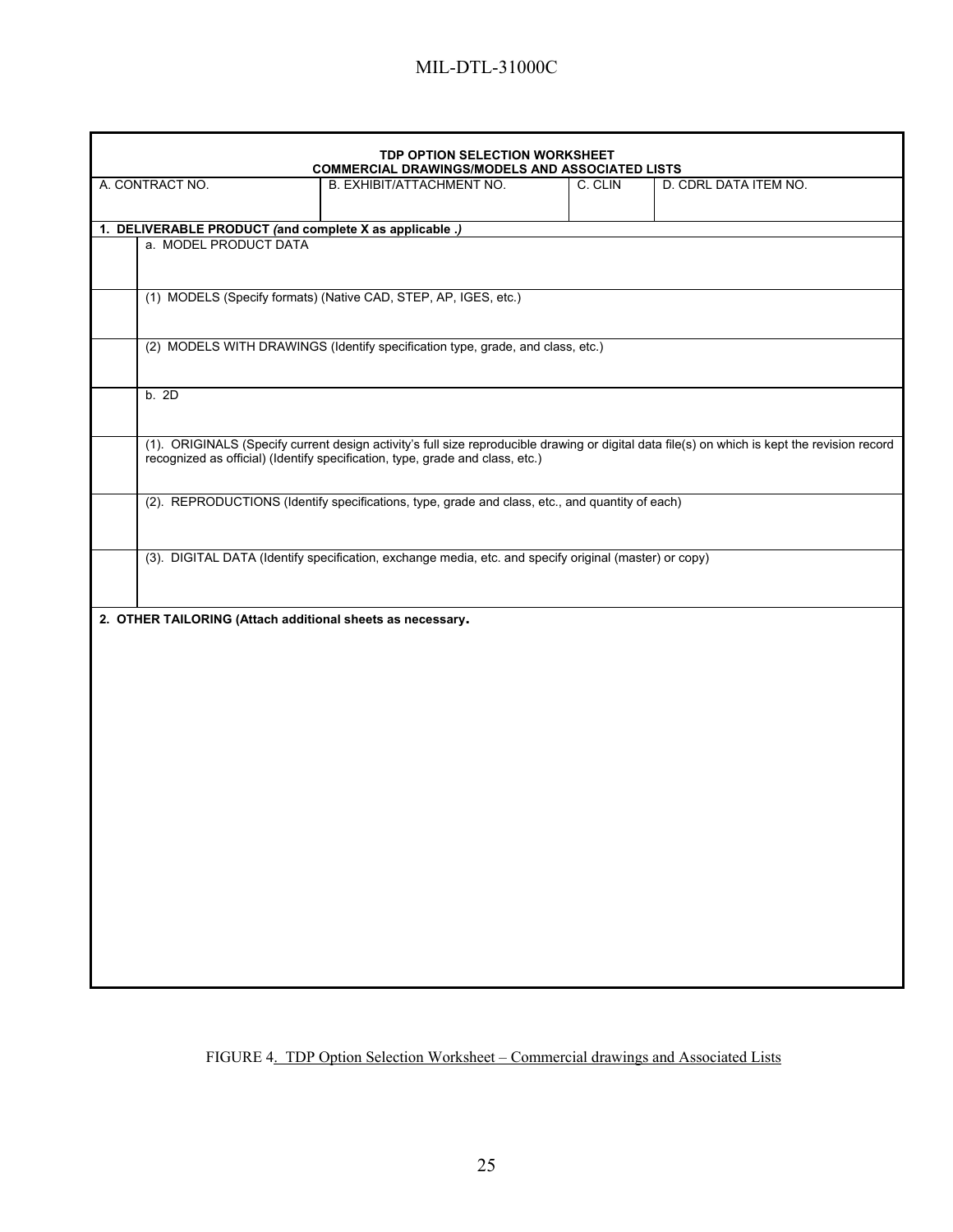| <b>TDP OPTION SELECTION WORKSHEET</b><br><b>SPECIAL INSPECTION EQUIPMENT DRAWINGS AND ASSOCIATED LISTS</b>                           |                                  |                         |                                              |                                       |                                           |  |  |  |
|--------------------------------------------------------------------------------------------------------------------------------------|----------------------------------|-------------------------|----------------------------------------------|---------------------------------------|-------------------------------------------|--|--|--|
| CONTRACT NO.<br>А.                                                                                                                   | <b>B. EXHIBIT/ATTACHMENT NO.</b> |                         | C. CLIN                                      |                                       | D. CDRL DATA ITEM NO.                     |  |  |  |
|                                                                                                                                      |                                  |                         |                                              |                                       |                                           |  |  |  |
| 1. DELIVERABLE PRODUCT (and complete X as applicable .)                                                                              |                                  |                         |                                              |                                       |                                           |  |  |  |
| a. ORIGINALS (Specify current design activity's full size reproducible drawing or digital data file(s) on which is kept the revision |                                  |                         |                                              |                                       |                                           |  |  |  |
| record recognized as official) (Identify specification, type, grade and class, etc.)                                                 |                                  |                         |                                              |                                       |                                           |  |  |  |
| b. REPRODUCTIONS (Identify specifications, type, grade and class, etc., and quantity of each)                                        |                                  |                         |                                              |                                       |                                           |  |  |  |
|                                                                                                                                      |                                  |                         |                                              |                                       |                                           |  |  |  |
| c. DIGITAL DATA (Identify specification, exchange media, etc. and specify original (master) or copy)                                 |                                  |                         |                                              |                                       |                                           |  |  |  |
|                                                                                                                                      |                                  |                         |                                              |                                       |                                           |  |  |  |
| 2. CAGE CODE AND DOCUMENT NUMBERS (X ONE)                                                                                            |                                  |                         |                                              |                                       |                                           |  |  |  |
| a. CONTRACTOR                                                                                                                        |                                  |                         |                                              |                                       |                                           |  |  |  |
| b. GOVERNMENT (Complete (1) and (2) or (3)                                                                                           |                                  |                         |                                              |                                       |                                           |  |  |  |
|                                                                                                                                      |                                  |                         |                                              |                                       |                                           |  |  |  |
| (1) Use CAGE Code                                                                                                                    | (2) Use Document Numbers         |                         | (3) To Be Assigned By:                       |                                       |                                           |  |  |  |
| 3. DRAWING FORMATS AND DRAWING FORMS (X one and complete as applicable)                                                              |                                  |                         |                                              |                                       |                                           |  |  |  |
| a. CONTRACTOR FORMATS. Forms to be supplied by contractor.                                                                           |                                  |                         |                                              |                                       |                                           |  |  |  |
| b. GOVERNMENT FORMATS. Forms to be supplied by contractor.                                                                           |                                  |                         |                                              |                                       |                                           |  |  |  |
| Samples supplied by (Specify)<br>c. GOVERNMENT FORMATS. Forms to be supplied as                                                      |                                  |                         |                                              |                                       |                                           |  |  |  |
| Government Furnished Material by (Specify)                                                                                           |                                  |                         |                                              |                                       |                                           |  |  |  |
| 4. TYPES OF DRAWINGS SELECTION (X one)                                                                                               |                                  |                         |                                              |                                       |                                           |  |  |  |
| a. CONTRACTOR SELECTS                                                                                                                |                                  |                         |                                              |                                       | b. GOVERNMENT SELECTS (Specify in Item 7) |  |  |  |
| 5. ASSOCIATED LISTS (X and complete as applicable)                                                                                   |                                  |                         |                                              |                                       |                                           |  |  |  |
| a. PARTS LISTS (X one)                                                                                                               | (1) Integral                     |                         | (2) Separate                                 |                                       | (3) Contractor's Option                   |  |  |  |
| b. DATA LISTS (X one)                                                                                                                | (1) Not Required                 |                         | (2)                                          | Required (Specify levels of assembly) |                                           |  |  |  |
| c. INDEX LISTS (X one)                                                                                                               | (1) Not Required                 |                         | Required (Specify levels of assembly)<br>(2) |                                       |                                           |  |  |  |
| d. WIRING LISTS (X one)                                                                                                              | (1) Not Required                 |                         | (2)                                          |                                       | Required (Specify levels of assembly)     |  |  |  |
| e. INDENTURED DATA LISTS<br>$(X \text{ one})$                                                                                        | (1) Not Required                 |                         | (2)                                          |                                       | Required (Specify levels of assembly)     |  |  |  |
| f. APPLICATION LISTS (X one)                                                                                                         | (1) Not Required                 |                         | (2)                                          |                                       | Required (Specify levels of assembly)     |  |  |  |
| 6. APPLICABLITY OF STANDARDS. The following Standards apply: (X as applicable)                                                       |                                  |                         |                                              |                                       |                                           |  |  |  |
| a.  ASME Y14.100,                                                                                                                    | b. ASME Y14.100,                 | c. ASME Y14.34          |                                              |                                       | d. EXISTING STANDARDS                     |  |  |  |
| <b>B.</b><br><b>ENGINEERING</b>                                                                                                      | <b>WITH APPENDICES</b>           | <b>ASSOCIATED LISTS</b> |                                              |                                       | DO NOT APPLY                              |  |  |  |
| <b>DRAWING</b><br>$C$ .<br><b>PRACTICES</b>                                                                                          | <b>B, C, D, E</b>                |                         |                                              |                                       |                                           |  |  |  |
| (COMMERCIAL)                                                                                                                         |                                  |                         |                                              |                                       |                                           |  |  |  |
| D.                                                                                                                                   |                                  |                         |                                              |                                       |                                           |  |  |  |
| E.                                                                                                                                   |                                  |                         |                                              |                                       |                                           |  |  |  |
| 7. OTHER TAILORING (Attach additional sheets as necessary)                                                                           |                                  |                         |                                              |                                       |                                           |  |  |  |
|                                                                                                                                      |                                  |                         |                                              |                                       |                                           |  |  |  |
|                                                                                                                                      |                                  |                         |                                              |                                       |                                           |  |  |  |
|                                                                                                                                      |                                  |                         |                                              |                                       |                                           |  |  |  |
|                                                                                                                                      |                                  |                         |                                              |                                       |                                           |  |  |  |
|                                                                                                                                      |                                  |                         |                                              |                                       |                                           |  |  |  |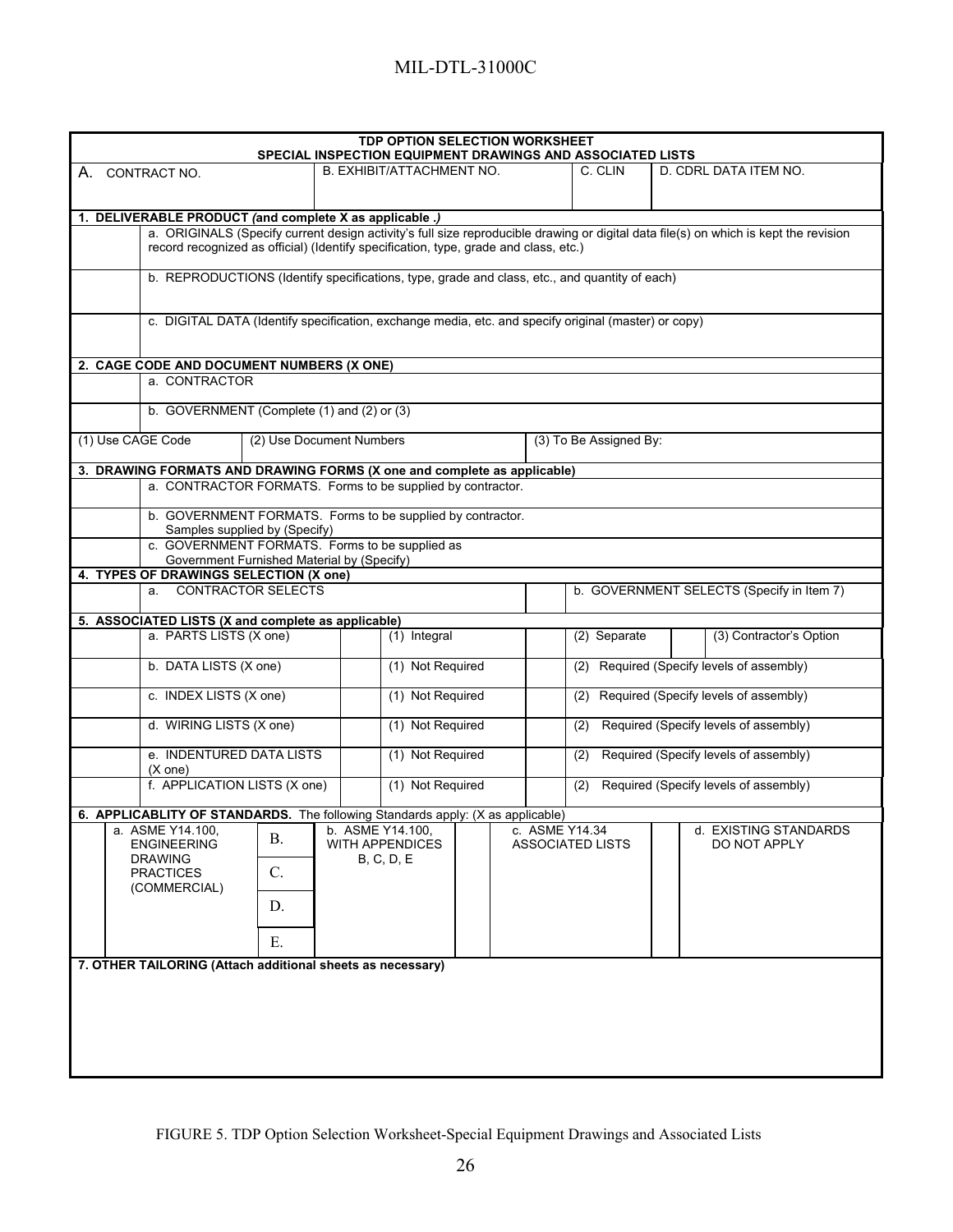|                                                                                     |                          |                           | <b>TDP OPTION SELECTION WORKSHEET</b> |                        |                                                                                                                                                                                                                                |                                                                                                                                                |
|-------------------------------------------------------------------------------------|--------------------------|---------------------------|---------------------------------------|------------------------|--------------------------------------------------------------------------------------------------------------------------------------------------------------------------------------------------------------------------------|------------------------------------------------------------------------------------------------------------------------------------------------|
|                                                                                     |                          |                           |                                       |                        | SPECIAL INSPECTION EQUIPMENT SOLID MODELS                                                                                                                                                                                      |                                                                                                                                                |
| A. CONTRACT NO.                                                                     |                          | B. EXHIBIT/ATTACHMENT NO. |                                       | C. CLIN                | D. CDRL DATA ITEM NO.                                                                                                                                                                                                          |                                                                                                                                                |
| 1. DELIVERABLE PRODUCT (and complete X as applicable.)                              |                          |                           |                                       |                        |                                                                                                                                                                                                                                |                                                                                                                                                |
| a. 3-DIMENSIONAL SOLID MODELS (Specify format(s) (Native CAD, STEP, AP, IGES, etc.) |                          |                           |                                       |                        |                                                                                                                                                                                                                                |                                                                                                                                                |
|                                                                                     |                          |                           |                                       |                        | b.3-D SOLID MODELS ASSOCIATED DRAWINGS (If 2-D drawings based on 3-D solid models are required, indicate here and fill<br>out OPTION SELECTION WORKSHEET-SPECIAL INSPECTION EQUIPMENT DRAWINGS AND ASSOCIATED LIST (FIGURE 5.) |                                                                                                                                                |
| 2. CAGE CODE AND DOCUMENT NUMBERS (X ONE)                                           |                          |                           |                                       |                        |                                                                                                                                                                                                                                |                                                                                                                                                |
| a. CONTRACTOR                                                                       |                          |                           |                                       |                        |                                                                                                                                                                                                                                |                                                                                                                                                |
| b. GOVERNMENT (Complete (1) and (2) or (3)                                          |                          |                           |                                       |                        |                                                                                                                                                                                                                                |                                                                                                                                                |
| (1) Use CAGE Code                                                                   | (2) Use Document Numbers |                           |                                       | (3) To Be Assigned By: |                                                                                                                                                                                                                                |                                                                                                                                                |
| 3. 3-D SOLID MODEL REQUIREMENTS (X one and complete as applicable)                  |                          |                           |                                       |                        |                                                                                                                                                                                                                                |                                                                                                                                                |
| a. CONTRACTOR FORMAT. Models built to contractor requirements.                      |                          |                           |                                       |                        |                                                                                                                                                                                                                                |                                                                                                                                                |
| SOW paragraphs.)                                                                    |                          |                           |                                       |                        |                                                                                                                                                                                                                                | b. GOVERNMENT FORMAT. 3-D solid models built to government requirements and formats. (Specify government modeling applicable specifications or |
| 4. OTHER TAILORING (attach additional sheets as necessary)                          |                          |                           |                                       |                        |                                                                                                                                                                                                                                |                                                                                                                                                |
|                                                                                     |                          |                           |                                       |                        |                                                                                                                                                                                                                                |                                                                                                                                                |
|                                                                                     |                          |                           |                                       |                        |                                                                                                                                                                                                                                |                                                                                                                                                |
|                                                                                     |                          |                           |                                       |                        |                                                                                                                                                                                                                                |                                                                                                                                                |
|                                                                                     |                          |                           |                                       |                        |                                                                                                                                                                                                                                |                                                                                                                                                |
|                                                                                     |                          |                           |                                       |                        |                                                                                                                                                                                                                                |                                                                                                                                                |
|                                                                                     |                          |                           |                                       |                        |                                                                                                                                                                                                                                |                                                                                                                                                |
|                                                                                     |                          |                           |                                       |                        |                                                                                                                                                                                                                                |                                                                                                                                                |
|                                                                                     |                          |                           |                                       |                        |                                                                                                                                                                                                                                |                                                                                                                                                |
|                                                                                     |                          |                           |                                       |                        |                                                                                                                                                                                                                                |                                                                                                                                                |

FIGURE 5A. TDP Option Selection Worksheet- Special Inspection Equipment Solid Models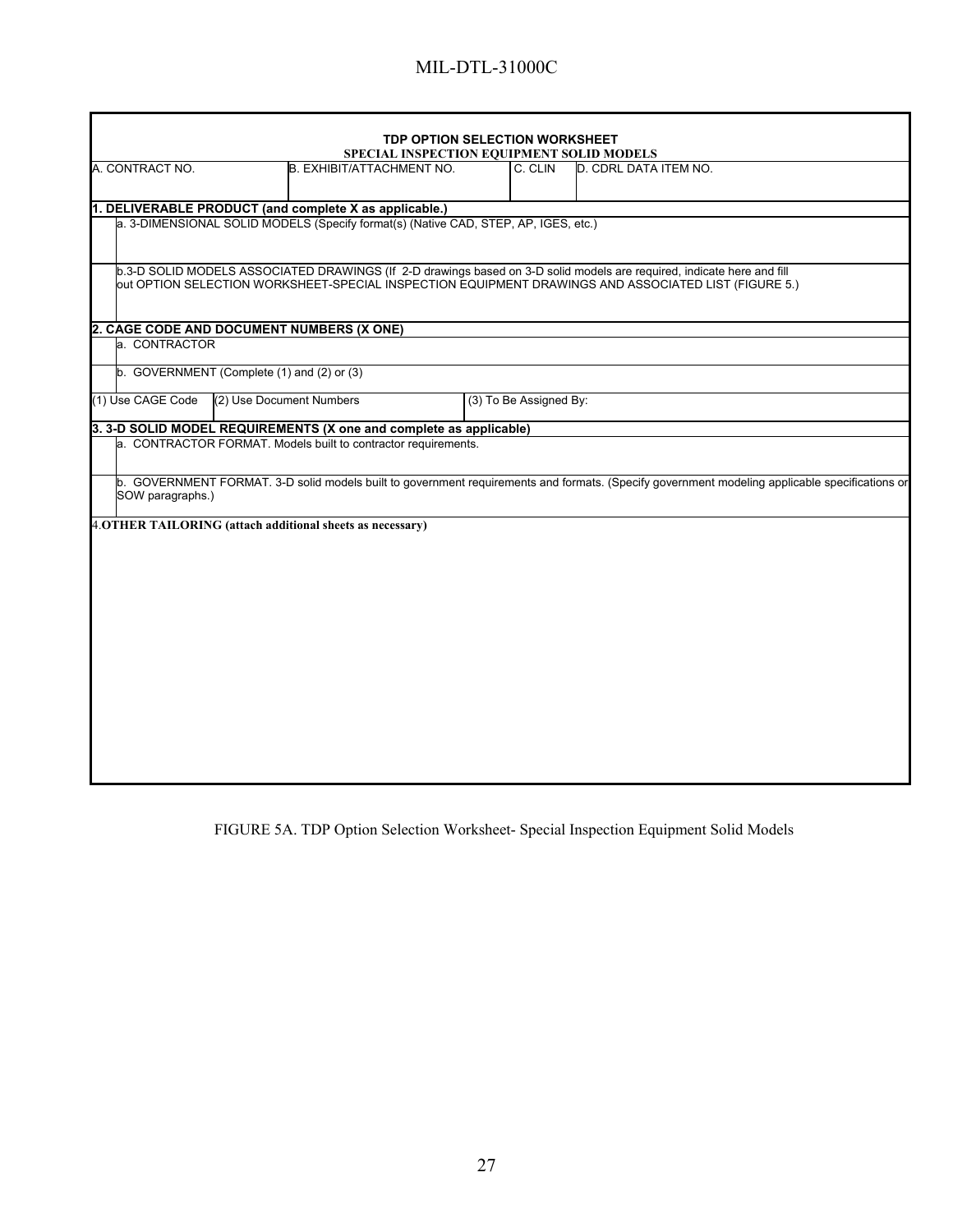| <b>TDP OPTION SELECTION WORKSHEET</b><br><b>SPECIAL TOOLING DRAWINGS AND ASSOCIATED LISTS</b>                                                                                                                                |                                                       |                           |                 |  |                                           |                                           |  |                         |                                           |
|------------------------------------------------------------------------------------------------------------------------------------------------------------------------------------------------------------------------------|-------------------------------------------------------|---------------------------|-----------------|--|-------------------------------------------|-------------------------------------------|--|-------------------------|-------------------------------------------|
| A CONTRACT NO.                                                                                                                                                                                                               |                                                       | B. EXHIBIT/ATTACHMENT NO. |                 |  |                                           | C. CLIN                                   |  |                         | D. CDRL DATA ITEM NO.                     |
|                                                                                                                                                                                                                              |                                                       |                           |                 |  |                                           |                                           |  |                         |                                           |
| 1. DELIVERABLE PRODUCT (and complete X as applicable .)                                                                                                                                                                      |                                                       |                           |                 |  |                                           |                                           |  |                         |                                           |
| a. ORIGINALS (Specify current design activity's full size reproducible drawing or digital data file(s) on which is kept the revision record<br>recognized as official) (Identify specification, type, grade and class, etc.) |                                                       |                           |                 |  |                                           |                                           |  |                         |                                           |
| b. REPRODUCTIONS (Identify specifications, type, grade and class, etc., and quantity of each)                                                                                                                                |                                                       |                           |                 |  |                                           |                                           |  |                         |                                           |
| c. DIGITAL DATA (Identify specification, exchange media, etc. and specify original (master) or copy)                                                                                                                         |                                                       |                           |                 |  |                                           |                                           |  |                         |                                           |
| 2. CAGE CODE AND DOCUMENT NUMBERS (X ONE)                                                                                                                                                                                    |                                                       |                           |                 |  |                                           |                                           |  |                         |                                           |
| a. CONTRACTOR                                                                                                                                                                                                                |                                                       |                           |                 |  |                                           |                                           |  |                         |                                           |
| b. GOVERNMENT (Complete (1) and (2) or (3)                                                                                                                                                                                   |                                                       |                           |                 |  |                                           |                                           |  |                         |                                           |
| (1) Use CAGE Code                                                                                                                                                                                                            |                                                       | (2) Use Document Numbers  |                 |  |                                           | (3) To Be Assigned By:                    |  |                         |                                           |
| 3. DRAWING FORMATS AND DRAWING FORMS (X one and complete as applicable)                                                                                                                                                      |                                                       |                           |                 |  |                                           |                                           |  |                         |                                           |
| a. CONTRACTOR FORMATS. Forms to be supplied by contractor.                                                                                                                                                                   |                                                       |                           |                 |  |                                           |                                           |  |                         |                                           |
| b. GOVERNMENT FORMATS. Forms to be supplied by contractor.<br>Samples supplied by (Specify)                                                                                                                                  |                                                       |                           |                 |  |                                           |                                           |  |                         |                                           |
| c. GOVERNMENT FORMATS. Forms to be supplied as                                                                                                                                                                               |                                                       |                           |                 |  |                                           |                                           |  |                         |                                           |
| Government Furnished Material by (Specify)<br>4. TYPES OF DRAWINGS SELECTION (X one)                                                                                                                                         |                                                       |                           |                 |  |                                           |                                           |  |                         |                                           |
| a. CONTRACTOR SELECTS                                                                                                                                                                                                        |                                                       |                           |                 |  |                                           |                                           |  |                         | b. GOVERNMENT SELECTS (Specify in Item 7) |
| 5. ASSOCIATED LISTS (X and complete as applicable)                                                                                                                                                                           |                                                       |                           |                 |  |                                           |                                           |  |                         |                                           |
| a. PARTS LISTS (X one)                                                                                                                                                                                                       |                                                       | $\overline{(1)}$ Integral |                 |  |                                           | (2) Separate                              |  | (3) Contractor's Option |                                           |
| b. DATA LISTS (X one)                                                                                                                                                                                                        |                                                       | $(1)$ Not<br>Required     |                 |  |                                           | (2) Required (Specify levels of assembly) |  |                         |                                           |
| c. INDEX LISTS (X one)                                                                                                                                                                                                       |                                                       | $(1)$ Not<br>Required     |                 |  |                                           | (2) Required (Specify levels of assembly) |  |                         |                                           |
| d. WIRING LISTS (X one)                                                                                                                                                                                                      |                                                       | $(1)$ Not<br>Required     |                 |  | (2) Required (Specify levels of assembly) |                                           |  |                         |                                           |
| e. INDENTURED DATA LISTS<br>$(X \text{ one})$                                                                                                                                                                                |                                                       | $(1)$ Not<br>Required     |                 |  | (2) Required (Specify levels of assembly) |                                           |  |                         |                                           |
|                                                                                                                                                                                                                              | f. APPLICATION LISTS (X one)<br>$(1)$ Not<br>Required |                           |                 |  | (2) Required (Specify levels of assembly) |                                           |  |                         |                                           |
| 6. APPLICABILITY OF STANDARDS. The following Standards apply: (X as applicable)                                                                                                                                              |                                                       |                           |                 |  |                                           |                                           |  |                         |                                           |
| a. ASME Y14.100.<br>В.<br><b>ENGINEERING</b>                                                                                                                                                                                 |                                                       | b. ASME Y14.100,          | WITH APPENDICES |  |                                           | c. ASME Y14.34<br><b>ASSOCIATED LISTS</b> |  |                         | d. EXISTING STANDARDS<br>DO NOT APPLY     |
| <b>DRAWING</b>                                                                                                                                                                                                               |                                                       | <b>B, C, D, E</b>         |                 |  |                                           |                                           |  |                         |                                           |
| C.<br><b>PRACTICES</b><br>(COMMERCIAL)                                                                                                                                                                                       |                                                       |                           |                 |  |                                           |                                           |  |                         |                                           |
| D.                                                                                                                                                                                                                           |                                                       |                           |                 |  |                                           |                                           |  |                         |                                           |
| Е.                                                                                                                                                                                                                           |                                                       |                           |                 |  |                                           |                                           |  |                         |                                           |
| 7. OTHER TAILORING (Attach additional sheets as necessary)                                                                                                                                                                   |                                                       |                           |                 |  |                                           |                                           |  |                         |                                           |
|                                                                                                                                                                                                                              |                                                       |                           |                 |  |                                           |                                           |  |                         |                                           |
|                                                                                                                                                                                                                              |                                                       |                           |                 |  |                                           |                                           |  |                         |                                           |

FIGURE 6. TDP Option Selection Worksheet-Special Tooling Drawings and Associated Lists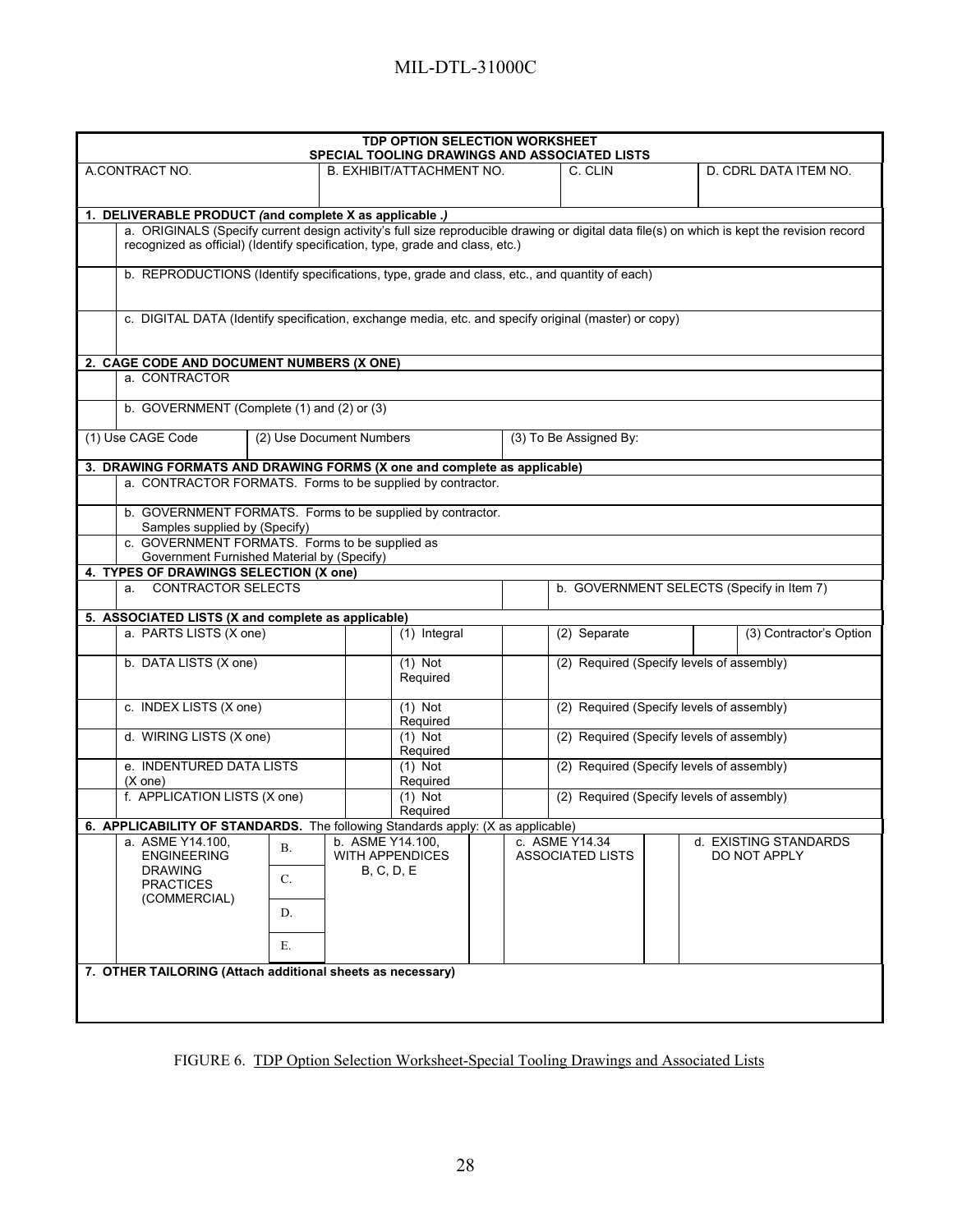| TDP OPTION SELECTION WORKSHEET<br><b>SPECIAL TOOLING SOLID MODELS</b>                                                                                                                                                |                                                                                     |         |                                 |  |  |  |
|----------------------------------------------------------------------------------------------------------------------------------------------------------------------------------------------------------------------|-------------------------------------------------------------------------------------|---------|---------------------------------|--|--|--|
| A. CONTRACT NO.<br>B. EXHIBIT/ATTACHMENT NO.                                                                                                                                                                         |                                                                                     | C. CLIN | D. CDRL DATA ITEM NO.           |  |  |  |
|                                                                                                                                                                                                                      |                                                                                     |         |                                 |  |  |  |
| 1. DELIVERABLE PRODUCT (and complete X as applicable.)                                                                                                                                                               |                                                                                     |         |                                 |  |  |  |
|                                                                                                                                                                                                                      | a. 3-DIMENSIONAL SOLID MODELS (Specify format(s) (Native CAD, STEP, AP, IGES, etc.) |         |                                 |  |  |  |
| b.3-D SOLID MODELS ASSOCIATED DRAWINGS (If 2-D drawings based on 3-D solid models are required, indicate here and fill<br>out TDPOPTION SELECTION WORKSHEET-SPECIAL TOOLING DRAWINGS AND ASSOCIATED LIST (FIGURE 3.) |                                                                                     |         |                                 |  |  |  |
| 2. CAGE CODE AND DOCUMENT NUMBERS (X ONE)                                                                                                                                                                            |                                                                                     |         |                                 |  |  |  |
| a. CONTRACTOR                                                                                                                                                                                                        |                                                                                     |         |                                 |  |  |  |
| b. GOVERNMENT (Complete (1) and (2) or (3)                                                                                                                                                                           |                                                                                     |         |                                 |  |  |  |
| (1) Use CAGE Code                                                                                                                                                                                                    | (2) Use Document Numbers                                                            |         | (3) To Be Assigned By:          |  |  |  |
|                                                                                                                                                                                                                      | 3. 3-D SOLID MODEL REQUIREMENTS (X one and complete as applicable)                  |         |                                 |  |  |  |
| a. CONTRACTOR FORMAT. Models built to contractor requirements.                                                                                                                                                       |                                                                                     |         |                                 |  |  |  |
| b. GOVERNMENT FORMAT. 3-D solid models built to government requirements and formats. (Specify government modeling applicable specifications<br>or SOW paragraphs.)                                                   |                                                                                     |         |                                 |  |  |  |
| 4. APPLICABILITY OF STANDARDS (Apply an X as applicable)                                                                                                                                                             |                                                                                     |         |                                 |  |  |  |
| ASME Y14.41, Digital Product Data Practices                                                                                                                                                                          |                                                                                     |         | Existing Standards Do Not Apply |  |  |  |
| 5. OTHER TAILORING (attach additional sheets as necessary)                                                                                                                                                           |                                                                                     |         |                                 |  |  |  |
|                                                                                                                                                                                                                      |                                                                                     |         |                                 |  |  |  |
|                                                                                                                                                                                                                      |                                                                                     |         |                                 |  |  |  |
|                                                                                                                                                                                                                      |                                                                                     |         |                                 |  |  |  |
|                                                                                                                                                                                                                      |                                                                                     |         |                                 |  |  |  |
|                                                                                                                                                                                                                      |                                                                                     |         |                                 |  |  |  |
|                                                                                                                                                                                                                      |                                                                                     |         |                                 |  |  |  |
|                                                                                                                                                                                                                      |                                                                                     |         |                                 |  |  |  |

FIGURE 6a. TDP Option Selection Worksheet-Special Tooling Solid Models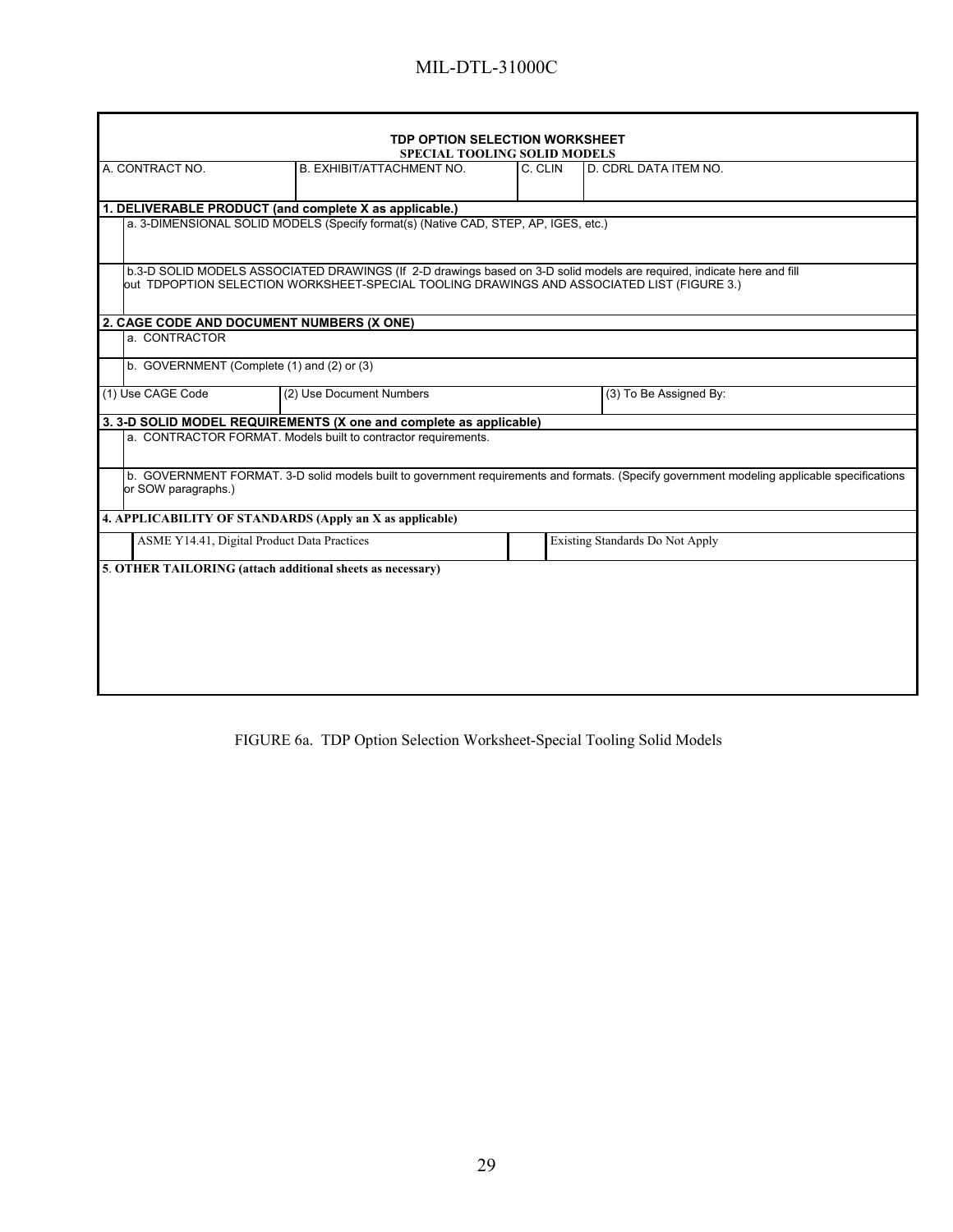| TDP OPTION SELECTION WORKSHEET                        |                                                                                                  |                       |                                   |                                                                                                                                        |  |
|-------------------------------------------------------|--------------------------------------------------------------------------------------------------|-----------------------|-----------------------------------|----------------------------------------------------------------------------------------------------------------------------------------|--|
|                                                       |                                                                                                  | <b>SPECIFICATIONS</b> |                                   |                                                                                                                                        |  |
| CONTRACT NO.<br>А.                                    | B. EXHIBIT/ATTACHMENT NO.                                                                        |                       | C. CLIN                           | D. CDRL DATA ITEM NO.                                                                                                                  |  |
| 1. ITEM, PROCESS OR MATERIAL                          |                                                                                                  |                       |                                   |                                                                                                                                        |  |
| 2. COMMERCIAL ITEM DESCRIPTIONS                       |                                                                                                  |                       |                                   |                                                                                                                                        |  |
|                                                       | 3. DEFENSE SPECIFICATIONS. (X one and complete as applicable)                                    |                       |                                   |                                                                                                                                        |  |
|                                                       |                                                                                                  |                       |                                   |                                                                                                                                        |  |
| a. MIL-PRF                                            | b. MIL-DTL                                                                                       |                       | c. PROGRAM UNIQUE                 |                                                                                                                                        |  |
| (1) Coordinated                                       | (1) Coordinated                                                                                  |                       | (1) PERFORMANCE                   | (2) DETAIL                                                                                                                             |  |
| $(2)$ Limited                                         | (2) Limited Coordinated                                                                          |                       | a. System                         | a. System                                                                                                                              |  |
| Coordinated                                           |                                                                                                  |                       |                                   |                                                                                                                                        |  |
| (3) Interim                                           | (3) Interim                                                                                      |                       | b. Item                           | b. Item                                                                                                                                |  |
|                                                       |                                                                                                  |                       | c. Software                       | c. Software                                                                                                                            |  |
|                                                       |                                                                                                  |                       | d. Material                       | d. Material                                                                                                                            |  |
|                                                       |                                                                                                  |                       | e. Process                        | e. Process                                                                                                                             |  |
| under the                                             |                                                                                                  |                       |                                   | 4. ASSOCIATED DOCUMENTS PER MIL-STD-961. The Following documents associated with defense specifications are required                   |  |
| a. DOCUMENT                                           | CDRL data item number referenced herein. (X and complete as applicable)<br>b. CDRL DATA ITEM NO. |                       | a. DOCUMENT                       |                                                                                                                                        |  |
| (1) Supplements                                       |                                                                                                  |                       | (5) Cancellation Notice           | b. CDRL DATA ITEM NO.                                                                                                                  |  |
|                                                       |                                                                                                  |                       |                                   |                                                                                                                                        |  |
| (2) Amendments                                        |                                                                                                  |                       | (6) Reinstatement Notice          |                                                                                                                                        |  |
| (3) Validation Notice                                 |                                                                                                  |                       | (7) Military Specification Sheets |                                                                                                                                        |  |
| (4) Inactive for New                                  |                                                                                                  |                       |                                   |                                                                                                                                        |  |
| Design Notice                                         |                                                                                                  |                       |                                   |                                                                                                                                        |  |
| 5. DELIVERABLE PRODUCT (X and complete as applicable) |                                                                                                  |                       |                                   |                                                                                                                                        |  |
| a. ORIGINALS                                          |                                                                                                  |                       |                                   |                                                                                                                                        |  |
| (1) Camera Ready Master                               |                                                                                                  |                       |                                   |                                                                                                                                        |  |
|                                                       |                                                                                                  |                       |                                   | (2) Digital Data (Detail in item 6, including requirement for diskettes with Portable Document Format or Printer Description Language, |  |
| and Word Processing Program.                          |                                                                                                  |                       |                                   |                                                                                                                                        |  |
|                                                       | 6. OTHER TAILORING (Attach additional sheets as necessary)                                       |                       |                                   |                                                                                                                                        |  |
|                                                       |                                                                                                  |                       |                                   |                                                                                                                                        |  |
|                                                       |                                                                                                  |                       |                                   |                                                                                                                                        |  |
|                                                       |                                                                                                  |                       |                                   |                                                                                                                                        |  |
|                                                       |                                                                                                  |                       |                                   |                                                                                                                                        |  |
|                                                       |                                                                                                  |                       |                                   |                                                                                                                                        |  |
|                                                       |                                                                                                  |                       |                                   |                                                                                                                                        |  |
|                                                       |                                                                                                  |                       |                                   |                                                                                                                                        |  |
|                                                       |                                                                                                  |                       |                                   |                                                                                                                                        |  |
|                                                       |                                                                                                  |                       |                                   |                                                                                                                                        |  |
|                                                       |                                                                                                  |                       |                                   |                                                                                                                                        |  |
|                                                       |                                                                                                  |                       |                                   |                                                                                                                                        |  |
|                                                       |                                                                                                  |                       |                                   |                                                                                                                                        |  |
|                                                       |                                                                                                  |                       |                                   |                                                                                                                                        |  |
|                                                       |                                                                                                  |                       |                                   |                                                                                                                                        |  |
|                                                       |                                                                                                  |                       |                                   |                                                                                                                                        |  |
|                                                       |                                                                                                  |                       |                                   |                                                                                                                                        |  |
|                                                       |                                                                                                  |                       |                                   |                                                                                                                                        |  |
|                                                       |                                                                                                  |                       |                                   |                                                                                                                                        |  |
|                                                       |                                                                                                  |                       |                                   |                                                                                                                                        |  |
|                                                       |                                                                                                  |                       |                                   |                                                                                                                                        |  |
|                                                       |                                                                                                  |                       |                                   |                                                                                                                                        |  |
|                                                       |                                                                                                  |                       |                                   |                                                                                                                                        |  |
|                                                       |                                                                                                  |                       |                                   |                                                                                                                                        |  |
|                                                       |                                                                                                  |                       |                                   |                                                                                                                                        |  |
|                                                       |                                                                                                  |                       |                                   |                                                                                                                                        |  |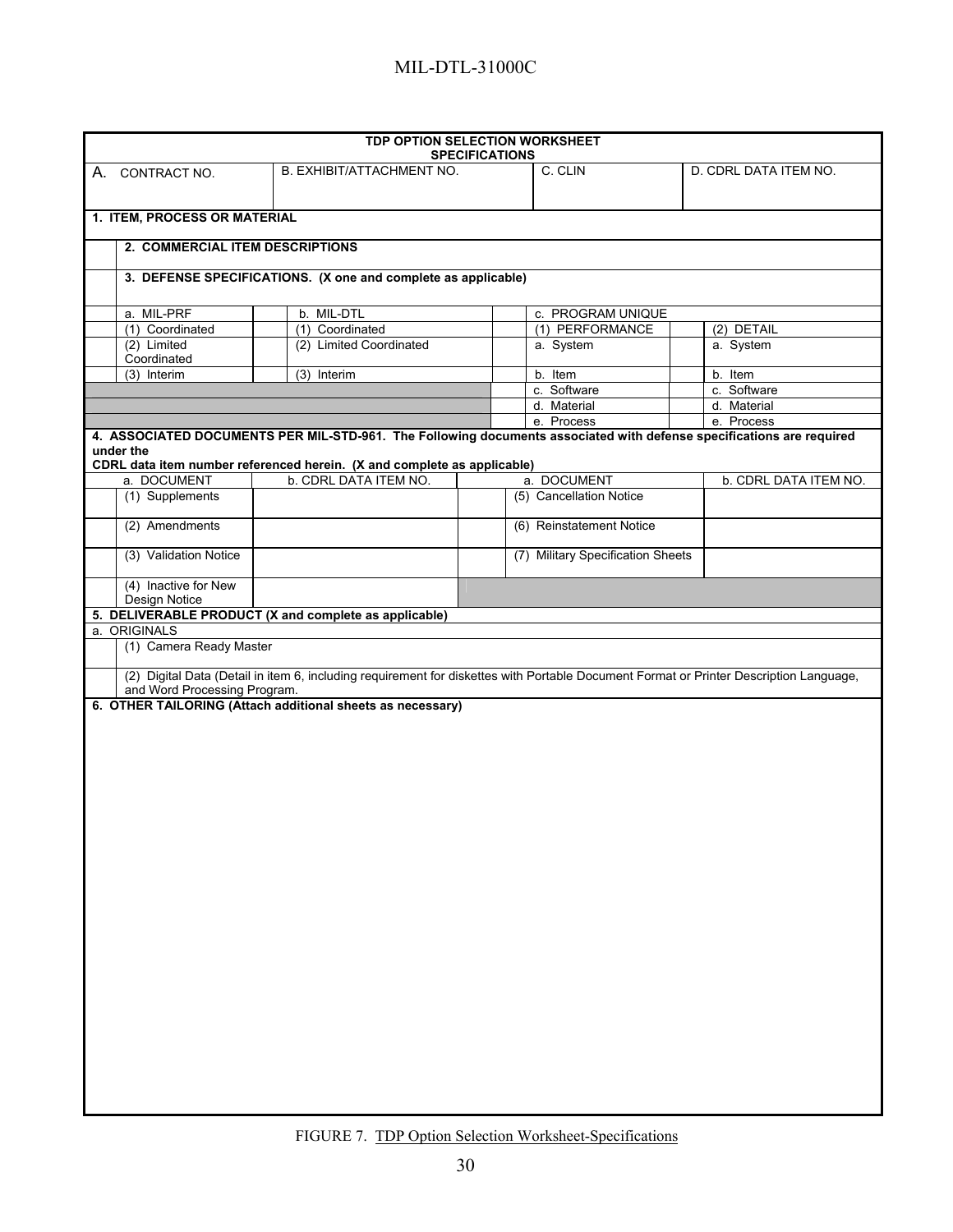| <b>TDP OPTION SELECTION WORKSHEET</b><br>SPECIAL PACKAGING INSTRUCTIONS DRAWINGS AND ASSOCIATED LISTS                                                                                                                        |                                     |                                    |                                           |                                           |
|------------------------------------------------------------------------------------------------------------------------------------------------------------------------------------------------------------------------------|-------------------------------------|------------------------------------|-------------------------------------------|-------------------------------------------|
| A CONTRACT NO.                                                                                                                                                                                                               | <b>B. EXHIBIT/ATTACHMENT NO.</b>    |                                    | C. CLIN                                   | D. CDRL DATA ITEM NO.                     |
|                                                                                                                                                                                                                              |                                     |                                    |                                           |                                           |
| 1. DELIVERABLE PRODUCT (and complete X as applicable .)                                                                                                                                                                      |                                     |                                    |                                           |                                           |
| a. ORIGINALS (Specify current design activity's full size reproducible drawing or digital data file(s) on which is kept the revision record<br>recognized as official) (Identify specification, type, grade and class, etc.) |                                     |                                    |                                           |                                           |
| b. REPRODUCTIONS (Identify specifications, type, grade and class, etc., and quantity of each)                                                                                                                                |                                     |                                    |                                           |                                           |
| c. DIGITAL DATA (Identify specification, exchange media, etc. and specify original (master) or copy)                                                                                                                         |                                     |                                    |                                           |                                           |
| 2. CAGE CODE AND DOCUMENT NUMBERS (X ONE)                                                                                                                                                                                    |                                     |                                    |                                           |                                           |
| a. CONTRACTOR                                                                                                                                                                                                                |                                     |                                    |                                           |                                           |
| b. GOVERNMENT (Complete (1) and (2) or (3)                                                                                                                                                                                   |                                     |                                    |                                           |                                           |
| (1) Use CAGE Code                                                                                                                                                                                                            | (2) Use Document Numbers            | (3) To Be Assigned By:             |                                           |                                           |
| 3. DRAWING FORMATS AND DRAWING FORMS (X one and complete as applicable)                                                                                                                                                      |                                     |                                    |                                           |                                           |
| a. CONTRACTOR FORMATS. Forms to be supplied by contractor.                                                                                                                                                                   |                                     |                                    |                                           |                                           |
| b. GOVERNMENT FORMATS. Forms to be supplied by contractor.<br>Samples supplied by (Specify)                                                                                                                                  |                                     |                                    |                                           |                                           |
| c. GOVERNMENT FORMATS. Forms to be supplied as<br>Government Furnished Material by (Specify)                                                                                                                                 |                                     |                                    |                                           |                                           |
| 4. TYPES OF DRAWINGS SELECTION (X one)                                                                                                                                                                                       |                                     |                                    |                                           |                                           |
| b. CONTRACTOR SELECTS                                                                                                                                                                                                        |                                     |                                    |                                           | b. GOVERNMENT SELECTS (Specify in Item 7) |
| 5. ASSOCIATED LISTS (X and complete as applicable)<br>a. PARTS LISTS (X one)                                                                                                                                                 | $(1)$ Integral                      |                                    | (2) Separate                              | (3) Contractor's Option                   |
|                                                                                                                                                                                                                              |                                     |                                    |                                           |                                           |
| b. DATA LISTS (X one)                                                                                                                                                                                                        | $(1)$ Not<br>Required               |                                    | (2) Required (Specify levels of assembly) |                                           |
| c. INDEX LISTS (X one)                                                                                                                                                                                                       | $(1)$ Not<br>Required               |                                    | (2) Required (Specify levels of assembly) |                                           |
| d. WIRING LISTS (X one)                                                                                                                                                                                                      | $(1)$ Not<br>Required               |                                    | (2) Required (Specify levels of assembly) |                                           |
| e. INDENTURED DATA LISTS<br>$(X \text{ one})$                                                                                                                                                                                | $(1)$ Not<br>Required               |                                    | (2) Required (Specify levels of assembly) |                                           |
| f. APPLICATION LISTS (X one)                                                                                                                                                                                                 | $(1)$ Not<br>Required               |                                    | (2) Required (Specify levels of assembly) |                                           |
| 6. APPLICABILITY OF STANDARDS. The following Standards apply: (X as applicable)                                                                                                                                              |                                     |                                    |                                           |                                           |
| a. ASME Y14.100,<br>В.<br><b>ENGINEERING</b>                                                                                                                                                                                 | b. ASME Y14.100,<br>WITH APPENDICES | c. ASME Y14.34<br>ASSOCIATED LISTS |                                           | d. EXISTING STANDARDS<br>DO NOT APPLY     |
| <b>DRAWING</b>                                                                                                                                                                                                               | <b>B, C, D, E</b>                   |                                    |                                           |                                           |
| C.<br><b>PRACTICES</b><br>(COMMERCIAL)                                                                                                                                                                                       |                                     |                                    |                                           |                                           |
| D.                                                                                                                                                                                                                           |                                     |                                    |                                           |                                           |
| Е.                                                                                                                                                                                                                           |                                     |                                    |                                           |                                           |
| 7. OTHER TAILORING (Attach additional sheets as necessary)                                                                                                                                                                   |                                     |                                    |                                           |                                           |
|                                                                                                                                                                                                                              |                                     |                                    |                                           |                                           |
|                                                                                                                                                                                                                              |                                     |                                    |                                           |                                           |

FIGURE 8. TDP Option Selection Worksheet-Special Packaging Instructions Drawings and Associated Lists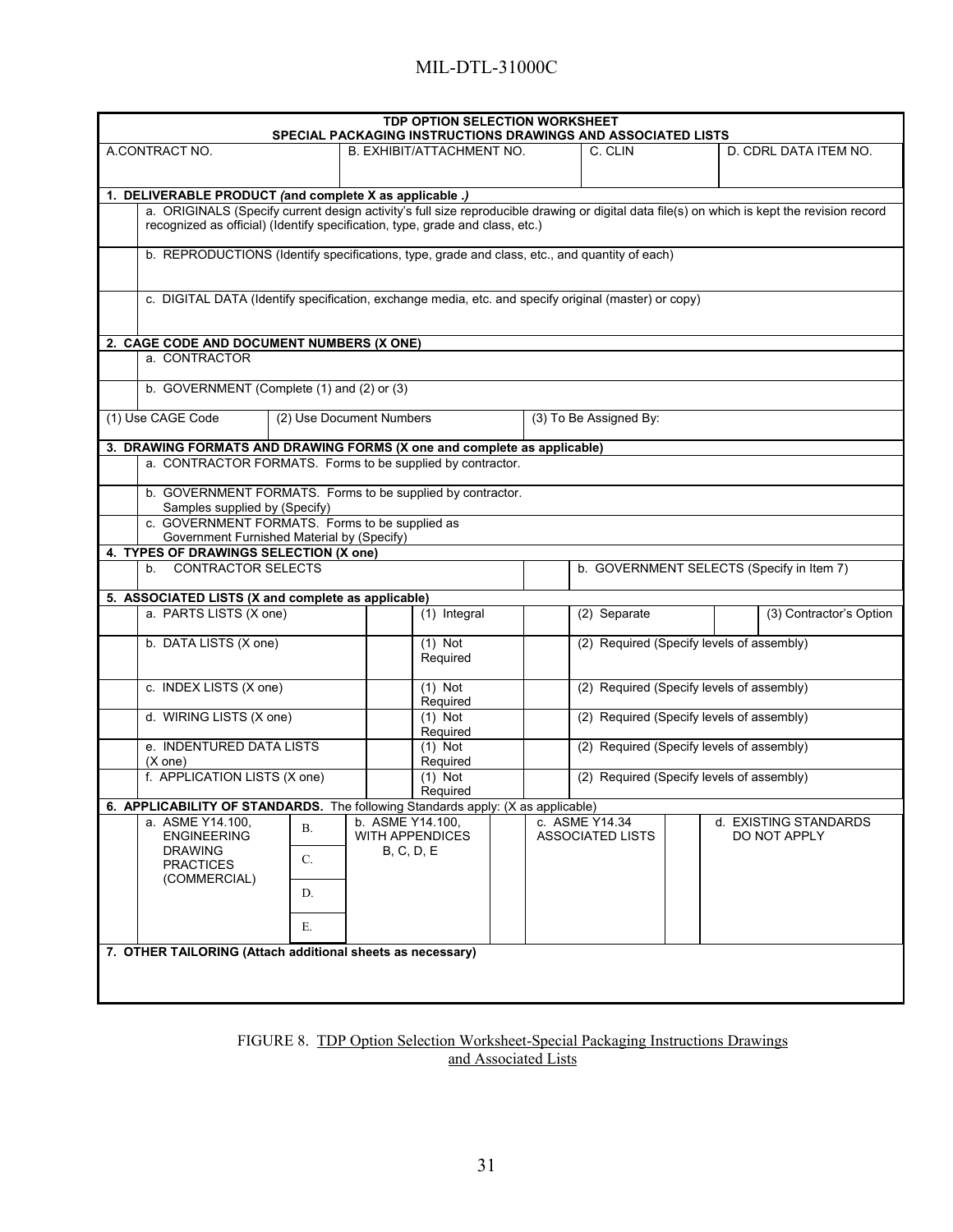|                                                                                                                                                                    | <b>TDP OPTION SELECTION WORKSHEET</b>                                                                                                                                                                                |                        |                                 |                       |  |  |
|--------------------------------------------------------------------------------------------------------------------------------------------------------------------|----------------------------------------------------------------------------------------------------------------------------------------------------------------------------------------------------------------------|------------------------|---------------------------------|-----------------------|--|--|
| SPECIAL PACKAGING INSTRUCTIONS SOLID MODELS<br>A. CONTRACT NO.<br>B. EXHIBIT/ATTACHMENT NO.                                                                        |                                                                                                                                                                                                                      |                        |                                 | D. CDRL DATA ITEM NO. |  |  |
|                                                                                                                                                                    |                                                                                                                                                                                                                      |                        |                                 |                       |  |  |
| 1. DELIVERABLE PRODUCT (and complete X as applicable.)                                                                                                             |                                                                                                                                                                                                                      |                        |                                 |                       |  |  |
|                                                                                                                                                                    | a. 3-DIMENSIONAL SOLID MODELS (Specify format(s) (Native CAD, STEP, AP, IGES, etc.)                                                                                                                                  |                        |                                 |                       |  |  |
|                                                                                                                                                                    | b.3-D SOLID MODELS ASSOCIATED DRAWINGS (If 2-D drawings based on 3-D solid models are required, indicate here and fill<br>out TDPOPTION SELECTION WORKSHEET-SPECIAL TOOLING DRAWINGS AND ASSOCIATED LIST (FIGURE 3.) |                        |                                 |                       |  |  |
| 2. CAGE CODE AND DOCUMENT NUMBERS (X ONE)                                                                                                                          |                                                                                                                                                                                                                      |                        |                                 |                       |  |  |
| a. CONTRACTOR                                                                                                                                                      |                                                                                                                                                                                                                      |                        |                                 |                       |  |  |
| b. GOVERNMENT (Complete (1) and (2) or (3)                                                                                                                         |                                                                                                                                                                                                                      |                        |                                 |                       |  |  |
| (1) Use CAGE Code                                                                                                                                                  | (2) Use Document Numbers                                                                                                                                                                                             | (3) To Be Assigned By: |                                 |                       |  |  |
|                                                                                                                                                                    | 3. 3-D SOLID MODEL REQUIREMENTS (X one and complete as applicable)                                                                                                                                                   |                        |                                 |                       |  |  |
|                                                                                                                                                                    | a. CONTRACTOR FORMAT. Models built to contractor requirements.                                                                                                                                                       |                        |                                 |                       |  |  |
| b. GOVERNMENT FORMAT. 3-D solid models built to government requirements and formats. (Specify government modeling applicable specifications<br>or SOW paragraphs.) |                                                                                                                                                                                                                      |                        |                                 |                       |  |  |
| 4. APPLICABILITY OF STANDARDS (Apply an X as applicable)                                                                                                           |                                                                                                                                                                                                                      |                        |                                 |                       |  |  |
| ASME Y14.41, Digital Product Data Practices                                                                                                                        |                                                                                                                                                                                                                      |                        | Existing Standards Do Not Apply |                       |  |  |
| 5. OTHER TAILORING (attach additional sheets as necessary)                                                                                                         |                                                                                                                                                                                                                      |                        |                                 |                       |  |  |
|                                                                                                                                                                    |                                                                                                                                                                                                                      |                        |                                 |                       |  |  |
|                                                                                                                                                                    |                                                                                                                                                                                                                      |                        |                                 |                       |  |  |
|                                                                                                                                                                    |                                                                                                                                                                                                                      |                        |                                 |                       |  |  |
|                                                                                                                                                                    |                                                                                                                                                                                                                      |                        |                                 |                       |  |  |
|                                                                                                                                                                    |                                                                                                                                                                                                                      |                        |                                 |                       |  |  |
|                                                                                                                                                                    |                                                                                                                                                                                                                      |                        |                                 |                       |  |  |

#### FIGURE 8a. TDP Option Selection Worksheet – Special Packaging Instructions Solid Models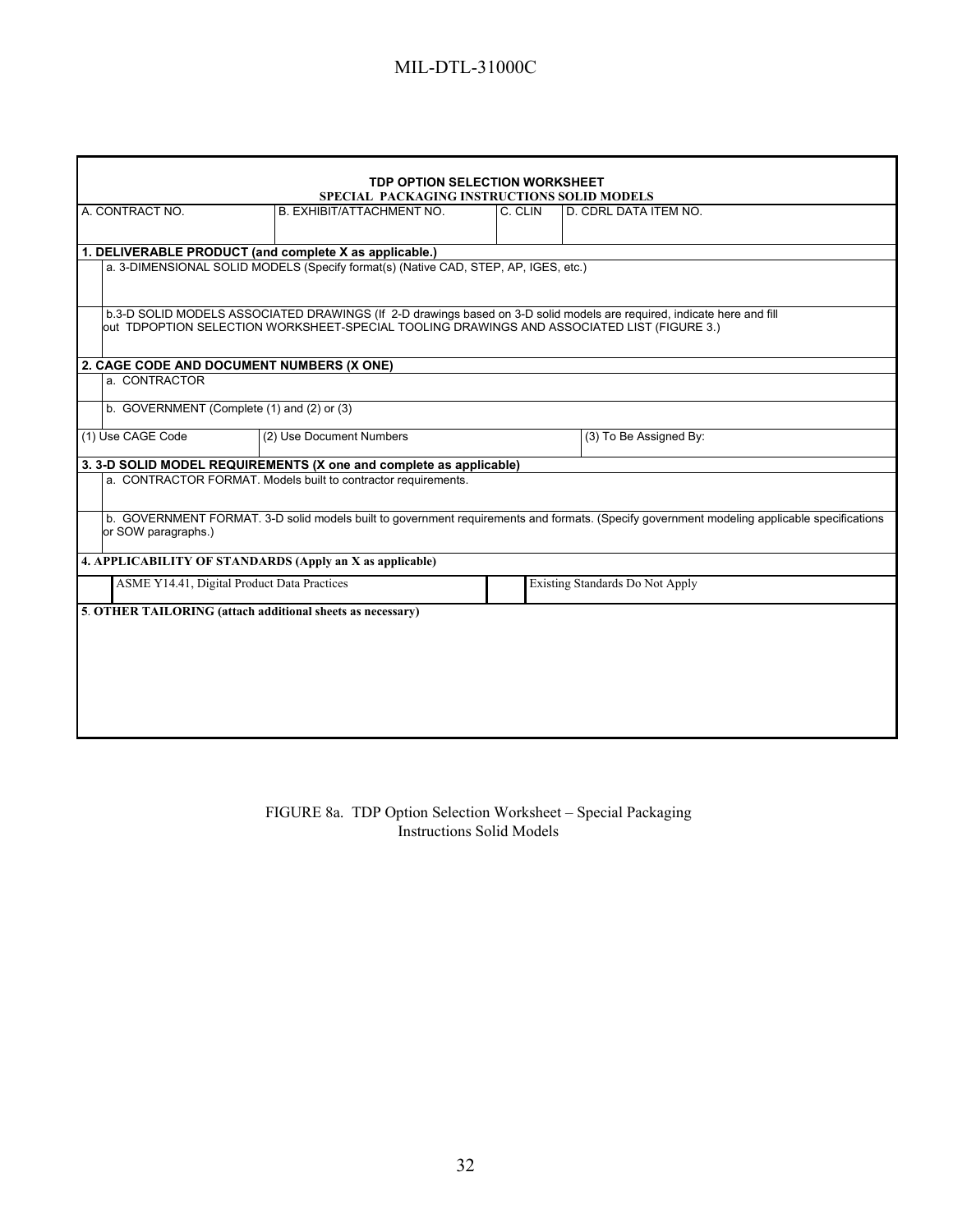### APPENDIX A

#### SELECTION AND ORDERING GUIDANCE

### A.1 SCOPE.

A.1.1 Scope. This Appendix provides guidance for Government personnel on the acquisition of the various types of technical data and the completion of the TDP Option Selection Worksheets, Figures 1 through 8, of this specification. This appendix is not a mandatory part of this specification.

### A.2 APPLICABLE DOCUMENTS.

### A.2.1 Government documents.

A.2.1.1 Specifications, standards, and handbooks. The following specifications, standards, and handbooks form a part of this specification to the extent specified herein. Unless otherwise specified, the issues of these documents are those cited in the solicitation or contract.

#### DEPARTMENT OF DEFENSE SPECIFICATION

MIL-PRF-5480 Data, Engineering and Technical Reproduction, Performance Specification

DEPARTMENT OF DEFENSE STANDARDS

| MIL-STD-1840   | Automated Interchange of Technical Information |
|----------------|------------------------------------------------|
| MIL-STD-2073-1 | Standard Practice for Military Packaging       |

(Copies of these documents are available on line at http:assist.daps.dla.mil/quicksearch/ or [www.dodssp.daps.mil](http://www.dodssp.daps.mil/) or from the Standardization Document Order Desk, Building 4D, 700 Robbins Avenue, Philadelphia, PA 19111-5094.)

A.2.1.2 Other Government documents. The following other Government documents form a part of this specification to the extent specified herein. Unless otherwise specified, the issues are those cited in the solicitation.

Public Law 98-525 Defense Procurement Reform Act of 1984.

(Copies of Public Law 98-525 are available from the Superintendent of Documents, U.S. Government Printing Office, Washington, DC 20402-0001.)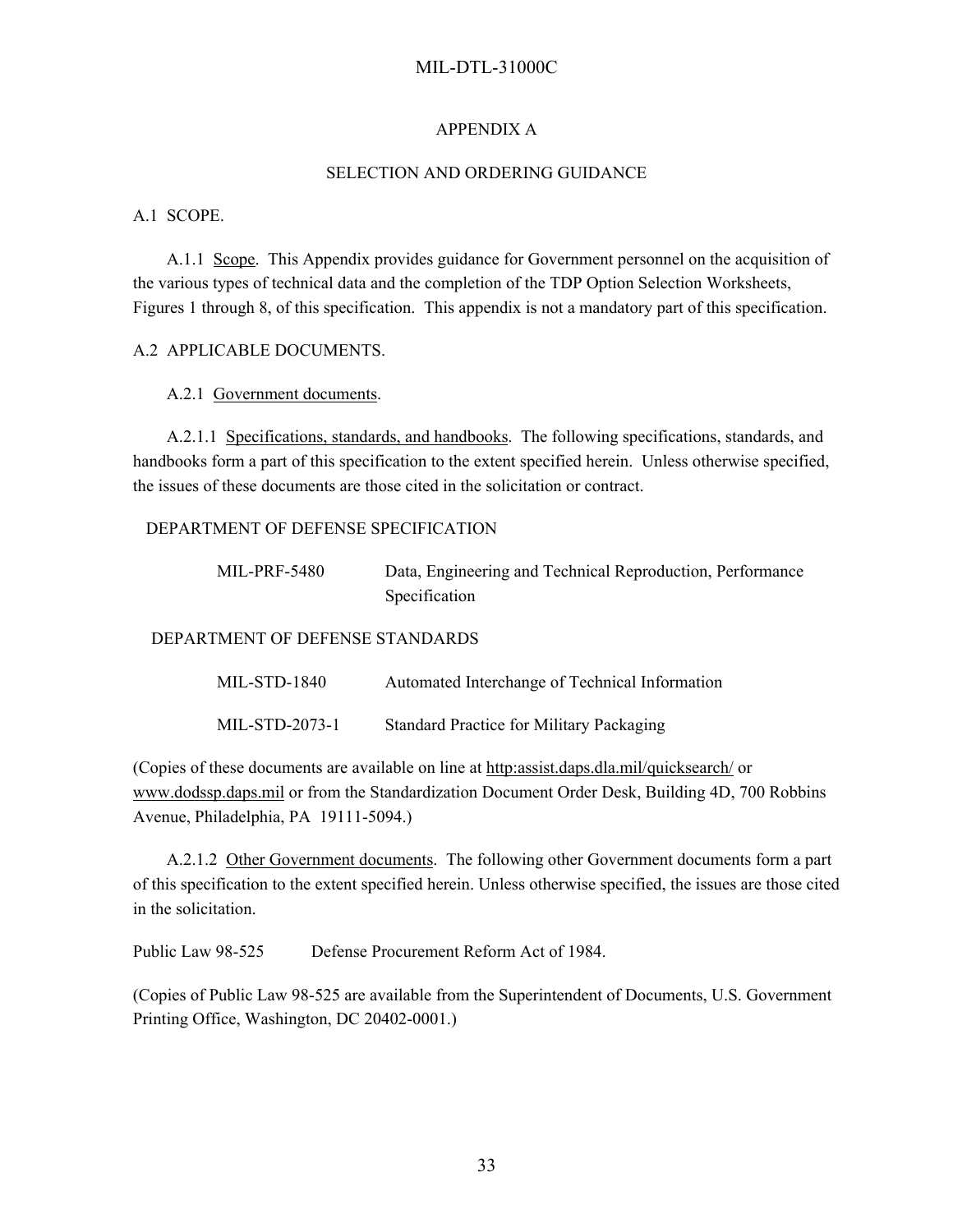A.2.1.3 Non-Government publications. The following documents form a part of this specification to the extent specified herein. Unless otherwise specified, the issues of documents are cited in the solicitation.

#### AMERICAN SOCIETY OF MECHANICAL ENGINEERS (ASME)

| <b>ASME Y14.24</b>  | Types and Applications of Engineering<br>Drawings |
|---------------------|---------------------------------------------------|
| ASME Y14.34M        | <b>Associated Lists</b>                           |
| <b>ASME Y14.42</b>  | Digital Approval Systems                          |
| <b>ASME Y14.100</b> | <b>Engineering Drawing Practices</b>              |

(Copies of these documents are available from ww[w.asme.org](http://www.asme.org/) or ASME information Central Orders/Inquiries, P.O. Box 2300, Fairfield**,** NJ 07007-2300)

#### A.3 ACQUISITION TECHNIQUES.

A.3.1 General. Government activities acquiring technical data are required to carefully review their respective needs for technical data and TDP data management products. Each TDP element and each TDP data management product shall be ordered as a separate entry on the DD Form 1423, Contract Data Requirements List (CDRL) included in the contract or purchase order. For some TDP elements, standard ordering forms, identified as Tailoring Forms have been developed.

A.3.1.1 Tailoring. Department of Defense activities shall evaluate the cost of data items in relation to their value in the design, production, management, reprocurement, logistics support and use of the product. (The DD Form 1423, Block 18, Estimated Total Price, is the means to establish the cost of each data item.) In addition, activities acquiring data shall tailor the requirements for each data product to ensure that only the minimum essential data necessary to meet the Government's needs is acquired. Tailoring decisions must take into consideration the commercial or military nature of the materiel being procured and its developmental status.

A.3.2. Selecting and ordering TDP types and elements The determination as to the type of TDP (type 2D or type 3D) must be made based on the nature of the item being procured. 3D based TDPs are generally preferred especially when the item is mostly mechanical in nature, is subject to a significant number of interfaces with other systems, or in which future design upgrades and changes are likely. 2D based drawings, which are a part of a 3D solid model, are required when type b TDP is used during the production phase of the lifecycle. 2D drawings as part of a 3D TDP are not necessarily required during conceptual phases of the lifecycle.

A.3.2.1 Industry practice. Where there is intent to accept digital product definition data, model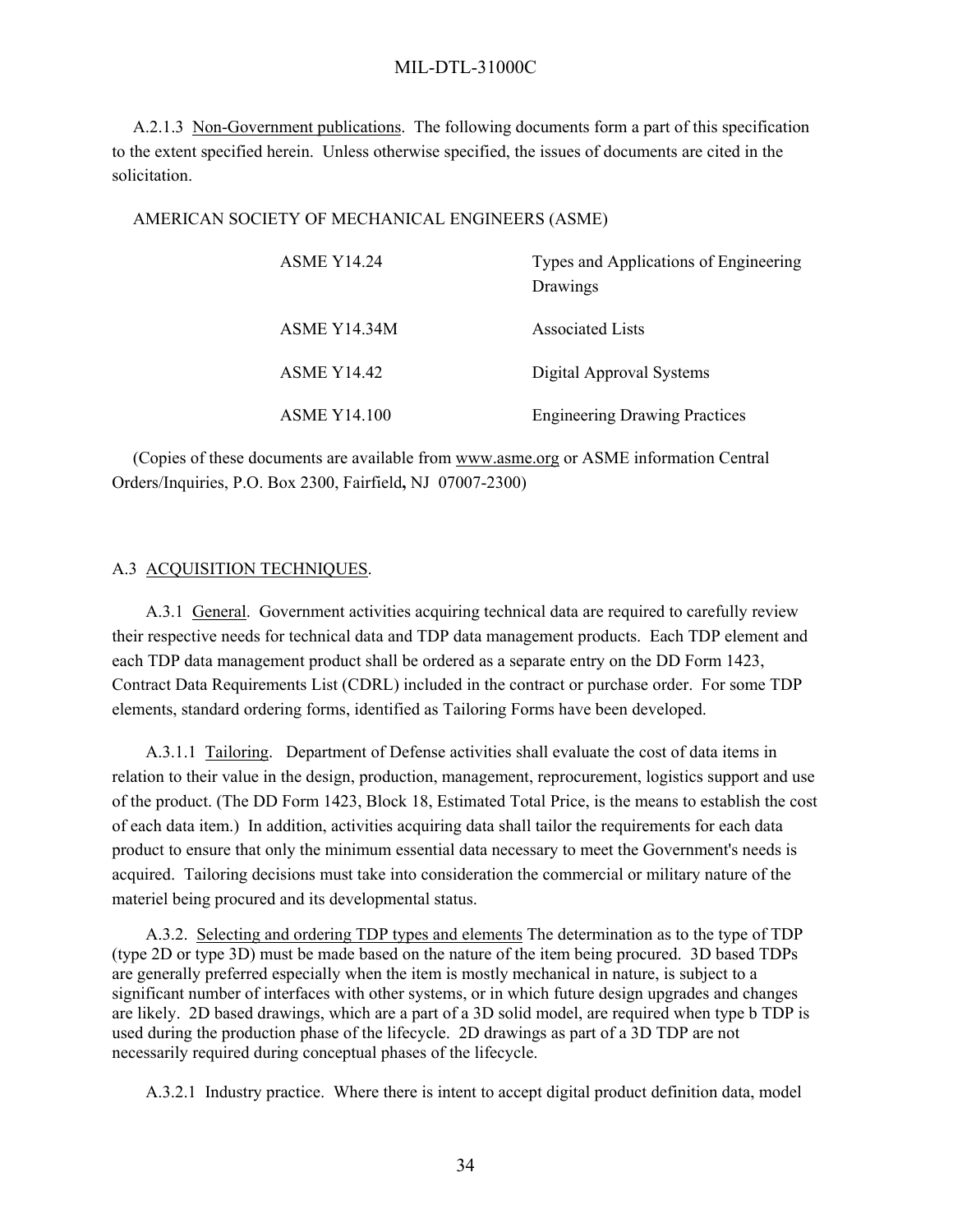only or model plus digital drawings, current industry practice should be considered in the form of ASME Y14.41.

### A.3.3 TDP elements.

#### A.3.3.1 Conceptual design drawings/models.

 a. Selection. Conceptual design drawings/models are used when there is a need to verify preliminary design and engineering and confirm that the technology is feasible and that the design concept has the potential to be useful in meeting a specific requirement. Conceptual design drawings/models should only be ordered under contracts containing concept exploration and research tasks.

 b. Ordering. Require the generation of a TDP containing conceptual design drawings/models in the Statement of Work. Cite DI-SESS-81001C and reference a TDP Option Selection Worksheet in the CDRL. Complete a TDP Option Selection Worksheet (including tailoring) and include it in the solicitation, contract or purchase order. A.4 contains guidance on completing a TDP Option Selection Worksheet.

### A.3.3.2 Developmental design drawings/models and associated lists.

 a. Selection. Developmental design drawings/models and associated lists are used to describe a specific design approach. They provide the information to produce materiel for test or experimentation, and for the analytical evaluation of the inherent ability of the design approach to attain the required performance. Developmental design drawings/models should only be ordered under contracts containing program definition and risk reduction.

 b. Ordering. Require the generation of a TDP containing developmental design drawings/models and associated lists in the Statement of Work. Cite DI-SESS-81002C and reference a TDP Option Selection Worksheet in the CDRL. Complete a TDP Option Selection Worksheet (including tailoring) and include it in the solicitation, contract or purchase order. A.4 contains guidance on completing the TDP Option Selection Worksheet.

#### A.3.3.3 Product drawings/models and associated lists.

a. Selection. Product drawings/models and associated lists should be selected when there is a current or future need for the Government to procure or manufacture the equipment, components, or spares and repair parts from either the original manufacturer or an alternate source. Product drawings/models should be ordered only under contracts containing engineering and manufacturing development or production tasks. When product drawings/models are ordered for large, complex items such as major weapons systems, tailoring decisions should include consideration of ordering commercial drawings for selected commercial items used as subassemblies. It should also be noted that where there are fully justified DoD peculiar drawing practices requirements, such as the DoD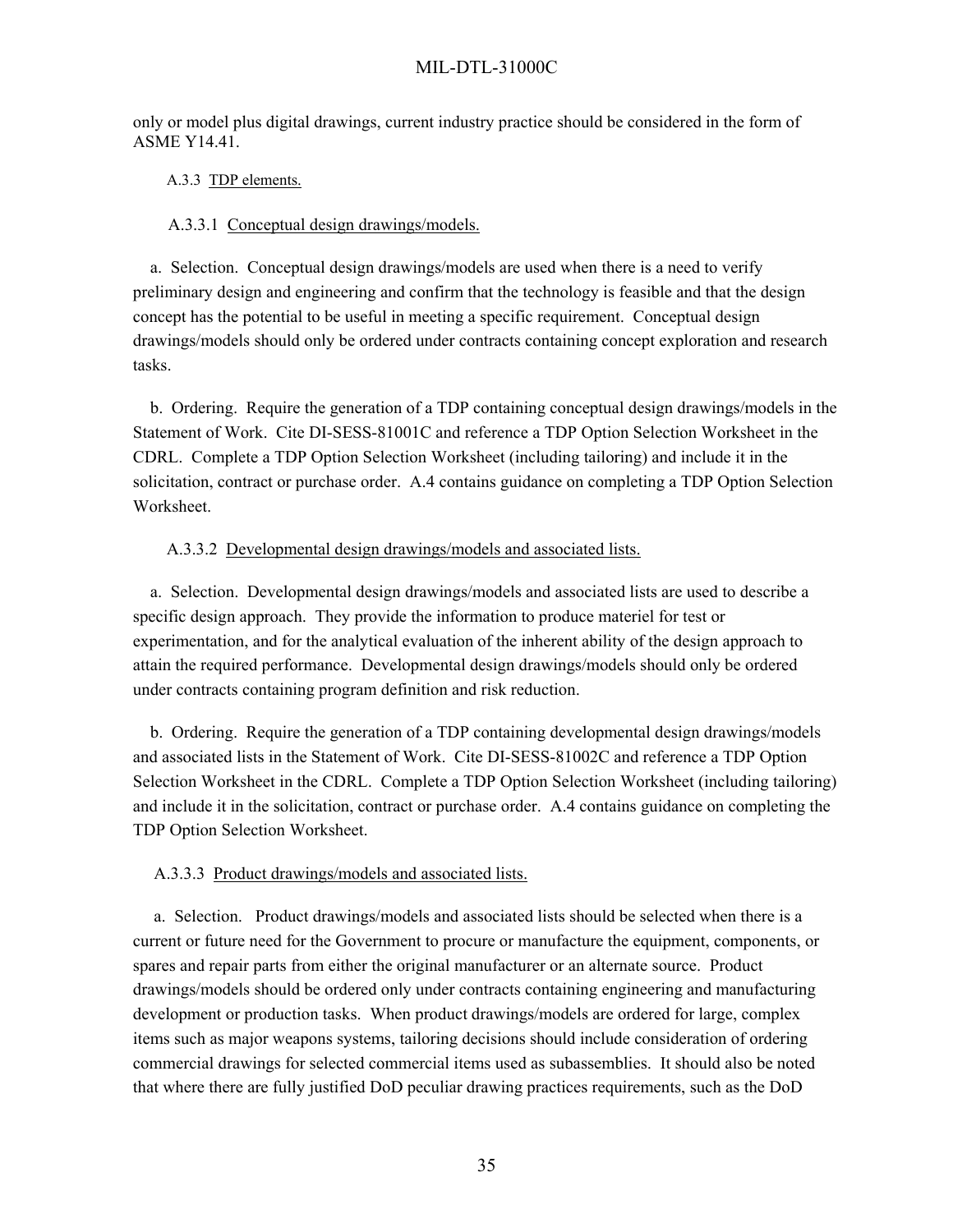system for Numbering, Coding and Identification, ASME Y14.100 and applicable appendices must be invoked**.** The use of the appendices to ASME Y14.100 will usually be associated with product drawings indicating a DoD activity as design activity and an end item requiring Government logistics support.

 b. Ordering. Require the generation of a TDP containing product drawings and associated lists in the Statement of Work. Cite DI-SESS-81000C and reference the TDP Option Selection Worksheet in the CDRL. Complete a TDP Option Selection Worksheet (including tailoring) and include it in the solicitation, contract or purchase order. Section A.4 contains guidance on completing the TDP Option Selection Worksheet.

### A.3.3.4 Commercial drawings/models and associated lists.

 a. Selection. Commercial drawings/models and associated lists are used to obtain existing information regarding commercial items acquired by the Government and used as end items or as selected subassemblies of Government developed items. They are not to be used for documenting vendor items in a product drawing package. Furthermore, the acquisition of technical data must conform to the requirements of DFARS Subpart 211. Prior to contracting for commercial drawings/models, the acquiring activity should review the drawings/models for their adequacy for the Government's intended uses for the drawings/models. Commercial drawings/models and associated lists should not be acquired as a substitute for product drawings/models and associated lists when the item is developed at Government expense. Commercial drawings/models will most often be ordered under contracts for engineering and manufacturing development or production (including commercial item acquisition).

 b. Ordering. Require the generation of a TDP containing commercial drawings/models and associated lists in the statement of work. Cite DI-SESS-81003C and reference a TDP Option Selection Worksheet in the CDRL. Complete a TDP Option Selection Worksheet (including tailoring) and include it in the solicitation, contract or purchase order. Section A.4 contains guidance on completing the TDP Option Selection Worksheet.

#### A.3.3.5 Special inspection equipment (SIE) drawings/models and associated lists.

 a. Selection. SIE drawings/models and associated lists are used for the limited production of SIE required to inspect and test a specific hardware system. SIE drawings/models are not adequate to procure and maintain logistic support of standard military inspection systems and test equipment, which are deployed throughout the maintenance and user communities. This data is intended for use in alternate manufacturing or inspection environments only. If SIE is required for the maintenance and logistics support of the item when deployed, the same types of drawings should be ordered for that SIE as is ordered for the item the SIE supports. SIE drawings/models should only be ordered under contracts containing tasks for engineering and manufacturing development or production.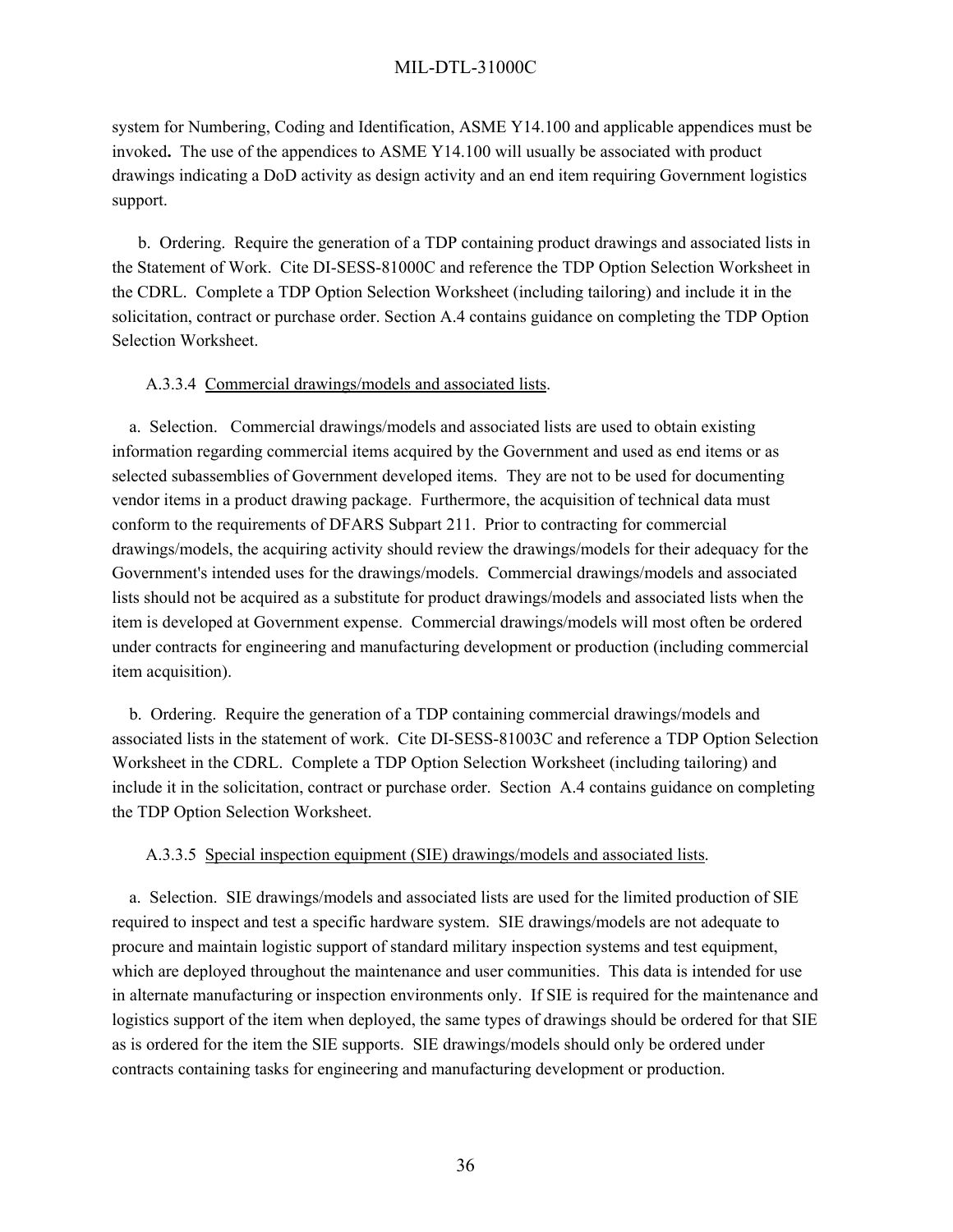b. Ordering. Require the generation of a TDP containing SIE drawings and associated lists in the Statement of Work. Cite DI-SESS-81004C and reference the TDP Option Selection Worksheet in the CDRL. Complete a TDP Option Selection Worksheet (including tailoring) and include it in the solicitation, contract or purchase order. Section A.4 contains guidance on completing the TDP Option Selection Worksheet.

### A.3.3.6 Special tooling (ST) drawings and associated lists.

 a. Selection. Special tooling drawings are used to permit the Government or an alternate source to duplicate the functional requirements of tooling that are mandatory for the manufacture of the item. These drawings are intended for limited production of tooling used in a manufacturing environment. ST drawings may not be adequate to procure and maintain logistic support of tooling which is deployed throughout the maintenance and user communities. If ST is required for the maintenance and logistics support of the item when deployed, the same types of drawings should be ordered for that ST as is ordered for the item the ST supports. ST drawings should be ordered only under contracts containing tasks for engineering and manufacturing development or production.

 b. Ordering. Require the generation of a TDP containing special tooling drawings and associated lists in the Statement of Work. Cite DI-SESS-81008C and reference the TDP Option Selection Worksheet in the CDRL. Complete a TDP Option Selection Worksheet (including tailoring) and include it in the solicitation, contract or purchase order. A.4 contains guidance on completing the TDP Option Selection Worksheet.

## A.3.3.7 Specifications.

 a. Selection. Refer to MIL-STD-961 for guidance in determining the types of specifications to be acquired, or the Federal Standardization Manual for guidance on composing Commercial Item Descriptions. For specifications related to software documentation see A.3.2.9.

c. Ordering. Require the generation of a TDP containing specifications in the Statement of Work. Cite the appropriate DID as listed in MIL-STD-961 in the CDRL. Reference the completed TDP Option Selection Worksheets in the CDRL. Complete a TDP Option Selection Worksheet (including tailoring) and include it in the solicitation, contract or purchase order. Additional documentation associated with specifications must be ordered as separate data items on the CDRL. A.4 contains guidance on completing the TDP Option Selection Worksheet.

## A.3.3.8 Software documentation.

 a. Selection. Software documentation is acquired to support software products imbedded in the end item, component systems thereof, or special inspection equipment covered by the TDP. Refer to IEEE/EIA 12207 for information on selecting and tailoring software documentation for inclusion in TDPs.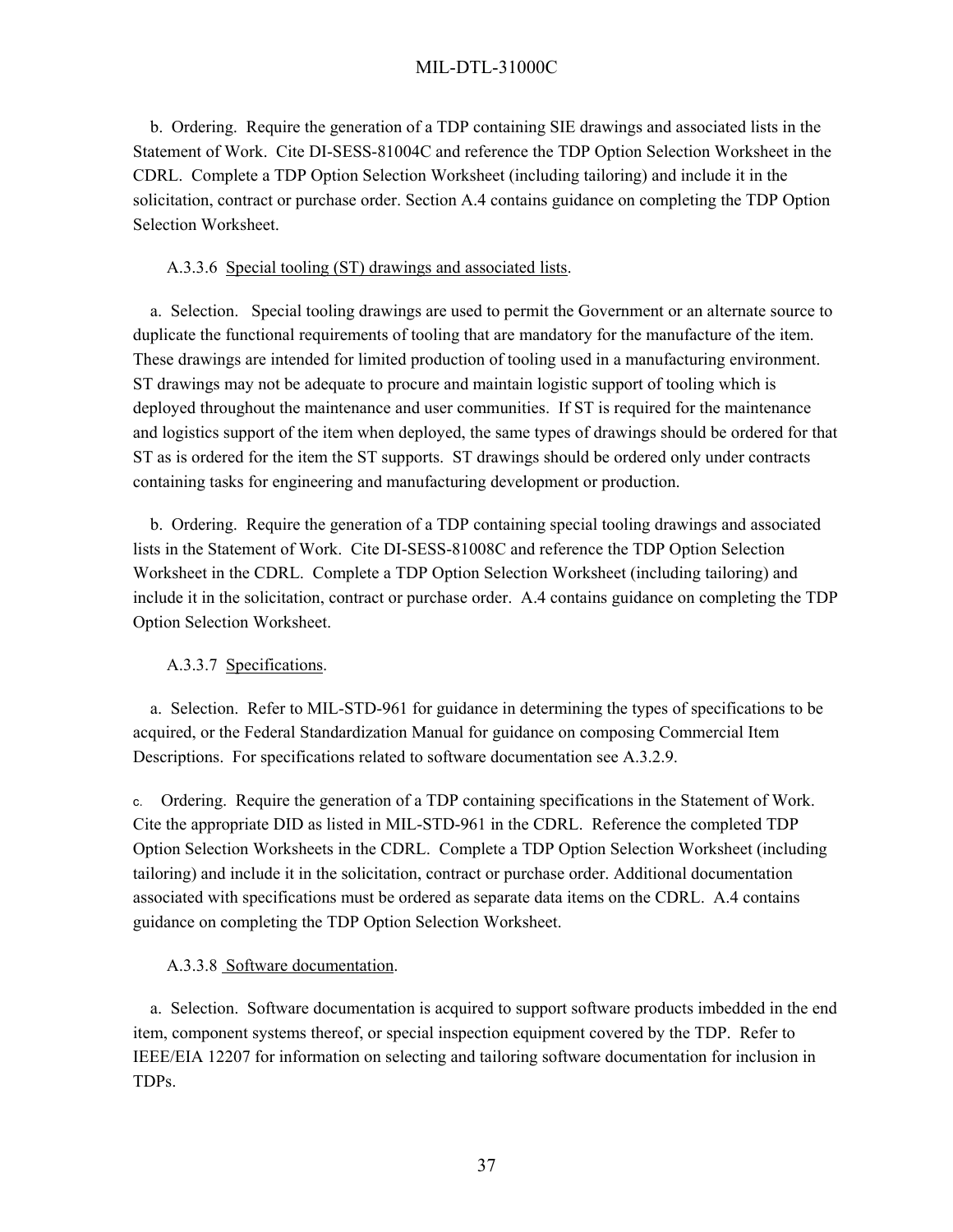b. Ordering. Require the generation of software documentation in the TDP for each software product in the Statement of Work.

#### A.3.3.9 Packaging data.

 a. Selection. Prior to ordering packaging data, an engineering task to develop packaging requirements must be included in the contract or purchase order. For additional information on the use and selection of packaging data products refer to MIL-STD-2073-1.

d. Ordering. Require the generation of a TDP containing packaging data in the Statement of Work. Cite the appropriate DID as listed in MIL-STD-2073-1 in the CDRL and enter the tailoring in Block 16 of the CDRL.

A.3.4 TDP data management products and their uses.

A.3.4.1 Source control drawing approval request.

a. Selection. Source control drawing (SOCD) approval requests are used to ensure that only valid source qualification requirements are included in the TDP. Under Public Law 98-525, the Defense Procurement Reform Act of 1984, the Government must actively seek multiple sources for any item for which source qualification is a requirement. This obligation applies to source control items as well as qualified products list (QPL) and qualified manufacturers list (QML) items. However, Government personnel should take into consideration the adverse impacts of such approval processes on contract costs and schedules, especially when such approval processes are extended throughout the subcontract chain.

b. Ordering. Require the generation of source control drawing approval requests in the Statement of Work. Cite DI-SESS-81010C in the CDRL. Identify the Government activity having source control drawing approval authority and any tailoring in Block 16 of the CDRL.

A.3.4.2 Drawing number assignment report.

 a. Selection. A drawing number assignment report provides the information necessary to complete Government design activity records on the use of specific Government drawing numbers. This report should be acquired only when drawings and associated lists are to be identified with Government CAGE Codes and document numbers.

 b. Ordering. Require the generation of drawing number assignment reports in the Statement of Work. Cite DI-SESS-81011C in the CDRL and enter the tailoring in Block 16 of the CDRL.

A.3.4.3 Proposed critical manufacturing process description.

 a. Selection. The proposed critical manufacturing process description is used to provide the Government design activity with the opportunity to approve or disapprove the documentation of a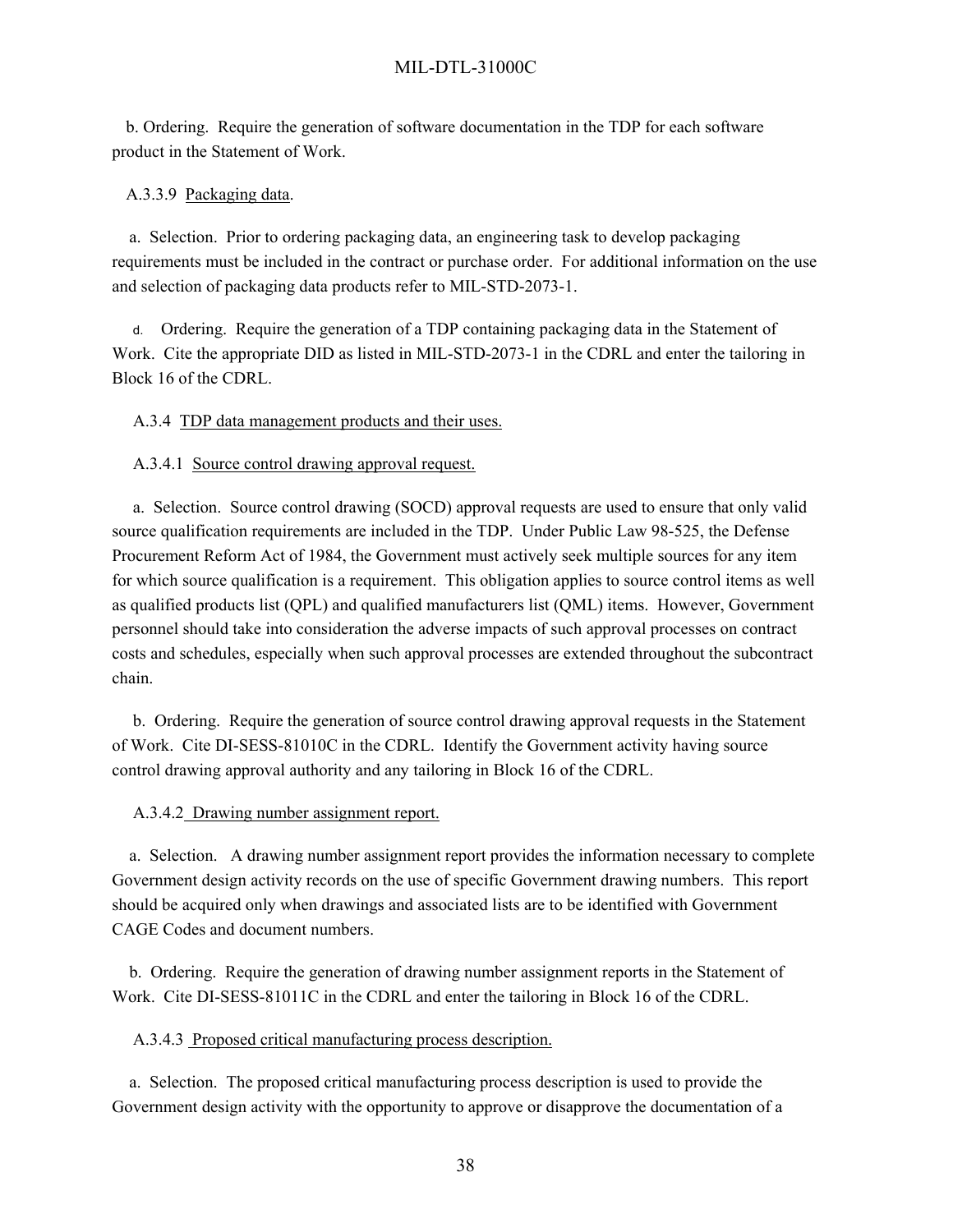manufacturing process as critical in the TDP. However, Government personnel should take into consideration the adverse impacts of such approval processes on competitive procurement, contract costs and schedules, especially when such approval processes are extended throughout the subcontract chain.

 b. Ordering. Require the generation of proposed critical manufacturing process descriptions in the Statement of Work. Cite DI-SESS-81012C in the CDRL. Identify the Government activity having critical manufacturing process approval authority and any tailoring in Block 16 of the CDRL.

A.4 TDP Tailoring forms. TDP Option Selection Worksheets, Figures 1 through 8, shall be used to identify selected options and tailoring for engineering drawings and specifications. These Worksheets are to be used as an extension of the Remarks block (Block 16) of the CRDL (DD Form 1423). When information to be entered in a block of the TDP tailoring form is too extensive for the space available, it may be continued in the Other Tailoring block of the form. Additional sheets may be attached to the forms as necessary. When a CDRL contains multiple entries for the same data product, such as options, the same tailoring form may be used to cover identical data products. The following paragraphs provide more detailed guidance on completing the TDP tailoring forms.

#### A.4.1. Headings.

A.4.1.1 Contract No. Enter the number of the acquisition document shown in Block E, Contract/PR No., of the DD Form 1423.

A.4.1.2 CLIN. Enter the contract line item number from Block A, Contract Line Item No., of the DD Form 1423.

A.4.1.3 Exhibit No. Enter the number or letter, which appears in Block B, Exhibit, of the DD Form 1423.

A.4.1.4 CDRL Data Item No. Enter the data item number from Block 1, Data Item No., of the DD Form 1423 entry for which the tailoring form is being prepared. If the form applies to more than one CDRL data item, enter all applicable data item numbers.

A.4.2 Tailoring forms for drawings. The following choices are required to complete the tailoring forms for drawings and associated lists (Figures 1 through 8).

A.4.2.1 Deliverable product. The options in this block determine the media in which the data product will be delivered. The choices are not exclusive to each other, and the same set of drawings may be acquired in more than one form.

A.4.2.1.1 Originals. Originals should be ordered only if the Government intends to assume design control authority by taking possession of the drawing masters and responsibility for maintaining the drawing package. If this option is selected, the media on which the drawings are to be prepared must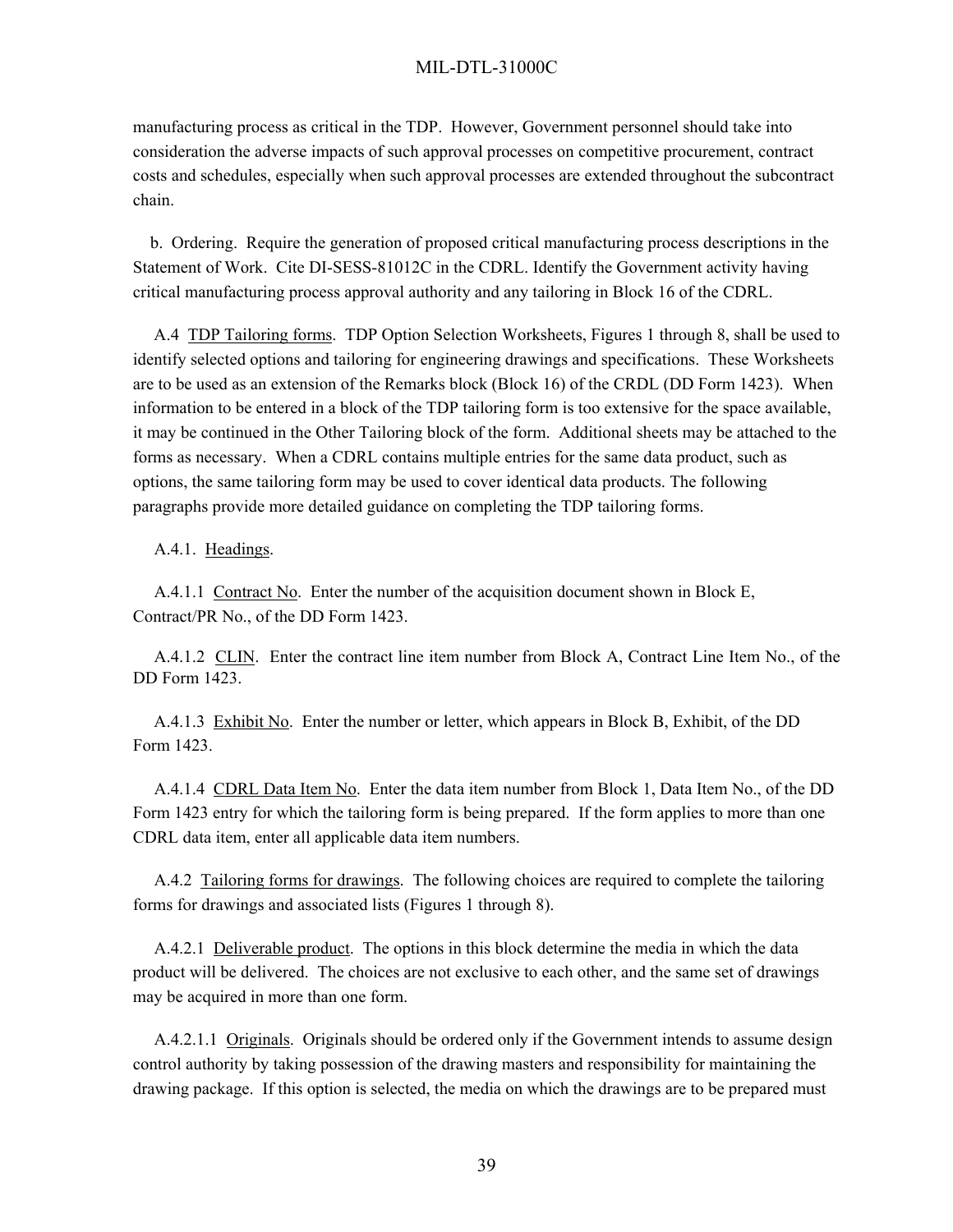be specified by reference to an applicable specification or standard, including type, grade, class or material thickness, as applicable.

A.4.2.1.2 Reproductions. Reproductions are the most common form of deliverable product for drawings. They may or may not be suitable for producing additional copies. Refer to MIL-PRF-5480 for additional information on the types of reproductions, which can be acquired. The types and quantities of each type of reproduction required shall be specified by reference to applicable specifications or standards including type, grade, and class as applicable.

A.4.2.1.3 Digital data. DoD Regulation 5000.2-R, Part 3 states that all new contracts shall require on-line access or delivery of their programmatic and technical data in digital form unless analysis shows that life-cycle costs would be increased by doing so. However, caution must be exercised to ensure that the delivered digital data can be received, stored, retrieved and used by the Government.

A.4.2.2 CAGE Code and document numbers. This choice is exclusive. It determines how the drawings and associated lists will be identified.

A.4.2.2.1 Contractor. When contractor CAGE Code and document numbers are specified, the documents will be identified with the CAGE Code and document numbers of the contractor or subcontractor having design activity responsibility. Usually the Government will not be able to assume control of the drawing originals (masters), except through a subsequent data acquisition action.

A.4.2.2.2 Government. If the Government intends to take delivery of the drawing originals and to assume design activity responsibility at some time in the future, then the documents should be identified with a Government CAGE Code and Government document numbers. If this option is selected, additional information must be specified as follows:

 a. If the acquiring activity has already determined the CAGE Code and Government document numbers to be used, the CAGE Code should be entered in the "USE CAGE CODE" block and the range of document numbers entered in the "USE DOCUMENT NUMBERS" block.

 b. If the acquiring activity has not determined the Government CAGE Code and Government document numbers which are to be used, then the Government activity that will specify this information should be identified in the "TO BE ASSIGNED BY:" block.

A.4.2.3 Drawing formats and drawing forms. These options specify the drawing format to be used and assign responsibilities for providing the drafting material or media (drawing forms) on which the documents are to be generated.

A.4.2.3.1 Contractor format, forms to be supplied by contractor. This option should be selected if the documents are to be identified with the contractor's CAGE Code and contractor document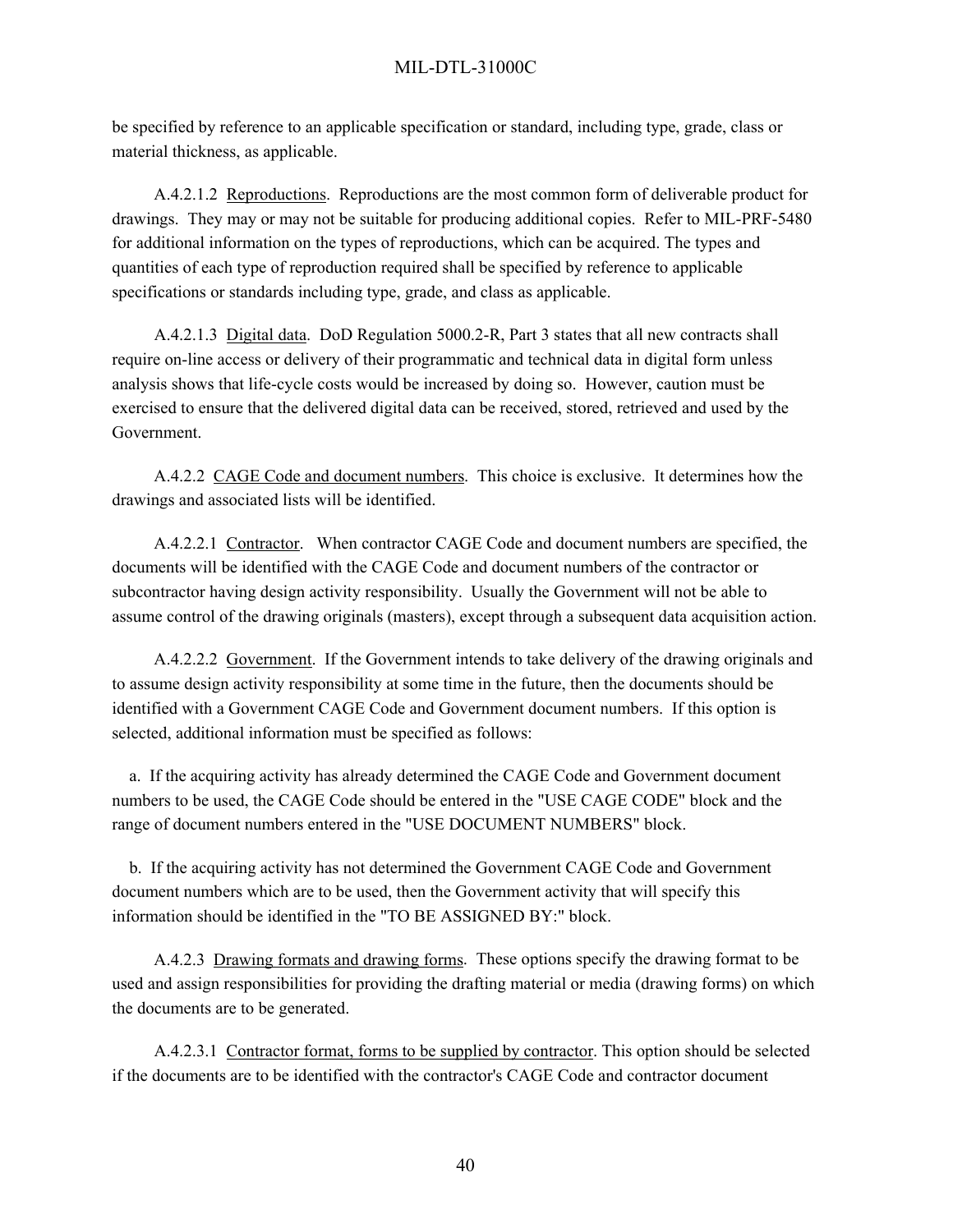numbers. This option may also be used when Government CAGE Code and document numbers are to be used for document identification if the exact format is optional.

A.4.2.3.2 Government format, forms to be supplied by contractor. This option requires the contractor to acquire and use drawing media in the Government's specified format. If selected, the Government activity responsible for providing sample drawing forms must be specified. Usually this option is not cost effective, as the contractor must special order drawing forms in several different sizes. At best it should be used only on acquisitions, which will require the delivery of a very large number of original drawings.

A.4.2.3.3 Government format, forms to be supplied as Government Furnished Material. This is the most cost effective option, when the Government is acquiring drawings with Government CAGE Codes and Government document numbers, and requires the use of a specific drawing format. If selected, the Government activity that will supply the drawing forms shall be specified.

A.4.2.4 Types drawings selection. This option assigns the responsibility for determining the details of the use of various types of drawings to fulfill the design disclosure requirements of TDP element to be delivered.

A.4.2.4.1 Contractor selects. This choice permits the contractor to use its own judgment as to how to structure the drawing package to provide the required design disclosure for the TDP element. It does not diminish the contract requirements for design disclosure.

A.4.2.4.2 Government selects. This option gives the Government the authority to direct the contractor as to which types of drawings to use for each component, subassembly or part. If selected, the types of drawings to be used must be specified. When selected, this option should be tailored to permit the contractor the maximum freedom in the use of various drawing types, which the Government can give.

A.4.2.5 Associated lists. These choices shall be completed to define the Government's requirements for associated lists as defined in ASME Y14.34.

A.4.2.5.1 Parts lists. Unless there is a specific Government requirement for integral or separate parts lists, "CONTRACTOR'S OPTION" should be selected. This option allows the contractor to use either an integral or separate parts list as best suits the specific item or part being documented, as well as the contractor's normal documentation practices and manufacturing procedures.

A.4.2.5.2 Data lists. Either "REQUIRED" or "NOT REQUIRED" must be selected. Data lists aid in assembling larger sets of drawings. Therefore, data lists should be required on most acquisitions of complex items. When data lists are required, the contractor must be given guidance as to the levels of assembly at which they are required. For example, an electronic system composed of input and output sections made up of equipment racks containing replaceable drawers may require data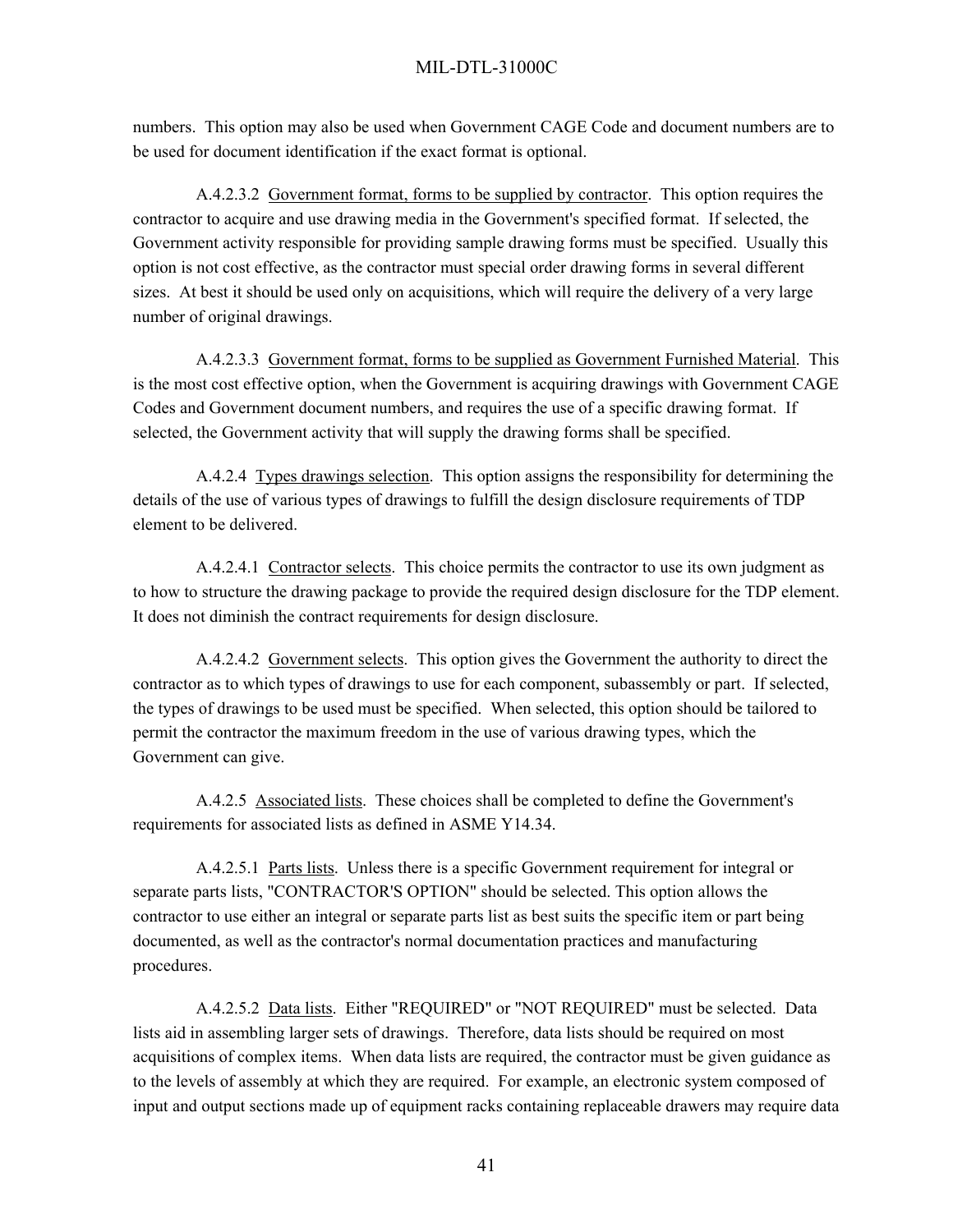lists at the drawer, rack, section and system (or end-item) level. Other terms for the required levels may be used.

A.4.2.5.3 Index lists. Select either "REQUIRED" or "NOT REQUIRED." Index lists are not normally needed for small or moderate sized drawing packages of items that are not complex. However, they help in assembling the larger drawing packages required for major equipments, systems and subsystems. The assembly level at which index lists are required shall be specified.

A.4.2.5.4 Wire lists. Select either "REQUIRED" or "NOT REQUIRED". A wire lists is prepared to provide information necessary for making wire connections. A wire list may be prepared for one or more related assemblies.

A.4.2.5.5 Indentured data lists. Select either "REQUIRED" or "NOT REQUIRED". An indentured data list is prepared to show all the documents for a complete system or end item in a top down, generation tree order.

A.4.2.5.6 Application lists. Select either "REQUIRED" or "NOT REQUIRED". Application lists are prepared when data such as "Next Assembly" and "Used On" are required in a separate list.

A.4.2.6 Details. These options address the use of multidetail and detail assembly drawings in the drawing package. These choices have an impact on the number of drawings to be prepared, and, subsequently, the cost of the data. For additional information on drawing types and applications see ASME Y14.24.

A.4.2.6.1 Multidetail drawings permitted. This option permits the contractor to use multidetail drawings and to determine whether or not to use a detail assembly drawing or a combination of an assembly drawing and a detail drawing to document a specific item or part. This option does not prohibit the use of monodetail drawings where practical.

A.4.2.6.2 Monodetail drawings mandatory. This option prohibits the use of multidetail and detail assembly drawings. This increases the number of drawings to be prepared and the cost of the data package. Monodetail drawings are generally considered more suitable to large scale manufacturing environments than multidetail drawings; however, both can be used. Tabulated drawings and inseparable assembly drawings are still permitted when monodetail drawings are specified as mandatory.

A.4.2.7 Applicability of ASME Y14.100 (developmental design drawings only). The applicability of ASME Y14.100 with appropriate appendices to developmental design drawings shall be specified on the applicable TDP Option Selection Worksheet. Only those requirements essential to meeting the Government's needs for document preparation, control and format should be specified. In addition, since these drawings are not intended for repository storage or use in logistics support of the item, each selected requirement should be tailored to allow the contractor the maximum freedom permissible. Decisions regarding the applicability of ASME Y14.100 with appropriate appendices to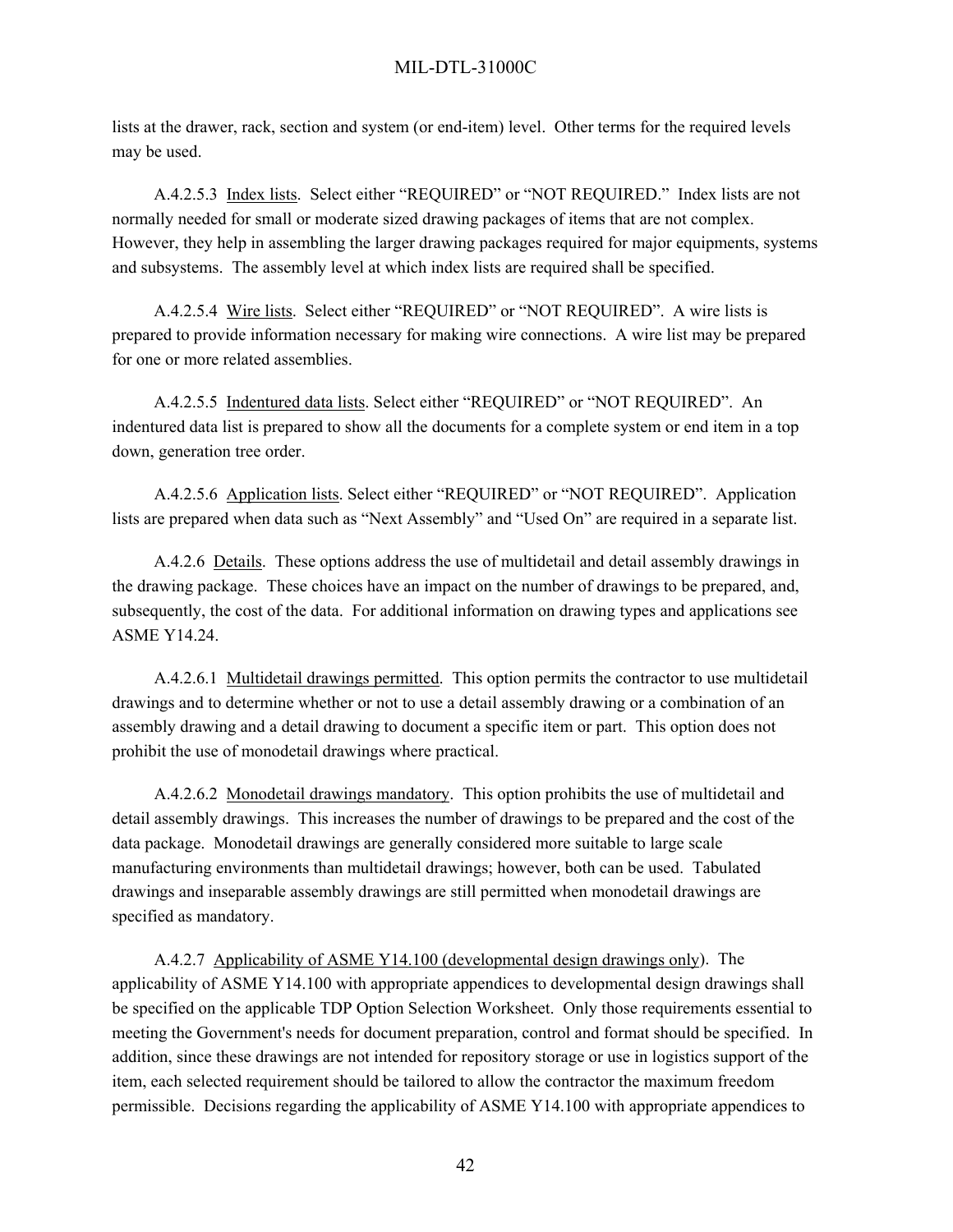developmental design drawings must take into account potential future requirements for other TDP elements such as product drawings.

A.4.2.8 Other tailoring. This block may be used to tailor any requirement of MIL-DTL-31000, ASME Y14.100 with appropriate appendices, a DID, or any other document affecting the content, format, or media of the data product.

A.4.3 Tailoring forms for specifications. The following choices are required to complete the tailoring forms for Department of Defense and program-unique specifications:

A.4.3.1 Item, process or material. Identify the item, the process or the material for which the specification is to be prepared. More than one item, process or material may be specified if the same type of specification is to be prepared for each. If additional space is required, the listing may be continued in The "Other Tailoring" block. When the listing is continued in "Other Tailoring", Block 1 shall contain an appropriate cross reference.

A.4.3.2 Specification Type. See MIL-STD-961.

A.4.3.2.1 Coordination range (Department of Defense only). If either LIMITED COORDINATION or "USED IN LIEU OF" LIMITED COORDINATION specifications are selected, specify the degree or range of coordination required. For example, Navy-wide or Army Tank-Automotive Command and Army Missile Command.

A.4.3.3 Associated documents. This block is for reference only. Identify the documents associated with specifications, which are also required under the contract or purchase order. Each type of associated document to be delivered shall be ordered as a separate data item on the DD Form 1423. MIL-STD-961 identifies the types of documents associated with specifications and specifies the characteristics of each.

A.4.3.3.1 CDRL data item no. Enter the data item number from Block 1 of the entry on the DD Form 1423, which places the associated document on order.

A.4.3.4 Deliverable product. The options in this block determine the form in which the data product will be delivered. The choices are not exclusive to each other, and the same specification may be delivered in more than one form.

A.4.3.4.1 Originals. Originals should be ordered if the Government intends to assume responsibility for maintaining the specification. If this option is selected, the media on which the document is to be delivered must be specified.

A.4.3.4.2 Reproductions. The numbers and kinds of reproductions required must be specified by reference to applicable specifications or standards including type, grade and class, as applicable.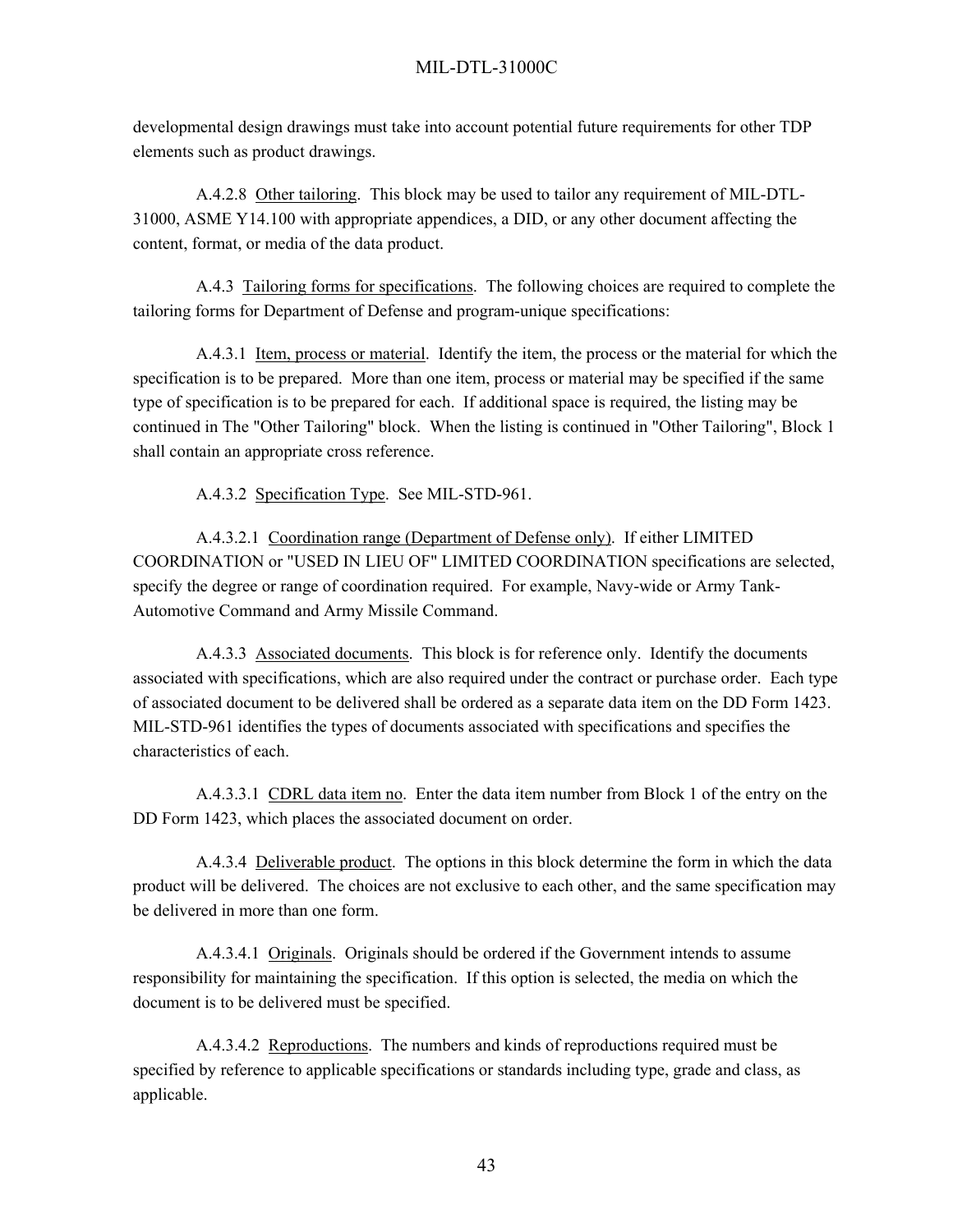A.4.3.4.3 Digital data. Digital data is the preferred delivery method for data. However, caution must be exercised to ensure that the digital data is delivered in an electronic format that can be received, stored, retrieved and used by the Government.

### A.5 Other data acquisition considerations.

A.5.1 Continuous Acquisition and Life-Cycle Support (CALS) implementation. The following paragraphs provide guidance on acquiring data products in digital form:

A.5.1.1 Department of Defense policy. DoD Instruction 5000.2 states that technical data will be prepared, delivered and used in digital form unless it is not cost-effective for the Government. In addition, maximum use should be made of available contractor automated databases. MIL-STD-1840 identifies procedures for exchanging large quantities of engineering and technical support data among heterogeneous computer systems. It is often called the umbrella standard for Continuous Acquisition and Life Cycle Support (CALS) because it identifies other standards, specifications, and practices to be used in a CALS solution. The DoD Joint Technical Architecture (JTA) 4.0, ([http://www.jta.itsi.disa.mil/\)](http://www.jta.itsi.disa.mil/) identifies ISO 10303 as an emerging standard. The JTA provides DoD systems with the basis for the needed seamless interoperability. The JTA defines the service areas, interfaces, and standards (JTA elements applicable to all DoD systems, and its adoption is mandated for the management, development, and acquisition of new or improved systems throughout DoD. Defense Logistics Agency funded the ISO 10303 STEP application Handbook 2.0 ([https://www.uspro.org\)](https://www.uspro.org/) to provide information on the scope and availability of STEP Application Protocols. ISO 10303 has been identified as a mechanism for procurement of digital product model data for future programs.

A.5.2 Data requirements versus work tasks. Contractual data requirements cannot be used to impose design requirements on the item being procured or engineering work tasks on the contractor. Such tasks shall be identified in the Statement of Work of the contract or purchase order or in a design requirements specification.

A.5.3 Previous submission. Government activities acquiring technical data shall tailor the delivery and submission requirements for TDPs to avoid unnecessary charges to the Government resulting from duplicate delivery of data products.

A.5.4 Digital approval systems. Any Digital Approval System must as a minimum satisfy the requirements for uniqueness, verification, and control. More detailed considerations for Digital Approval Systems are contained in ASME Y14.42.